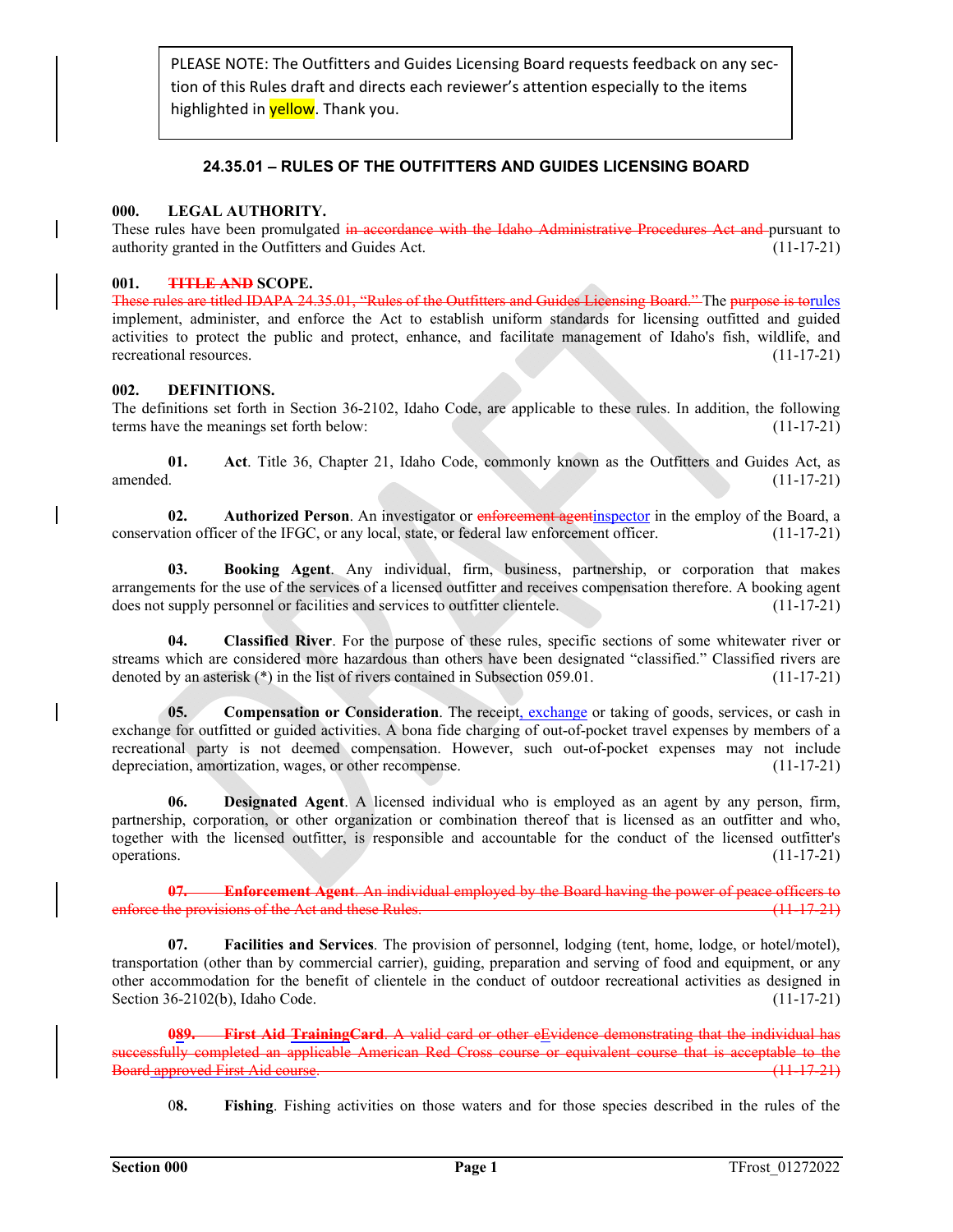IFGC, IDAPA 13.01.11, "Rules Governing Fish," general fishing seasons and any anadromous fishing rules; for purposes of the Act, fishing is defined as follows: (11-17-21)

**a.** Anadromous fishing means fishing for salmon or steelhead trout. (11-17-21)

**b.** Float boat fishing means the use of float boats without motors for the conduct of fishing as a major activity on those waters open to commercial activities as set forth in Section 059. (11-17-21)

**Fly fishing means a licensed activity restricted to the use of fly fishing equipment and procedures,<br>C. rules. (11.17.21)** and by IFGC rules.

**Incidental fishing means fishing conducted as a minor activity.** (11-17-21)

**c.** Power boat fishing means the use of power boats in conduct of fishing as a major activity on those Idaho waters open to commercial outfitting activities as set forth in Section 059. (11-17-21)

**d.** Walk and wade fishing means fishing conducted along or in a river, stream, lake or reservoir, and may include the use of personalized flotation equipment, but does not include the use of watercraft. (11-17-21)

**09. Float Boats**. Watercraft (inflatable watercraft, dories, drift boats, canoes, catarafts, kayaks, sport yaks, or other small watercraft) propelled by, and moving with the stream flow, maneuvered by oars, paddles, sweeps, pike poles or by motors for downstream steerage only. Downstream steerage does not include holding or upstream travel of a watercraft with a motor. Excluded as float boats are personal flotation devices, innertubes, air mattresses, or similar devices. (11-17-21)

**10. Hazardous Excursions**. Outfitted or guided activities conducted outside municipal limits in a desert or mountainous environment that may constitute a potential danger to the health, safety, or welfare of participants involved. These activities include, but are not limited to: trapping as defined in Idaho Code Section 36- 202(l), day or overnight trailrides, backpacking, technical mountaineering/rock climbing, cross-country skiing, backcountry alpine skiing, llama and goat packing, snowmobiling, survival courses, guiding courses, rescue courses, fishing courses, motored and non-motored cycling, wagon rides, sleigh rides, and dog sled rides. (11-17-21)

**11. Hunting**. The pursuit of any game animal or bird and all related activities including packing of client camp equipment, supplies, game meat and clients to and from a hunting camp. (11-17-21)

**12. IFGC**. The Idaho Department of Fish and Game or the Idaho Fish and Game Commission.

 $(11-17-21)$ 

**13. Minor Amendment**. All outfitter license amendment requests that can be processed by the Board without requiring outside research or recommendation of a land managing agency or other agency before the Board takes final action on said amendment request. (11-17-21)

**14. Major Activity**. A licensed activity, the nature of which requires a significant commitment of time and effort by an outfitter in its execution and is intended to provide a significant amount of income to an outfitter.  $(11-17-21)$ 

**15. Major Amendment**. All outfitter license amendment requests requiring Board research or recommendation of a land management agency or other agency before the Board takes final action on the amendment request. (11-17-21)

**18. Minor or Incidental Activity**. A licensed activity the nature of which is carried out in conjunction with a major activity, but is not the primary purpose of the excursion.  $(11-17-21)$ 

**16.** New Opportunity. A proposed commercial outfitted activity to be conducted in an area where no similar commercial outfitted activity has been conducted in the past. (11-17-21)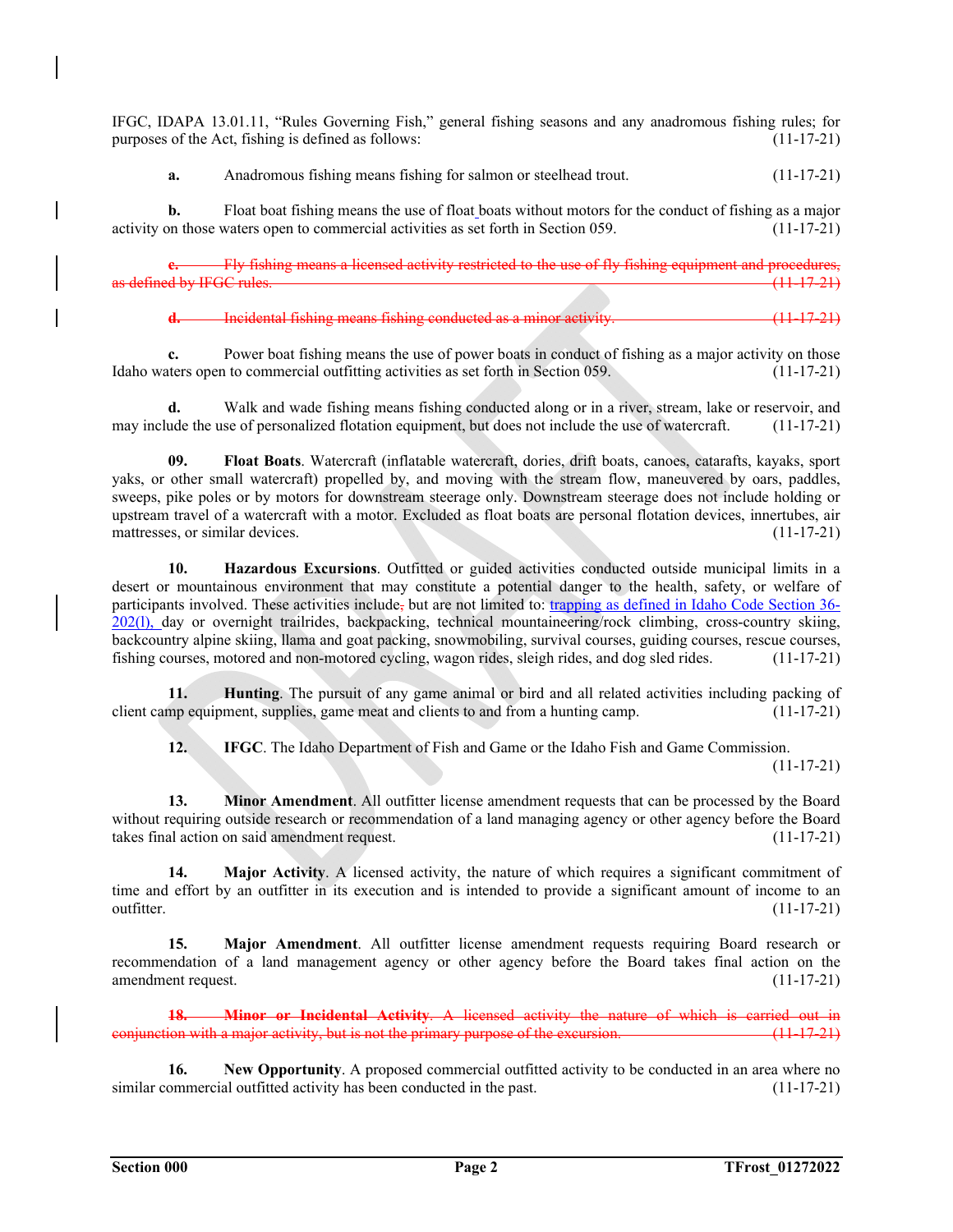**17. Operating Area**. The area assigned by the Board to an outfitter for the conduct of outfitting activities. (11-17-21)

**18. Operating Plan**. A detailed schedule or plan of operation which an outfitter proposes to follow in the utilization of licensed privileges, areas, or activities. (See Subsection 018.03). (11-17-21)

**19.** Out-of-Pocket Costs Expenses. The direct costs-expenses attributable to a recreational activity. Such direct eests-expenses do not include: (11-17-2)

| а. | Compensation for either sponsors or participants;     | $(11-17-21)$ |
|----|-------------------------------------------------------|--------------|
|    | Amortization or depreciation of debt or equipment; or | $(11-17-21)$ |
|    | Costs of non-expendable supplies.                     | $(11-17-21)$ |

**20. Power Boats**. All motorized watercraft used on Idaho waters open to commercial outfitting activities. Excluded as power boats are hovercraft, jetskis or similar devices, and float boats using motors for downstream steerage. (11-17-21)

**22. Third Party Agreement**. The allowing of the conduct of an outfitted or guided activity by the outfitter licensed to conduct those activities by any persons not directly employed by said outfitter. (See Section 023). (11-17-21)

**21. Trainee**. A person not less than sixteen (16) years of age pursuing the necessary experience or skill qualifications for a guide license. A trainee may not provide any direct guiding services for clients, but may assist while under direct supervision. (11-17-21)

**22. Training Log**. A form approved by the Board and completed in detail and attested to by the outfitter documenting the training completed by a person pursuing training or-licensure as a guide pursuant to these rules. The log is maintained and made available for inspection by the Board or its agent by the outfitter during the time the guide is employed by the outfitter and for one (1) complete license year following the termination of employment of the guide, and for three (3) years from the date of an accident or incident jeopardizing the health, safety or welfare of a client, in which the trainee or guide is involved. (11-17-21)

**27. Unethical/Unprofessional Conduct**. Any activity(ies) by a licensee which is inappropriate to the conduct of the outfitting or guiding profession. These activities include, but are not limited to: (11-17-21) [INFORMATION FROM THIS SECTION WAS MOVED TO SECTION 010.]

**a.** Providing false, fraudulent or misleading information to the Board or another governmental entity regulating outfitting activities including the use or verification of allocated tags; (11-17-21)

|                                    | Violation of an order of the Board;                                                                   |                |
|------------------------------------|-------------------------------------------------------------------------------------------------------|----------------|
| IJ.                                |                                                                                                       |                |
|                                    | Failure to provide services as advertised or contracted;                                              | $(11\;17\;21)$ |
|                                    |                                                                                                       |                |
|                                    | Harassment of the public in their use of Idaho's outdoor recreational opportunities; (11 17 21)       |                |
| $\overline{\phantom{a}}$           |                                                                                                       |                |
|                                    | Violation of state or federal fish and game laws or rules or to condone or willfully allow a client's |                |
|                                    |                                                                                                       |                |
| violation of those laws and rules; |                                                                                                       |                |
|                                    |                                                                                                       |                |

**ficensed boating outfitter or guide, violation of the Idaho Safe Boating Act (Title 67** 70, Idaho Code) and IDAPA 26.01.30 "Idaho Safe Boating Rules"; (11-17-21)

**g.** Engaging in unlicensed activities or conducting outfitter/guide services outside the operating area which the licensee is licensed;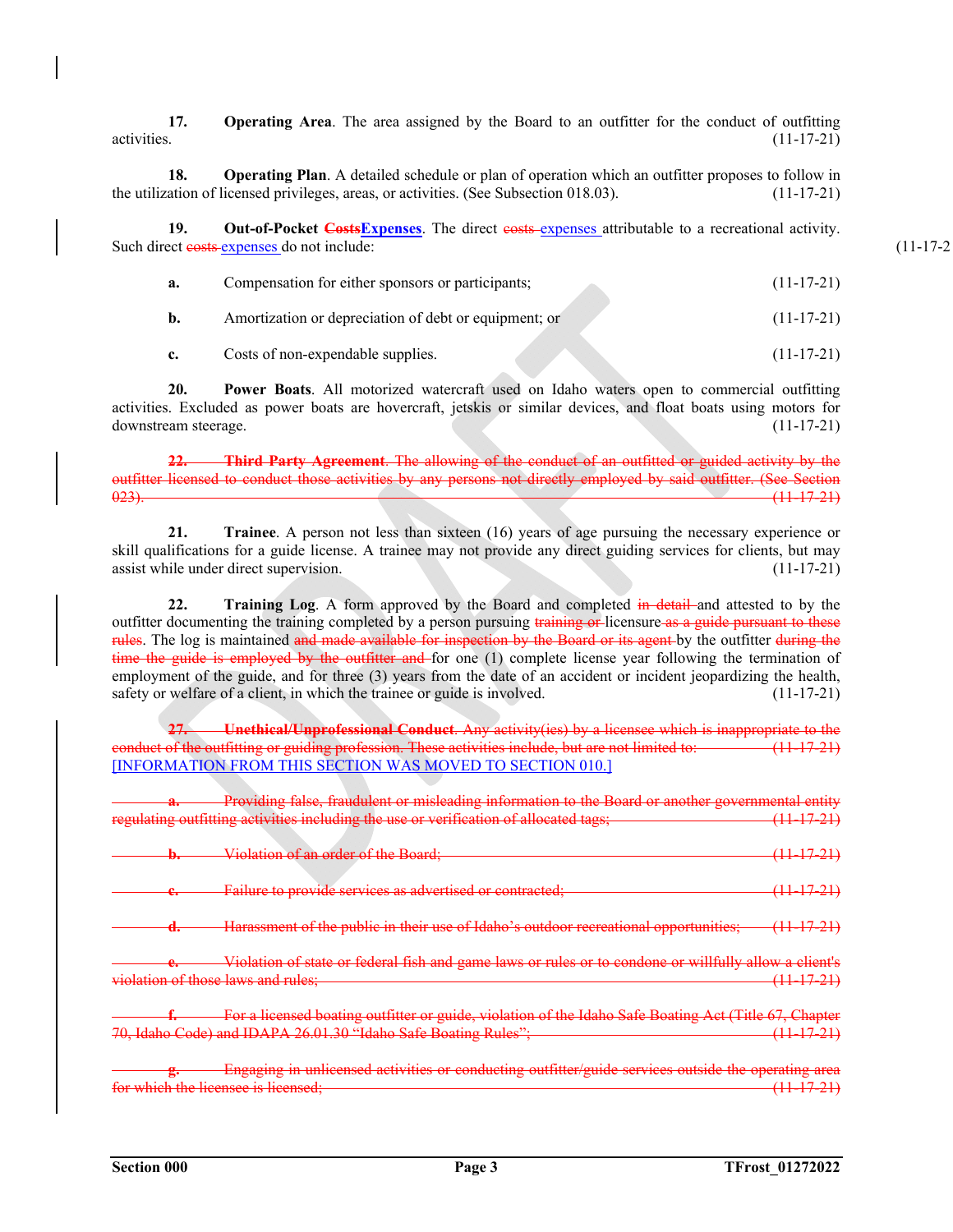|            | шо   | Disregard for the conservation, maintenance or enhancement of fish, game, land and water                                                                             |                       |
|------------|------|----------------------------------------------------------------------------------------------------------------------------------------------------------------------|-----------------------|
| resources; |      |                                                                                                                                                                      | <del>(11-17-21)</del> |
|            |      | Killing a client's game or catching a client's fish.                                                                                                                 | <del>(11–17–21)</del> |
|            | Ţ.   | Failure to pay a supplier of goods or services to the outfitter business;                                                                                            | (11–17–21)            |
|            | м    | Failure to pay state taxes;                                                                                                                                          | <del>(11-17-21)</del> |
|            |      | Operating in a manner which endangers the health, safety, or welfare of the public.                                                                                  | <del>(11–17–21)</del> |
|            | ,,,, | Selling lifetime excursions, lifetime hunts, or selling of outfitted activities to an individual for the<br>life of that individual and collecting fees accordingly. | <del>(11–17–21)</del> |
|            |      |                                                                                                                                                                      |                       |
|            | н.   | Operating under a name that is not associated with the license issued by the Board; or (11 1721)                                                                     |                       |
|            | œ    | Interference with private landowners, public land management agencies, and/or stockmen and<br>their rights and privileges.                                           | <del>11 17 21)</del>  |
|            |      |                                                                                                                                                                      |                       |

 **23. Watercraft**. A boat or vessel propelled mechanically or manually, capable of operating on inland water surfaces. Excluded as watercraft are hovercraft, jetskis, personal flotation devices (PFD's), or similar devices.  $(11-17-21)$ 

# **003. -- 004. (RESERVED)**

# **005. LICENSE PRODUCTION.**

A license or proof of licensure must be in possession of the licensee while engaged in outfitting or guiding and be produced upon the request of an authorized person.made available within seven (7) days of a board request.(11-17-21)

**006. FIRST AID KIT.** 

A first aid kit must be present and available on every outfitted excursion. (11-17-21)

# **006. LICENSE RESTRICTIONS.**

**01. Outfitters Qualification as a Guideed**. All outfitters must be qualified to guide or employ a licensed guide(s) qualified for the activity(ies) for which the outfitter is licensed. The Board may issue a license to an Outfitter, at no cost, for all activities that for which the Outfitter satisfies the qualifications of these rules for the issuance of a Guide license. (11-17-21)

**02. Review**. An outfitter's qualifications to guide will be reviewed by the Board and, if approved, a guide license will be issued at no additional fee. (11-17-21)

**03. Qualifications**. The qualification(s) of an outfitter or guide licensee are determined in accordance with the Act and these rules.

**04. Limitation**. A limitation in number of clientele served, operating area, or any other criteria affecting the safety, health, and welfare, of the public or viability of the fish, and wildlife, or other natural resources will be imposed in licensing where such limitation is deemed necessary by the Board in accordance with the Act and<br>
these rules. (11 17 21)  $(11-17-21)$ 

**02. Temporary Employment**. An outfitter may employ a licensed guide who is not currently licensed under the outfitter's license in the case of temporary employment, or short term "loan" or transfer (less than fifteen (15) days duration and not on a routine basis) of a guide between outfitters, or termination of employment of a guide upon completion of the seasonal activity for which the guide was employed. The employing outfitter or authorized agent must keep written documentation of the loan or transfer and dates and times. Repeated transfers or loans of guides require a license amendment. 
(11-17-21)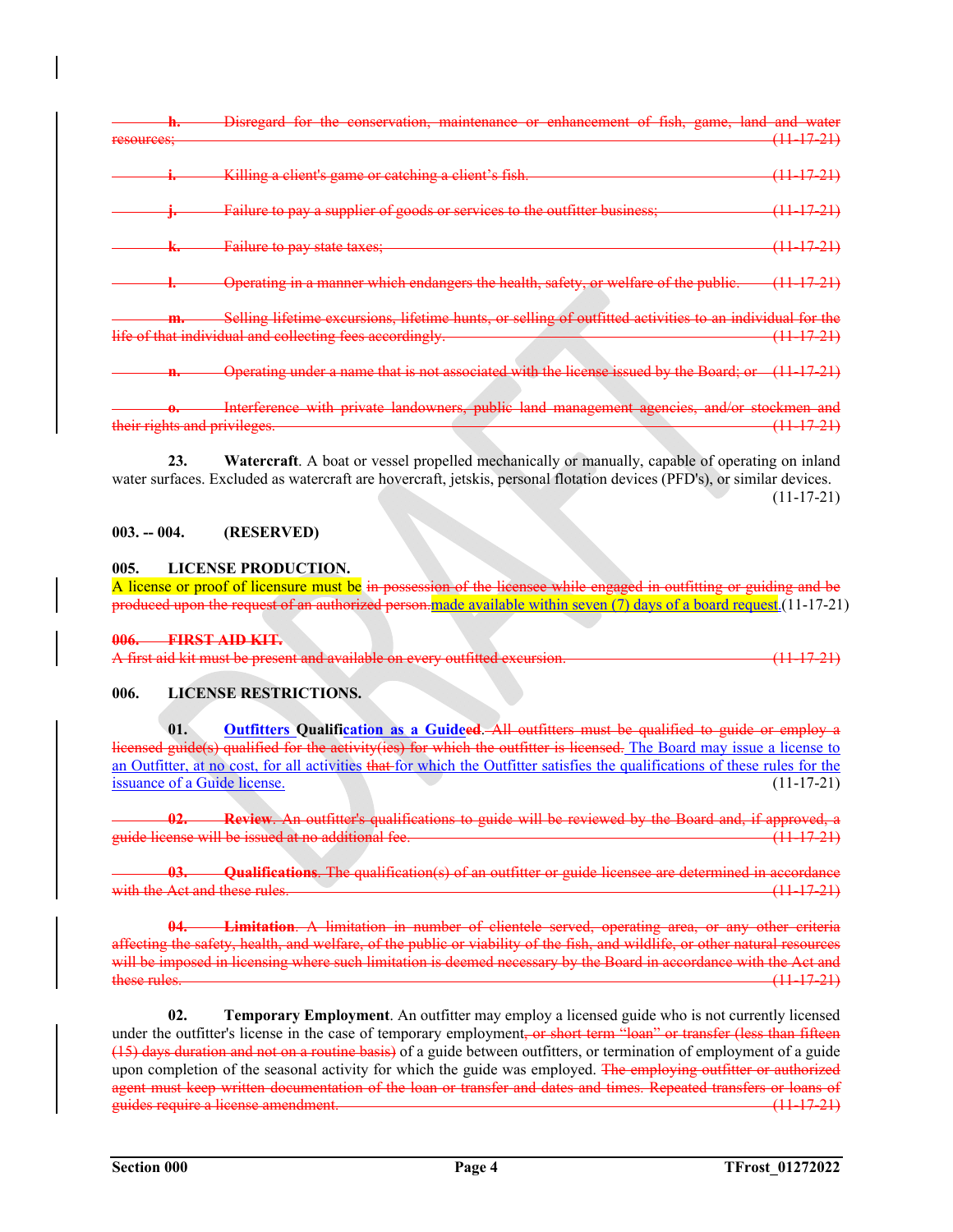### **007. EMPLOYMENT OF OUTFITTERS.**

An outfitter may guide for another outfitter or rent or lease equipment or services as follows: (11-17-21)

**Other Outfitter.** An outfitter may guide for another outfitter when properly employed by that outfitter and approved by the Board. (11-17-21)

**02.** Other. If an outfitter is employed to guide activities not covered by his own guide license, the outfitter must apply to the Board for a license amendment for activities not covered and submit the employing outfitter certification prescribed in Subsection 034.02. (11-17-21)

**03. No Sharing of Profits**. While an outfitter is employed as a guide by another outfitter, the outfitters may not share profits or equipment and/or animals other than leased equipment and/or leased animals. An outfitter when employed as a guide may only render personal services as would any other guide. (11-17-21)

**04. Agreement**. When an outfitter utilizes equipment from another outfitter or a guide in the provision of facilities, services and transportation to clientele, a written notice of usage must be filed with the Board including a current certificate or proof of non-owner liability insurance. (11-17-21)

# **008-009. (RESERVED)**

### **010. COMPLIANCE WITH LAWS.UNETHICAL AND UNPROFESIONAL CONDUCT**

The board may refuse to issue or renew or otherwise discipline a license holder for any of the following: 01. Harassment of the public in their use of Idaho's outdoor recreational opportunities.

- 02. Operating in a manner which endangers the health, safety, or welfare of the public or that creates an unreasonable risk of contamination from biological waste.
- 03. Interference with private landowners, public land management agencies, and/or stockmen and their rights and privileges.<br>04. Failure to report violat
- Failure to report violations of -local, state, and federal laws to the Board.
- 05. Aiding and abetting violation of these laws and rules applicable to licensure, or any local, state, game or federal laws as they relate to these laws.

All licensees must comply with all local, state, and federal laws, and they must report all violations to a law enforcement officer. In instances where violations of local, state, or federal laws have occurred, such violations will be handled in accordance with the following discretionary criteria: (11-17-21)

**01. Violations**. An applicant who has never held an outfitter or a guide license and who has been convicted of a violation of local, state, or federal law may be required to appear before the Board. Each such conviction will be appraised and a decision to approve or deny the application will be based upon the nature and the eircumstances of the violation. **Example 2018** 2019 11:00:00 Contract 2019 2019 12:00:00 Contract 2019 2019

**Examination by Board.** When a license holder is convicted of a violation of local, state, or federal law, the Board will examine the nature of the violation and the circumstances in determining whether or not a hearing will be held for the purpose of restricting, suspending or revoking the outfitter or guide license or imposing an administrative fine for any violation. Any such violator may be required to appear before the Board before a license will be issued for the following year.

#### **011. (RESERVED)**

# **OUTFITTER RESPONSIBILITIES. [THIS CONCEPT WAS MOVED TO NEW SECTION 019]** An outfitter is responsible for: (11-17-21)

**Camps**. Maintaining safe and sanitary camps at all times.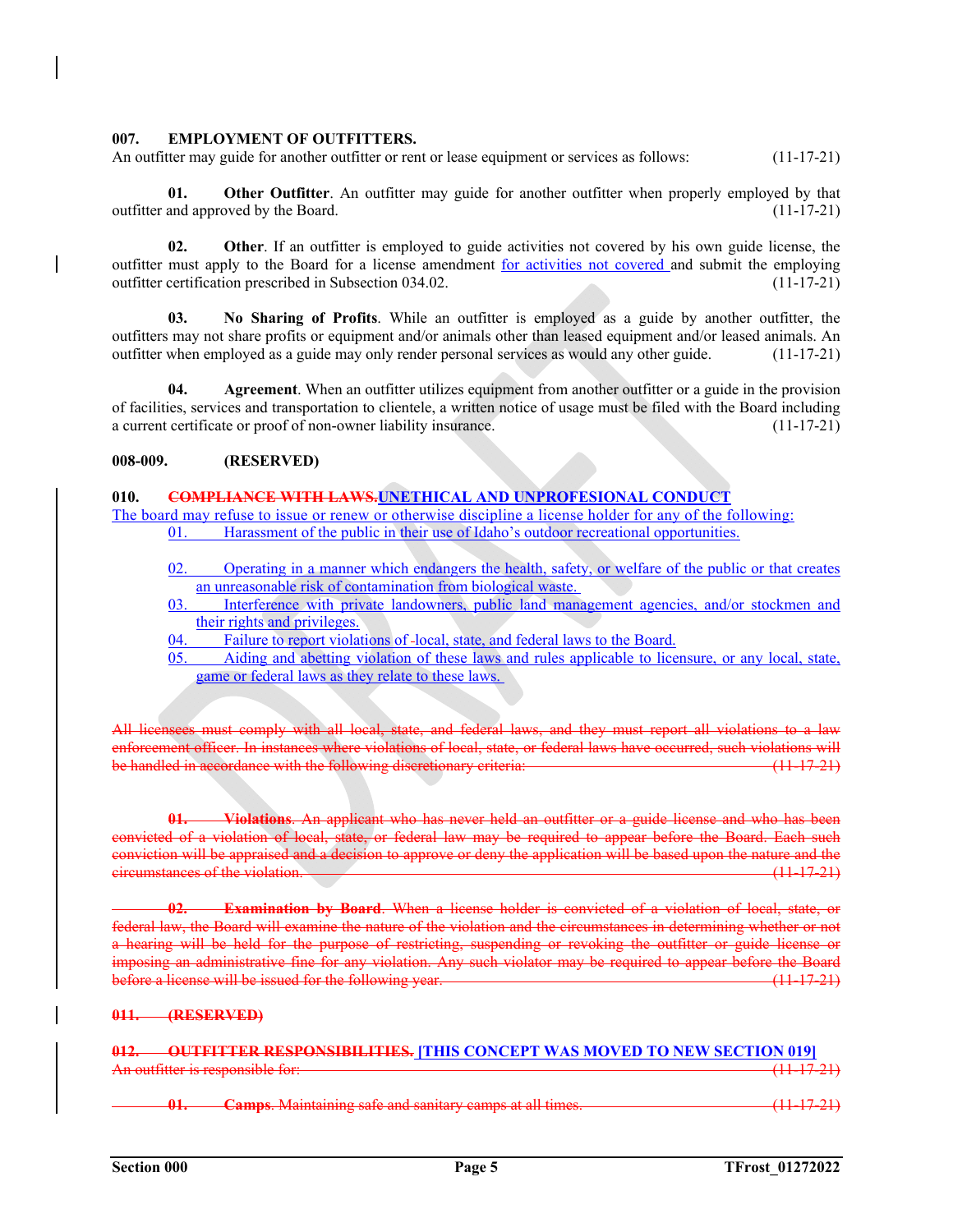**02. General**. Providing clean, fresh drinking water, protecting all food from contamination, and in the manner prescribed by regulations concerning use of private and public lands. (11-17-21)

**03. Livestock Facilities**. Ensuring that livestock facilities are kept separate from camp facilities, and that streams are protected from contamination. The set of the stream of the streams are protected from contamination.

**Emergency Provisions.** Ensuring that all cross-country and backcountry alpine skiing and<br>ineering/rock-climbing tours have the necessary emergency provisions with them (11-17-21) nical mountaineering/rock climbing tours have the necessary emerge

 **05. Actions**. The actions of all guides, and other persons, while in the scope of their employment. (11-17-21)

# **011. -- 014. (RESERVED)**

# **015. ANNUAL DATE, FEES, AND PAYMENT.**

**01. Due Date**. All outfitter and designated agent license applications must be completed and received by the Board by January 31 of each year. (11-17-21)

**02. Penalty Fee**. When a completed renewal application is filed with the Board after the last day of the license year, a penalty fee must be paid before the license is issued. (11-17-21)

**03. License Lapsed and Expired**. All licenses expire on March 31, and when a completed outfitter application has not been received by the Board after ninety (90) days after the last day of the license year, a renewal application will not be accepted for licensure. (11-17-21)

| 04. | Payment. |  |  |  | $(11-17-21)$ |  |
|-----|----------|--|--|--|--------------|--|
|-----|----------|--|--|--|--------------|--|

**a.** Prior to the issuance of a license, an applicant must submit the appropriate fee.  $(11-17-21)$ 

**b.** The applicant must pay an annual license fee for each license issued, except for an outfitter licensed as a guide for the outfitter's operation. (11-17-21)

# **016. -- 017. (RESERVED)**

# **018. NEW OUTFITTER OR OUTFITTER LICENSE AMENDMENT APPLICATION.**

A complete application for a new outfitter license, outfitter license major amendment, or new landowner statement in existing areas must, in addition to all other requirements include: (11-17-21)

**01.** Name. The name(s) registered with the Idaho Secretary of State as an assumed business name, the name of the business entity, or both. (11-17-21)

**02. Other Signatures**. Signed landowner or land manager statement from: (11-17-21)

**a.** The affected state and federal land managers in all areas where an outfitter plans to utilize lands administered by the state or federal government (this may involve memorandum of understanding procedures as applicable to proposed operation on national forest or public domain lands); and, (11-17-21)

**b.** Private land owners, or their agents, where an outfitter applicant proposes to use such private lands in his operation.  $(11-17-21)$ 

**03. Examinations** All new applicants applying for an outfitter or designated agent license must successfully pass a written and/or oral examination on the Act, the rules, and general outfitting procedures. An applicant who fails the test may retake it after a five (5) day waiting period.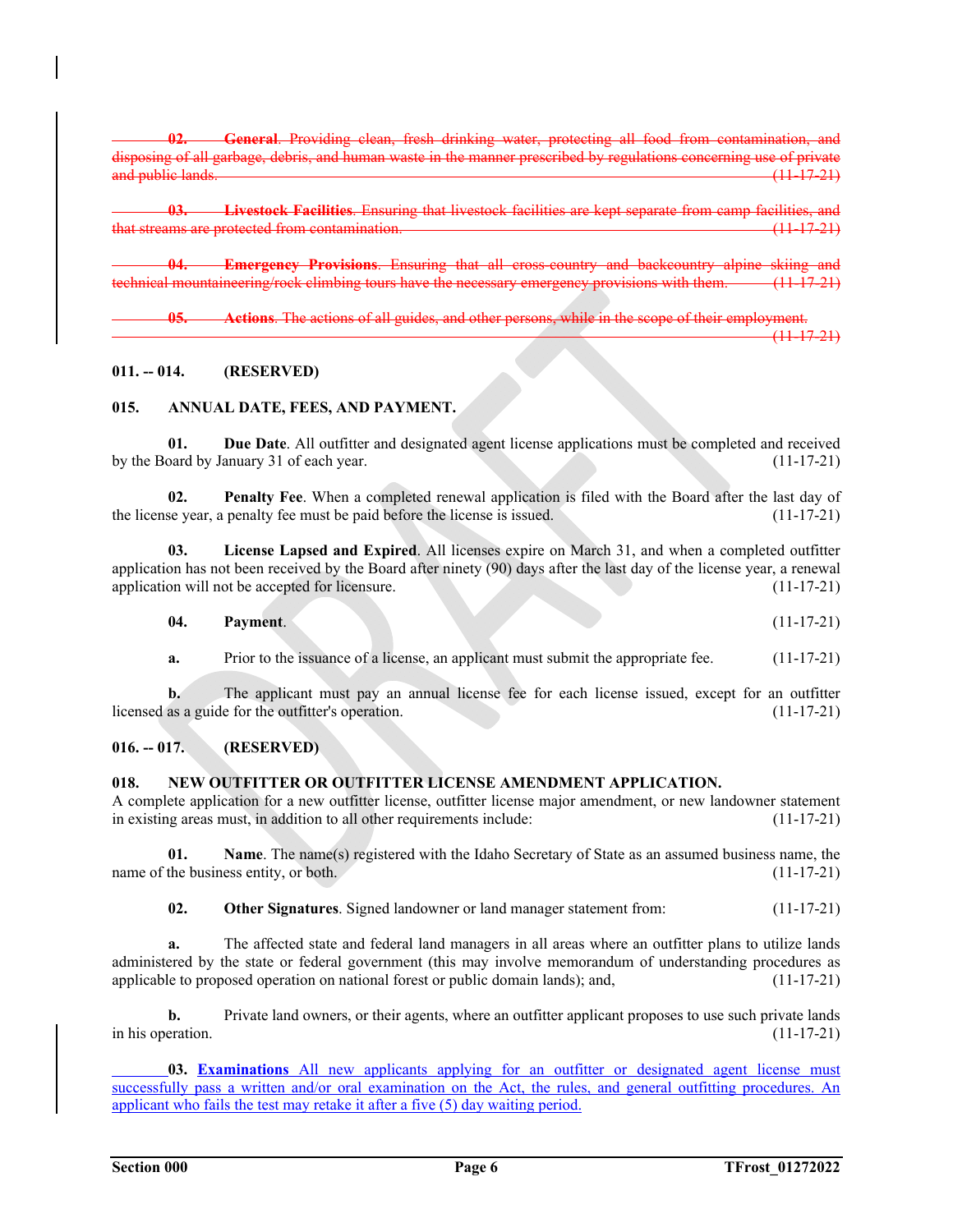**04. Operating Plan**. An operating plan required by the germane land management agency or on a Board approved form that includes, among other things, the following: (11-17-21)

A list of the activities to be conducted in the operating area(s) requested. (11-17-21)

**b.** A detailed map showing the operating area(s) requested for each activity and a worded description of the boundaries of said operating area(s), described in terms of rivers, creeks, and ridges with prominent reference coordinates (section, township, and range). (11-17-21)

An outfitter whose operation is solely on rivers, streams, lakes or reservoirs should specify put-in and take-out points but need not send maps. (11-17-21)

**d.** A detailed description of how and when each operating area(s) will be used for each activity. (11-17-21)

**e.** The proposed number of guests intended to be accommodated for each activity within the proposed operating area(s). (11-17-21)

**f.** A list of the names and locations of camps that will be used for each activity, and whether on public or private land. (11-17-21)

A list of the basic equipment, facilities, and livestock, and proof of financial capability necessary to conduct the proposed outfitted activity or business. (11 The conduct of the conduct the proposed outfitted activity or business.

The number, title (guide, lead guide, etc.), and principal activities of individuals to be employed in<br>eration (11-17-21) the business operation.

**i.** A plan to assure the safety and provide for emergency medical care of guests. (11-17-21)

 **05. Public Need and Existing Use**. Statement of the public need for the proposed service(s) in the area requested and the use by the general public and commercial use already licensed in the area. In order to safeguard the health, safety, and welfare of the public and for the conservation of wildlife resources, the Board may place a limit on the number of outfitter licenses issued within an operating area. (11-17-21)

**05. Insurance**. Current certificate or proof of insurance for the following covering licensed activities.:(11-17-21)

Insurance coverage against loss resulting from liability imposed by law for bodily injury or death or damage to property suffered by any person, excluding employees, caused by the outfitter's operation, in the minimum amount of one hundred thousand (\$100,000) per accident, with the aggregate of three hundred thousand (\$300,000), because of bodily injury or death occurring in an accident. (11-17-21)

Insurance coverage on vehicles carrying passengers against loss resulting from liability for bodily injury or death or property damage suffered by any person caused by the outfitter's operation, in the amount of three hundred thousand (\$300,000) for vehicles carrying one (1) to fifteen (15) passengers, and in the minimum amount of five hundred thousand (\$500,000) for vehicles carrying sixteen (16) or more passengers. (11-17-21)

 **06. Designated Agent**. When the applicant is a corporation, firm, partnership, or other organization or combination thereof, the designation at least one (1) designated agent who is a qualified outfitter, covered by the outfitter's bond, and who will be responsible for the outfitting business. The designated agent must apply for and be granted a license. (11-17-21)

 **07. Hearing**. If more than one (1) applicant submits a complete application with landowner statement(s), a hearing will be held to decide the successful applicant. (11-17-21)

**08.** Existing Operating Area. A licensed outfitter may be given priority for any opportunities within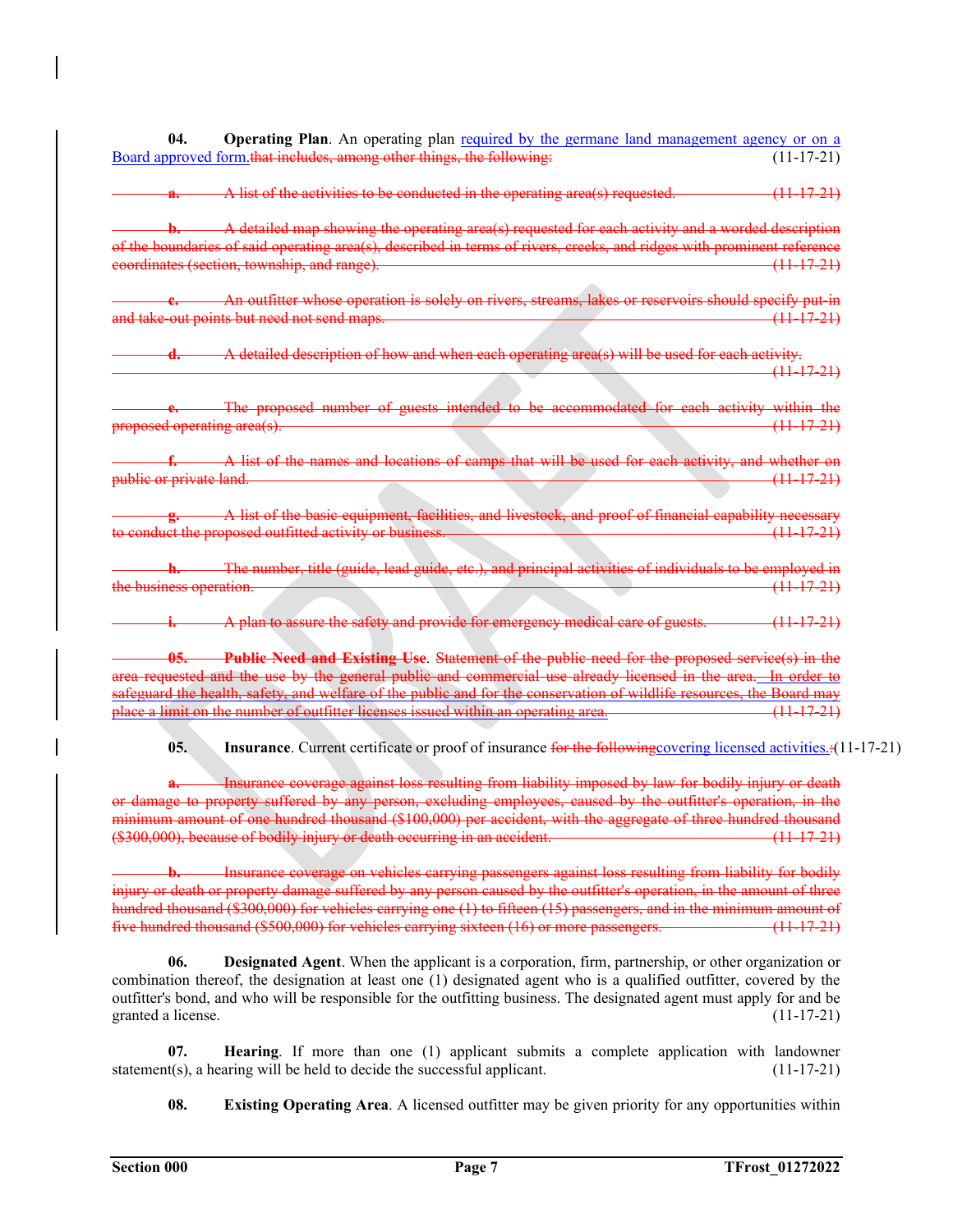the outfitter's existing operating area boundaries.

**09. Operating Area Limitations**. To safeguard the health, safety, and welfare of the public and for the conservation of wildlife resources, the Board may place a limit on the number of outfitter licenses issued within an operating area.

# **019. OUTFITTER OR DESIGNATED AGENT RESPONSIBILITIES. [MOVED FROM FORMER SECTION 012]**

An outfitter or designated agent is responsible for maintaining the standards set forth in the Operating Plan.

### **020. EXAMINATION.**

All new applicants applying for an outfitter or designated agent license must successfully pass a written and/or oral examination on the Act, the rules, and general outfitting procedures. An applicant who fails the test may retake it after a five (5) day waiting period. (11-17-21)

### **020-022. (RESERVED)**

### **022. ISSUANCE OF AN OUTFITTER LICENSE.**

In order to safeguard the health, safety, and welfare of the public and for the conservation of wildlife resources, the Board may place a limit on the number of outfitter licenses issued within an operating area. (11-17-21)

### 023. THIRD-PARTY AGREEMENTS.

A third-party agreement, which is the allowing of the conduct of an outfitted or guided activity by the outfitter licensed to conduct those activities by any persons not directly employed by said outfitter, is prohibited.An outfitter may not sublet or enter into any third party agreements involving the use of his activity(ies), operating area(s), or license. (11-17-21)

**01. Employed**. No outfitter may allow any person to conduct any of the activities for which he is licensed unless said person is employed directly by the outfitter as a guide. (11-17-21)

**02. Other Activities**. Any arrangement wherein an outfitter licensed to conduct outfitted activity(ies) in an operating area(s) knowingly allows, condones, or otherwise abets and supports the conduct of outfitting activity(ies) by another, wherein said outfitter does not assume full and complete responsibility for all clients booked for such activity(ies), constitutes an unlawful third party agreement. Complete responsibility includes providing liability insurance to cover the client, collection of fees paid for the activity(ies), payment of user fees and taxes, and making the client aware as to who is the responsible outfitter(s). Such unlawful activity(ies) is grounds for discipline as unethical and unprofessional conduct in addition to any other penalties which may be assessed for violations of these rules or the laws of the state of Idaho.  $(11-17-21)$ 

**03. Booking Agent**. This Rule does not apply to the conduct of a booking agent or an agreement between two (2) or more outfitters in which the outfitters provide services to the same party or parties within their respective operating areas. (11-17-21)

#### **024. STANDARDS FOR NON-USE.**

In order to carry out the intent of the Act to promote and encourage participation in the enjoyment and use of the state's natural resources and fish and game and ensure an outfitter adequately serves the public, the Board will monitor, prioritize, and fairly administer identified remedies based on, among other factors, interest or demand for the particular activity or area and as set forth in this rule. (11  $\frac{17-21}{21}$ )

**Requirement.** The Board may annually review the outfitter's use reports for the preceding three (3) years to determine whether any licensed activity or operating area fall within non-use. If the outfitter falls within non-use, a "notice of non-use" may be issued to the outfitter. (11-17-21)

#### **01. Definitions**. (11-17-21)

**a.** Non-use. When an outfitter is making zero (0) or negligible use of major licensed activities for any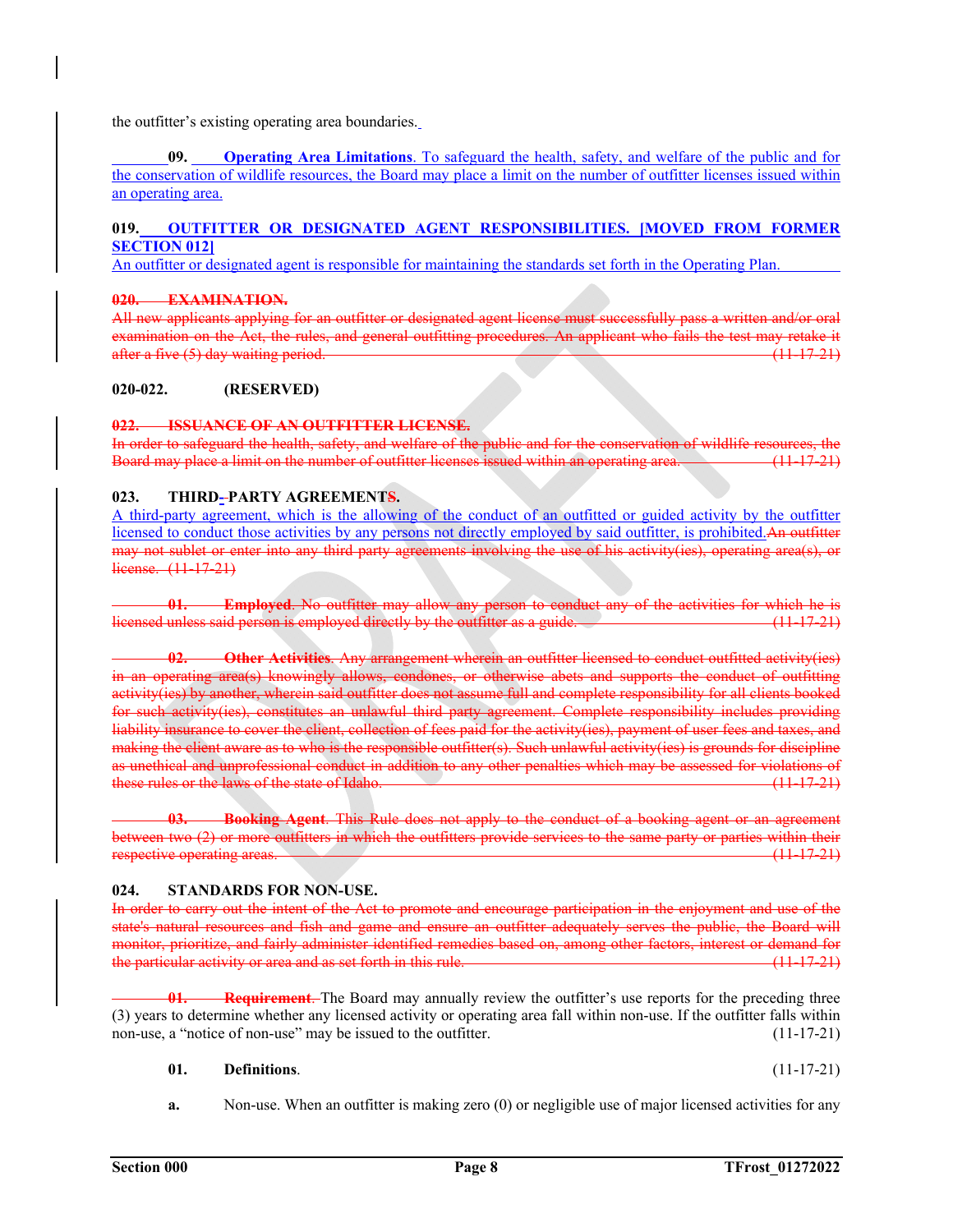two (2) of the three (3) preceding years unless the lack of use is due to an act of nature or because of state or federal agency restrictions on hunting or fishing that limit the ability of the outfitter to seek and accommodate clients;

 $(11-17-21)$ 

**b.** Zero (0) use. No recorded use by an outfitter of their licensed area or activities; (11-17-21)

**c.** Negligible use. An unreasonable lack of use as determined by the Board for any one (1) or more of the particular activities in the assigned operating area. Typically, use may be determined by comparison of use levels for the same activity(s) in similar operating areas. Other factors in determining use are found in Subsection 024.04.  $(11-17-21)$ 

| ́ | Prooce             | <b>All Service</b><br>______ |     |
|---|--------------------|------------------------------|-----|
|   | <b>ERIAN TARAC</b> | a a ma                       | - - |

include the activity(s) and operating area and an explanation of how the determination was made. The outfitter will be given the opportunity to correct the use records by supplying staff with evidence of use, prior to a hearing being scheduled. If adequate proof of use is not provided, the matter will be scheduled for a hearing. The Board may review the evidence of adequacy of use.(11-17-21)

**b.** When the Board determines that any activity or operating area has had zero (0) use or negligible eertain requirements may be imposed by the Board up to and including revocation of some or all of the outfitter's operating areas and activities. (11-17-21)

| <del>04.</del>           | <b>Examples of Acceptable Use:</b>                                                       | $(11 \; 17 \; 21)$    |
|--------------------------|------------------------------------------------------------------------------------------|-----------------------|
| u.                       | Paying clients participating in activities occurring within a designated operating area; |                       |
| v.                       | <b>Donated trips;</b>                                                                    | <del>(11–17–21)</del> |
| <del>c.</del>            | Outfitter initiated applications for controlled hunts in their licensed operating area;  |                       |
| u.                       | Outfitter initiated applications for trophy species; and                                 | <del>11 17 21</del>   |
| $\overline{\phantom{a}}$ | a current and accepted operating plan<br>193459887                                       |                       |

**02. Required Records**. Outfitters may be required to submit client records that include the name, address, and date of activity of individual clients or groups for a period of three (3) consecutive years. (11-17-21)

**06. Non-Use During a Sale**. Board staff reviews all full or partial business sales for non-use. If it is determined a major activity or operating area has had zero (0) or negligible use, Tthe Board may review anythe sale for non-use and deny the issuance of a license. may be denied. In some instances the Board may approve the sale with notification to the buyer that use must be established within the following two (2) out of the next three (3) years or the area or activity may be removed from their license. (11  $\frac{17-21}{21}$ )

**07. Waiver of Compliance**. The Board may waive compliance with the non-use standard upon a showing of good cause, including an act of nature, state or federal agency seasonal restrictions on hunting or fishing or personal circumstances such as illness or injury that limit the ability of the outfitter to seek and accommodate clients. An outfitter must apply for a waiver prior to the beginning of the license year or immediately upon the event constituting good cause. If a federal permit holder is requesting zero (0) or negligible use, the request for a waiver must be accompanied by a Land Manager's Statement. (11-17-21)

# **025. OUTFITTER RENEWAL.**

All licenses expire on March 31 and every application for license renewal for an outfitter and designated agent must be complete and submitted by January 31 of the license year and include a use report containing an activity, use, and harvest report on the actual use during the preceding year and other information about outfitting or guiding activities. (11-17-21)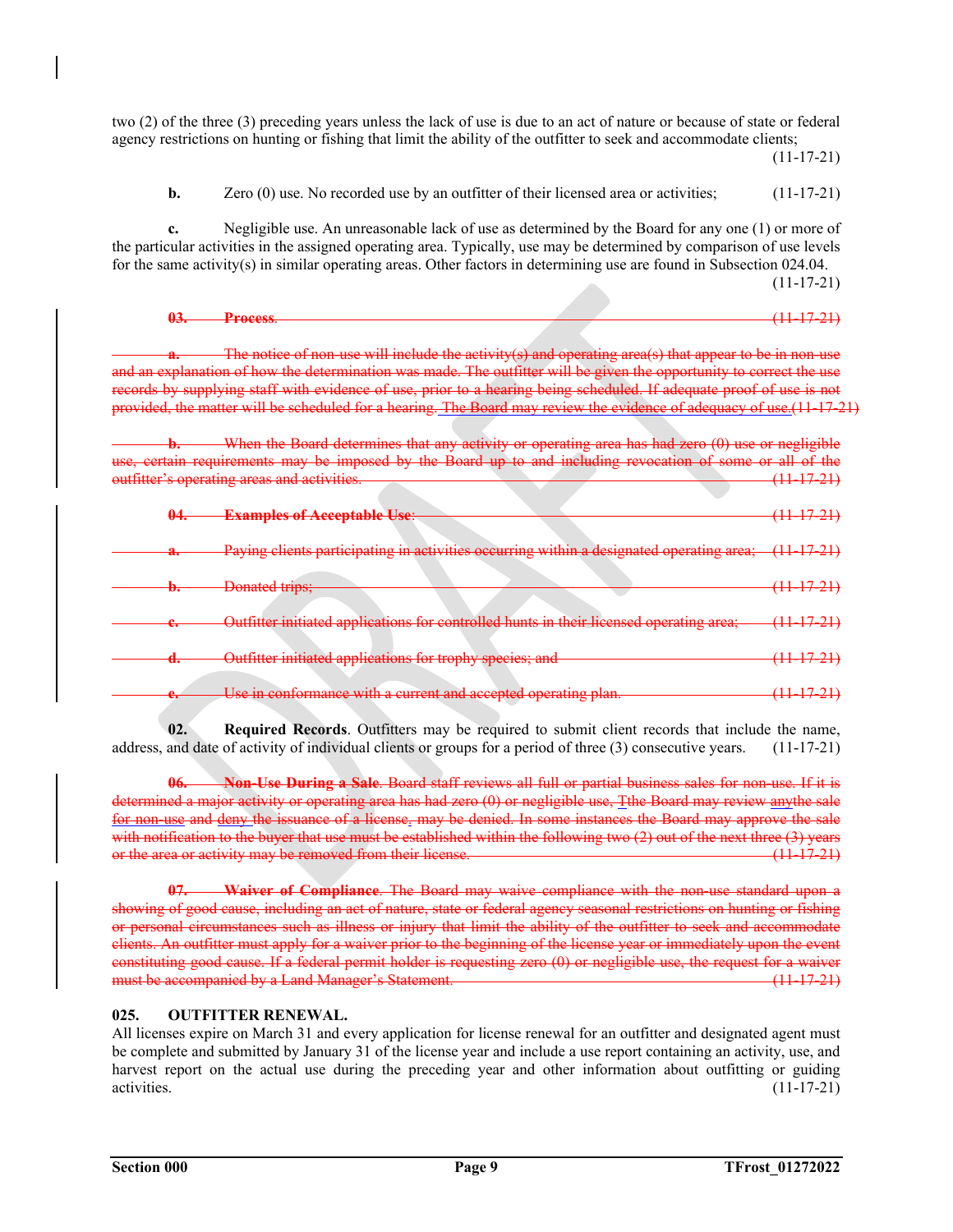# **026. OPERATING AREA ADJUSTMENTS. [FORMER SECTION 051 INCORPORATED HERE]**

An outfitter's operating area may be adjusted for reasons of wildlife conservation harvest, where territorial conflict exists, or for the safety of persons utilizing the services of outfitters. Special circumstances may also warrant short term modification of an outfitters operating area. (11-17-21)

**01. Hearing**. If the Board determines that a hearing is necessary prior to the adjustment of a licensee's operating area, such hearing will be conducted in accordance with the Idaho Administrative Procedures Act, Title 67, Chapter 52, Idaho Code, and all affected parties will be afforded an opportunity to participate. (11-17-21)

01. Environmental Considerations. Any changes in wildlife harvest, changed environmental conditions and/or new government regulation may result in the adjustment of an outfitter's operating area., In determining whether to adjust an operating area for reasons of wildlife harvest, the Board or the hearing officer<br>
considers among other things, the following: considers, among other things, the following:

**a.** Any changes in wildlife harvest, including any increase or decrease in wildlife harvest attributable to the licensee's activity(ies). (11-17-21)

**b.** Any new limitation(s) imposed or recommendation(s) made regarding wildlife harvest in the operating area(s) by any governmental agency since the issuance of the license. (11-17-21)

Any environmental change(s) that have occurred in the operating area(s) that affect wildlife<br>(11 17 21) management.

**d.** Any undesirable wildlife impact(s) that may be ameliorated by a territorial adjustment. (11-17-21)

**e.** Any new information discovered since the issuance of the license regarding wildlife management in the operating area(s).  $(11-17-21)$ 

**02.** Conflict Considerations. An incident(s) of territorial conflict, particularly one that leads to public safety concerns, may result in the adjustment of an outfitter's operating area., In determining whether to adjust an operating area for reasons of territorial conflict, the Board or the hearing officer considers, among other things, the following: (11-17-21)

**a.** Any incident(s) of territorial conflict and how they might be ameliorated by a territorial adjustment. (11-17-21)

**b.** The extent of each licensee's legal use of the disputed area. (11-17-21)

**c.** Any public or client safety concerns that might be ameliorated by or might arise from the inclusion of the disputed area as part of a particular licensee's operation. (11-17-21)

**d.** Any environmental or operational factors that indicate which licensee will be able to make the best use of the disputed area in providing services to the public considering, among other things, each licensee's licensed activity(ies) and the relationship of that activity(ies) to the activity(ies) conducted in the disputed area, each licensee's total operating area, the financial stability of each licensee, and the accessibility of the disputed area from adjacent operating area(s). (11-17-21)

**e.** Any recommendation(s) submitted by any governmental agency that regulates or manages land or wildlife within the disputed area. (11) 11-17-21-21-21-21-21-21-21-21-21-21-21-21

**03. Safety AdjustmentConsiderations**. Any change(s) in the environmental condition(s), in the manner or amount of public use of the operating area and/or in a licensee's manner of operation within the operating area, that pose a threat to the health and safety of persons using the operating area may result in a change in the outfitters operating area,.In determining whether to adjust an operating area for reasons of safety of persons using the services of an outfitter, the Board or hearing officer considers, among other things, the following:

 $(11-17-21)$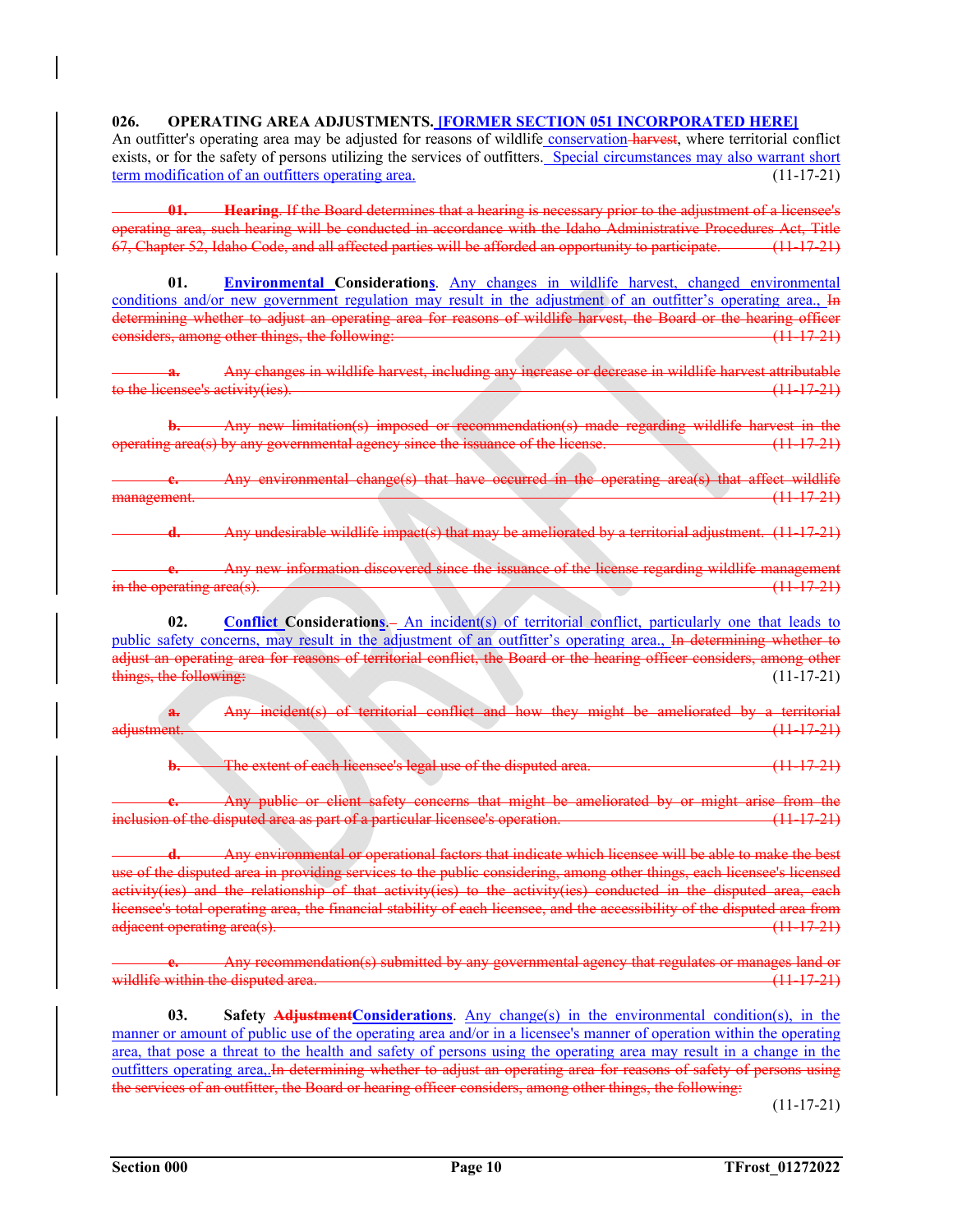change(s) in the environmental condition(s) in the area that may pose a threat to the health the operating area.

**b.** Any change(s) in the manner or amount of public use of the operating area since the issuance of the license that may pose a threat to the health and safety of persons using the operating area. (11-17-21)

**c.** Any change(s) in a licensee's manner of operation within the operating area that may affect clientele safety considering, among other things, change(s) in the condition(s) of the licensee's capability or equipment. (11-17-21)

**b.** anglety-related incident(s) that have occurred in the operating area. (11-17-21)

any governmental agency that regulates or manages land or wildlife within the operating area.  $(11-17-21)$ 

**f.** Any new information discovered since the issuance of the license regarding safety. (11-17-21)

**04.** Hot Pursuit. The Board may approve a minor amendment of an outfitters license to allow an outfitter licensed for bear and cougar hunting to enter into an adjacent area with a client for hot pursuit of bear and cougar hunting when hunting with hounds, provided that the pursuit starts inside the outfitter's licensed area.

**05.** Controlled Hunts Outside Operating Area. The Board may authorize an outfitter who is licensed for hunting moose, bighorn sheep, or mountain goat to conduct a one-time hunt outside of the outfitter's licensed area when the outfitter submits a request on a board approved form.

 a. For changes of operation under subsections 04. and 05. of this Rule, written permission from all outfitters licensed for the hunt and all applicable landowners or land managers will be provided to the Board.

 b. For changes under subsection 04. and 05. of this Rule, under special circumstances the board may waive the requirement of approval of from the overlapping outfitter(s).

 c. For changes under subsection 05. of this Rule, no compensation is permitted between outfitters participating in the conduct of a controlled hunt in another outfitter's area, unless the outfitter supplies a service for that compensation.

# **027. OUTFITTER LICENSE PRIORITY.**

Priority for licensure in any outfitter's operating area may be maintained by submitting a complete application for a license for the ensuing license period before the expiration date of the current license. (11-17-21)

# **028. OUTFITTER BUSINESS PURCHASE, LICENSE CONSIDERATIONS.**

 **01. Sale of Outfitting Business**. The sale of an outfitting business requires an application for a new outfitter license by the purchaser, provided that the Board may give priority for licensure to an applicant who has negotiated an agreement related to a sale with a licensee if the applicant meets all other requirements or upon documentation from a court. (11-17-21)

**02. Notification to Clients**. When an existing operation is acquired by another outfitter, all clients who have booked with the original outfitter must be promptly notified and refunded any advanced payment, unless the client is satisfied with the new arrangements. (11-17-21)

# **029. OUTFITTER BOND OR INSURANCE CANCELLATION.**

An outfitter or designated agent must immediately notify the Board when their bond or insurance is canceled. The cancellation of an outfitter license bond or insurance by the insurer is grounds for emergency suspension of the outfitter's license under Section 67-5247, Idaho Code. (11-17-21)

# **029. AVAILABILITY OF OUTFITTING OPPORTUNITIES.**

Except as provided in other sections of this chapter, when a new opportunity or existing opportunity, which had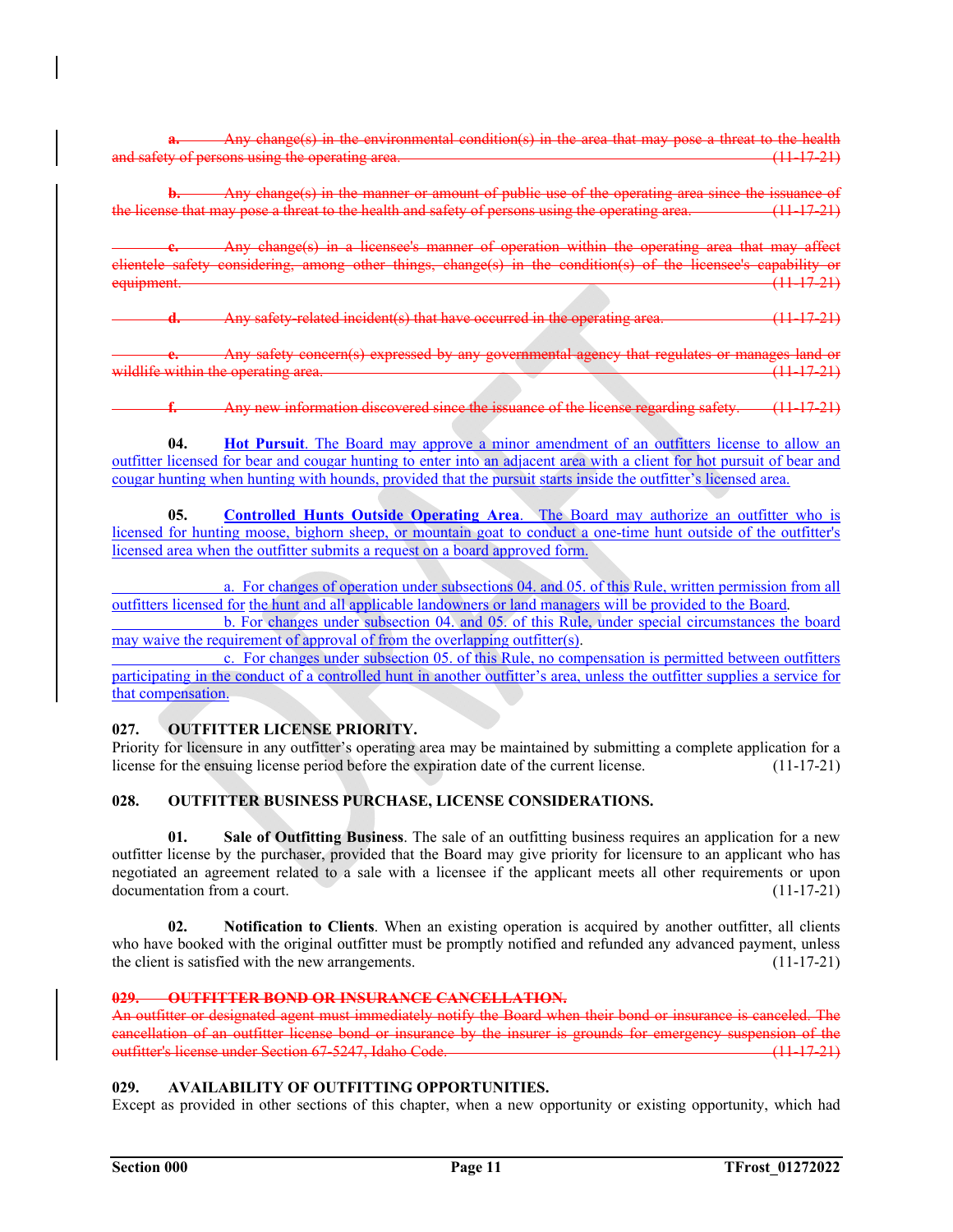previously been licensed to another outfitter, becomes available, the Board may use a competitive application process through a waiting list, public notice, or both to select a qualified applicant. A competitive application process may be coordinated with another governmental agency that has management or permitting authority over the opportunity.  $(11-17-21)$ 

**01. Waiting List**. The waiting list will be maintained for each individual river, lake and reservoir outlined in Section 059 and for each specific IFGC unit listed in IDAPA 13.01.08, "Rules Governing the Taking of Big Game Animals in the State of Idaho." (11-17-21)

**02. Placement on Waiting List**. A written request, in a form specified by the Board, must be submitted to be placed on the waiting list, and a name on the waiting list will be maintained for a period of five (5) years or until December 31 of the fifth year that the name is placed on the list, whichever comes first. (11-17-21)

**03.** Notification. When public notice is used when an opening occurs, a public announcement will be made via the board's website and may be made in conjunction with notice by another governmental agency. Persons on the waiting list will be notified of the available opportunity in any competitive application process. (11-17-21)

 **04. Application Period and Consideration**. Anyone wishing to apply for the opportunity must submit a complete application or amendment, including all applicable fees, by the date specified in the notice. The Board will consider the qualifications of all applicants and in its discretion select the best qualified applicant.(11-17-21)

# **030. -- 033. (RESERVED)**

# **034. GUIDE APPLICATION REQUIREMENTS - GENERAL.**

To be complete, an application for a guide license must: (11-17-21)

**01.** First Aid Training Card. Be accompanied by an affidavit signed by the employing outfitter that the applicant will have maintains a current, valid an applicable American Red Cross first aid certificationeard or equivalent certification that is acceptable to the Board.before they are employed as a guide. (11-17-21)

**02.** Signatures. Be attested to by the applicant and certified by the licensed outfitter(s) who wishes to employ the applicant as a guide that the applicant: (11-17-21)

**a.** Is qualified to perform the type of guiding activity(ies) for which the applicant seeks licensure.

 $(11-17-21)$ 

**b.** Has extensive, first-handworking knowledge of the operating area(s) and water(s) in or on which the applicant will be guiding. (11-17-21)

**c.** If the applicant is land based, is able to read and understand a map and compass or operate a global positioning system (GPS) or other computerized map system. (11-17-21)

**d.** If the applicant is water based, is proficient in reading the water and handling the type of boat required to be used.  $(11-17-21)$ 

**e.** Provide directly from the outfitter a training log or documentation demonstrating satisfaction of the training requirements pursuant to Sections 035 through 043 and 046 through 048 of these rules, as applicable for the activities sought to be licensed to guide.  $(11-17-21)$ 

 **03. Amendment**. A guide may apply for an amendment to add additional employing outfitters or additional activities by submitting complete application that includes certification from the outfitter that training requirements for the area and activity to be added have been met and proof of such training will be available at the Board's request. (11-17-21)

# **035. GUIDE APPLICATION REQUIREMENTS - HUNTING.**

A guide applicant for big game hunting may be licensed either as an apprentice guide or as a gu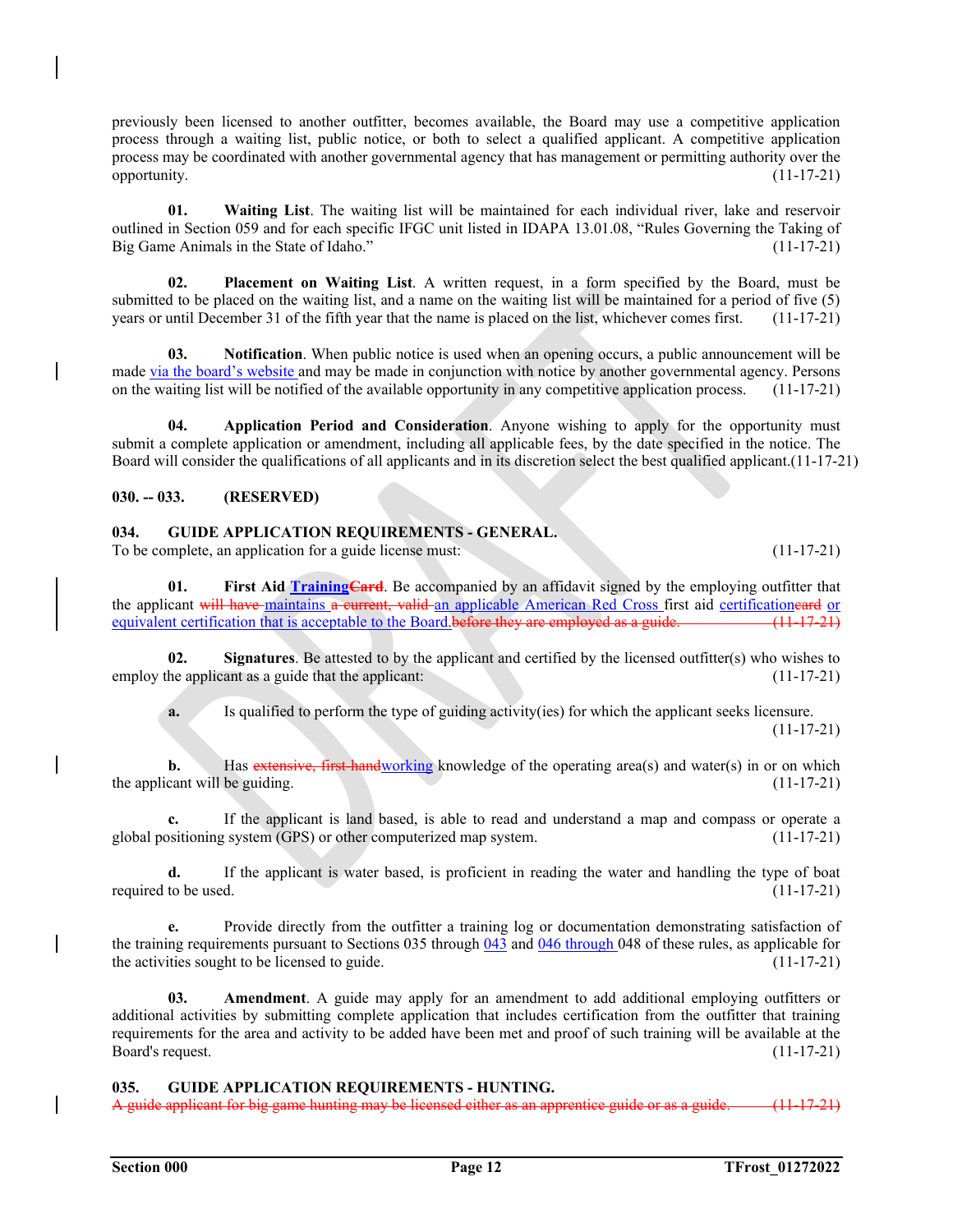**Apprentice Guide**. A new applicant may be licensed as an apprentice for licensure as a guide by submitting a completed application form and fee.

**02. Apprentice Guide**. An apprentice guide may assist a hunting guide in the scope of training, but not be primarily responsible for guiding a hunt.

**Guide.** In addition to Section 034, a new hunting guide applicant must have: the following minimum training. (11-17-21)

**01.** Been in the outfitter's operating area(s) for at least ten (10) days and is knowledgeable of trails, terrain, drainages, and game habits and habitat. (11-17-21)

**02.** Be able to care for meat and trophies, including the ability to correctly cape an animal and with adequate training to be able to instruct and assist clients in the proper care of meat.  $(11-17-21)$ 

**04. Upgraded**. A licensed apprentice guide may apply by amendment to upgrade a guide license when the required training is completed as certified by the employing outfitter, and a copy of the completed training form is submitted to the Board. (11-17-21)

# **036. (RESERVED)**

### **037. BOATMAN LICENSE TRAINEES.**

A trainee boatman may not obtain a guide license until training is complete and may not operate a boat except as prescribed in Section 040. and provided that the boat trainee must be in a boat operated by a licensed boatman, or one in which the operation is closely monitored by a licensed boatman. The licensed boatman need not be in the same boat during training as long as the trainee's activity is closely monitored. (11-17-21)

# **038. FLOAT BOAT GUIDE -- UNCLASSIFIED RIVERS.**

An applicant for a float boat guide on unclassified rivers and streams must have one (1) complete commercial float boat trip on each of the rivers applied for, (complete trip means the total section of river designated by the Board in Subsection 059.01), under the supervision of a float boat guide licensed for each of those rivers. The licensed boatman need not be in the same boat during training as long as the trainee's activity is closely monitored by the licensed boatman. (11-17-21)

# 039. FLOAT BOAT GUIDE - CLASSIFIED RIVERS.

A float boat guide on a classified river must be licensed as a float boatman or a float lead boatman according to his experience on that specific river. Each trip on a classified river must have a lead boat operated by a guide licensed as a lead boatman for that specific river. and all other boats participating in that trip must follow the lead boat and must be operated by a guide licensed as a boatman or a lead boatman for that specific river. (Note exception for trainees in Section 040). (11-17-21)

# 040. FLOAT BOATMAN QUALIFICATIONS -- CLASSIFIED RIVERS.

An applicant for a float boatman license on classified rivers may qualify in one (1) of three (3) ways: (11-17-21)

**01. General**. Three (3) complete float boat trips on each of the classified rivers applied for under the direct supervision of a float boatman licensed for that river (complete trip means the total section of river designated by the Board in Subsection 059.01), or he must have had one (1) or more complete float boat trips on each of the classified rivers applied for under the direct supervision of a float boatman licensed for that river with the remaining trip(s) in a boat with no more than one  $(1)$  other trainee, following a licensed float boatman for that river, but he must not have passengers in the boat. (11-17-21)

**a.** Allowances may be made for experience gained as a commercial boat operator on selected whitewater rivers with characteristics similar to Idaho's classified rivers; e.g. Colorado River (Grand Canyon or Cataract Canyon), Yampa River, Rogue River, American and Toulumne Rivers, other Idaho classified rivers, or the unclassified section of the Salmon River from North Fork to Corn Creek, provided the applicant has logged at least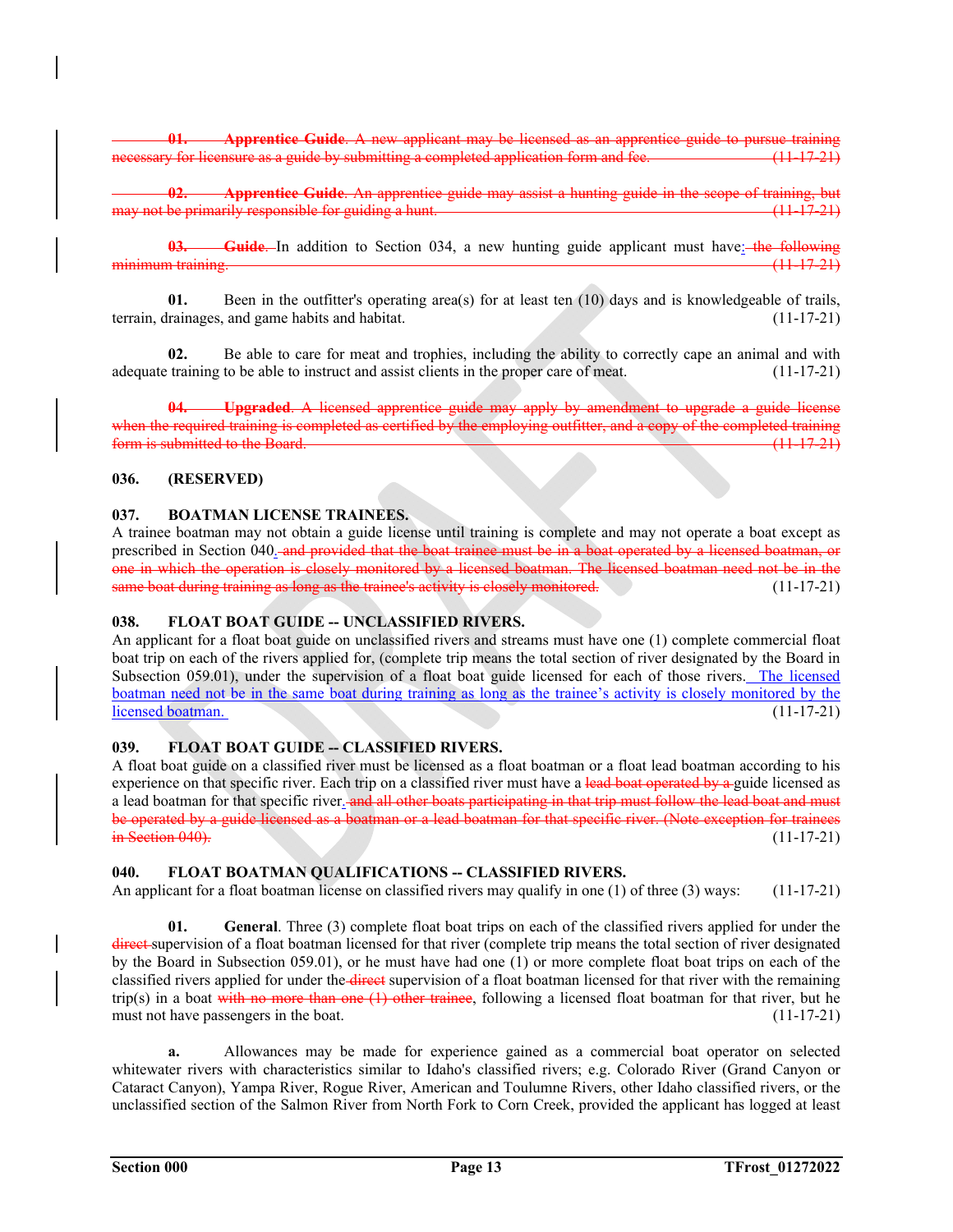five hundred (500) miles as a commercial float boat operator on one (1) or more of those rivers. (11-17-21)

**b.** To document this experience, a statement signed by the applicant under oath or affirmation and notarized must be recorded on a form provided by the Board office that includes precise put-in and take-out points, miles logged for each trip, and the names and addresses of the boat operators who have employed them. (11-17-21)

**02. Other**. Logged at least five hundred (500) miles as a commercial float boat guide on any rivers applicable to Subsection 040.01.a., and must have one (1) complete float boat trip on each river applied for under the direct supervision of a float boatman licensed for that river, or in a boat with no more than one (1) other trainee, following a float boatman licensed for that river, but there must not be any passengers in the boat. (Complete trip means the total section of river designated by the Board in Subsection 059.01). (11-17-21)

**03. Float Lead Boatman**. Or, hold a license as a float lead boatman on a classified Idaho river and complete one (1) complete float boat trip on each other classified river applied for, under the <del>direct</del> supervision of a float boatman licensed for that river  $\frac{1}{2}$  or in a boat with no more than one (1) other trainee, following a float boatman licensed for that river, but he must not have passengers in the boat. (Complete trip means the total section of river designated by the Board in Subsection 059.01.) (11-17-21)

# **041. FLOAT LEAD BOATMAN QUALIFICATIONS.**

An applicant for a float lead boatman license must have six (6) complete float boat trips except that upon Board approval, a licensee may train on and be licensed for a specific reach of a section only. (Complete trip means the total section or reach of a section of river designated by the Board in Subsection 059.01). One (1) trip must have been within the sixty (60) months preceding the date of the application on each of the classified rivers applied for.  $(11-17-21)$ 

# **042. POWER BOAT GUIDE.**

To qualify for a power boat guide license on the following waters, an applicant must have spent the following power boating hours that are distributed as evenly as possible along the total length or section of river or area of the lake or reservoir and under the direct supervision of a power boat guide licensed for the body of water for which qualification is sought:  $(11-17-21)$ 

**01. Classified Rivers**. Fifty (50) hours on the total length of the river or section of river designated on the application by the Board for which he wishes to operate, except that an applicant may have spent twenty-five (25) hours on each section for the Salmon River from the mouth of the Middle Fork to Salmon Falls, Salmon Falls to Ludwig Rapids, and Ludwig Rapids to Vinegar Creek or Spring Bar. (11-17-21)

**02. Unclassified Rivers and Streams**. At least ten (10) hours on the total length of the river or section of river designated by the Board on the application for which he wishes to operate. (11-17-21)

**03. Lakes and Reservoirs**. Ten (10) hours on the lake or reservoir on which he wishes to operate.  $(11-17-21)$ 

**04. Log**. The outfitter must maintain a log of this experience recorded on a form provided by the Board, showing the dates, river, lake or reservoir, location of put-in, destination, take-out, hours logged, and signature of outfitter. (11-17-21)

# 043. POWER BOAT FISHING GUIDE -- (LAKES AND RESERVOIRS). [MOVED HERE FROM **FORMER SECTION 048]**

All applicants for a power boat fishing guide license must possess the ability and knowledge to: (11-17-21)

**01. Maneuver or Pilot**. Maneuver or pilot a power boat upon Idaho lakes and reservoirs open to power boat fishing. (11-17-21)

**02. Operation**. Have operated a power boat for a minimum of ten (10) hours upon the lakes and reservoirs being requested. (11-17-21)

**03.** Law. Comply with the Idaho Safe Boating Act (Title 67, Chapter 70, Idaho Code). (11-17-21)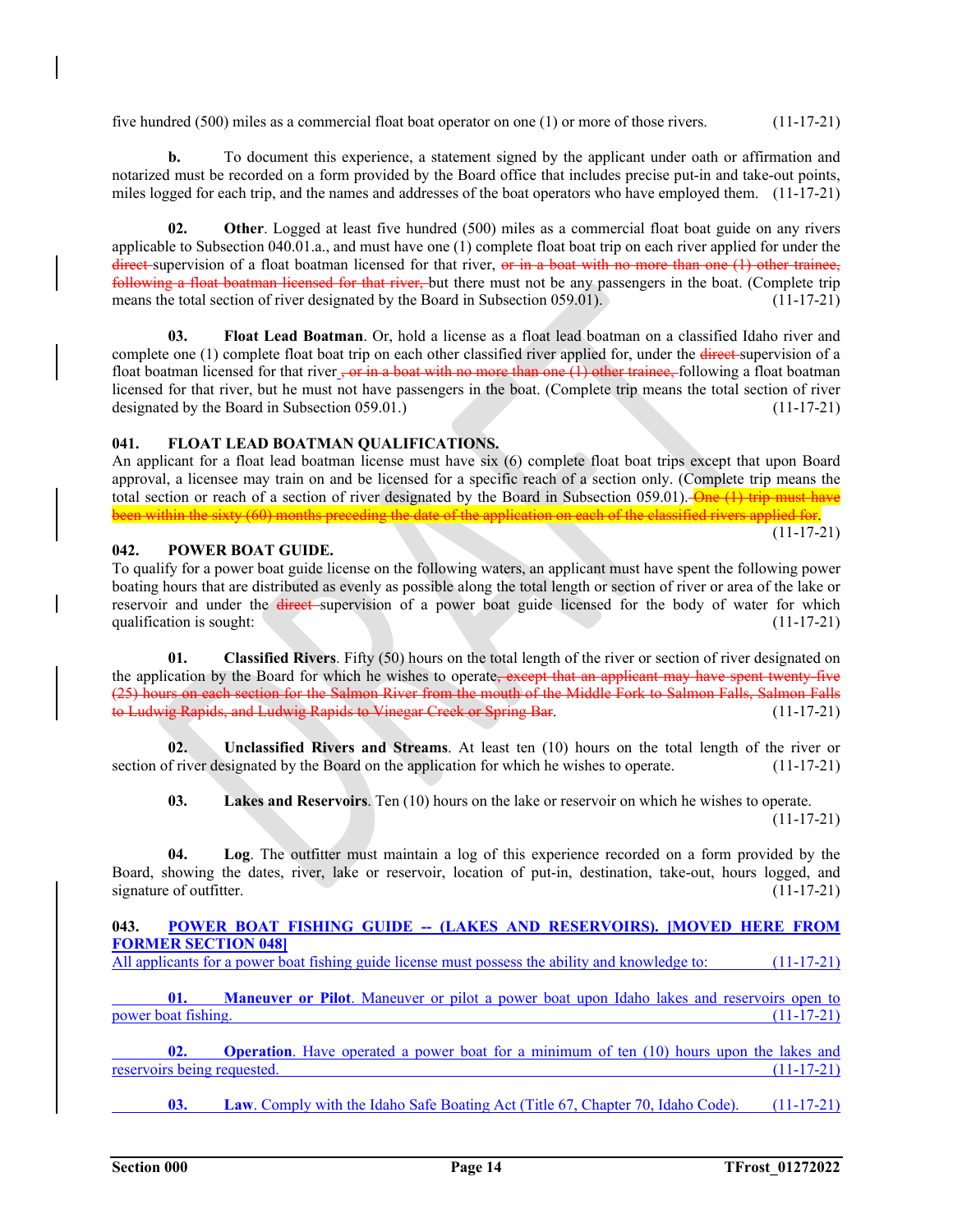# **044. BOAT EQUIPMENT REQUIREMENTS. [MOVED HERE FROM FORMER SECTION 054]**  Each float or power boat must be identified as follows: (11-17-21)

**01. Identification**. Identification recorded with the Board on the outfitter application consisting of words, names, or letters not less than three (3) inches in height, and be of a contrasting color indicating the current licensed outfitter and that is placed above the water line on each side of the bow or stern of the boat utilized by that outfitter in letters. (Does not apply to single person boats or two (2) person inflatable boats). (11 outfitter in letters. (Does not apply to single person boats or two (2) person inflatable boats).

 **02. Clearwater**. On Sections CL2 and CL3 of the Clearwater River, a sticker affixed to the surface of any boat used for anadromous fishing that is not less than eight (8) inches in height and placed immediately adjacent to the identification words, names or letters on each side of the boat towards the bow, identifying the boat as operated by a licensed outfitter. Stickers will be provided and sold annually by the Board or a vendor designated by the Board.

# **045. SKIING, NON-HAZARDOUS AND HAZARDOUS TERRAIN OUTFITTER, DESIGNATED AGENT, SKI GUIDE AND SKI GUIDE TRAINEE.**

# **01. Applications**. (11-17-21)

**a.** An outfitter, designated agent or guide must submit an outfitter or a guide application with current outfitter operating plan, if required, ski resume, and avalanche training certificates. (11-17-21)

**b.** The Technical Advisory Committee (TAC) will evaluate and advise the Board on the scope and ate designations for licensure of any application for outfitting or guiding principally in non-hazardous and rdous terrain skiing. The TAC is a five (5) member body of qualified backcountry ski outfitters and ski guides appointed by the Executive Director and confirmed by the Board. (11-17-21)

**01. Designations and Qualifications for Outfitters, Designated Agents, Guides and Trainees**. The designations and qualifications are as follows: (11-17-21)

**a.** Level I ski guide (non-hazardous terrain, principally sub-alpine or skiing operations in forests). Is qualified to lead ski tours in the outfitter's operating area. One (1) year training as a ski guide assistant in a nonhazardous backcountry setting. Level I Ski Guides may work in hazardous terrain as a Level II Ski Guide Trainee under the supervision of a Level II Ski Guide. Level I Ski Guides are required to have: (11-17-21)

 i. Level I field-based avalanche training consisting of a twenty-four (24) hour curriculum submitted and an instructor roster; (11-17-21)

ii. Knowledge of Outfitters Scope of Operation including logistics, services, terrain; and (11-17-21)

**b.** Level II ski guide (hazardous terrain with a high degree of avalanche exposure). Has in-depth ski guiding experience on hazardous terrain and has the following qualifications: (11-17-21)

Two (2) winter seasons training with licensed Level II Ski Outfitter or Guide or equivalent work experience with another Level II ski operation which conduct services principally in hazardous or avalanche terrain;  $(11-17-21)$ 

ii. Advanced First Aid, WFR, or EMT of a minimum of forty-eight (48) hours; (11-17-21)

 iii. Level 1 and Level II field-based avalanche training consisting of at least forty-eight (48) hours curriculum with a submitted instructor roster; (11-17-21)

iv. Knowledge of the Outfitters Scope of Operation including logistics, services, terrain; and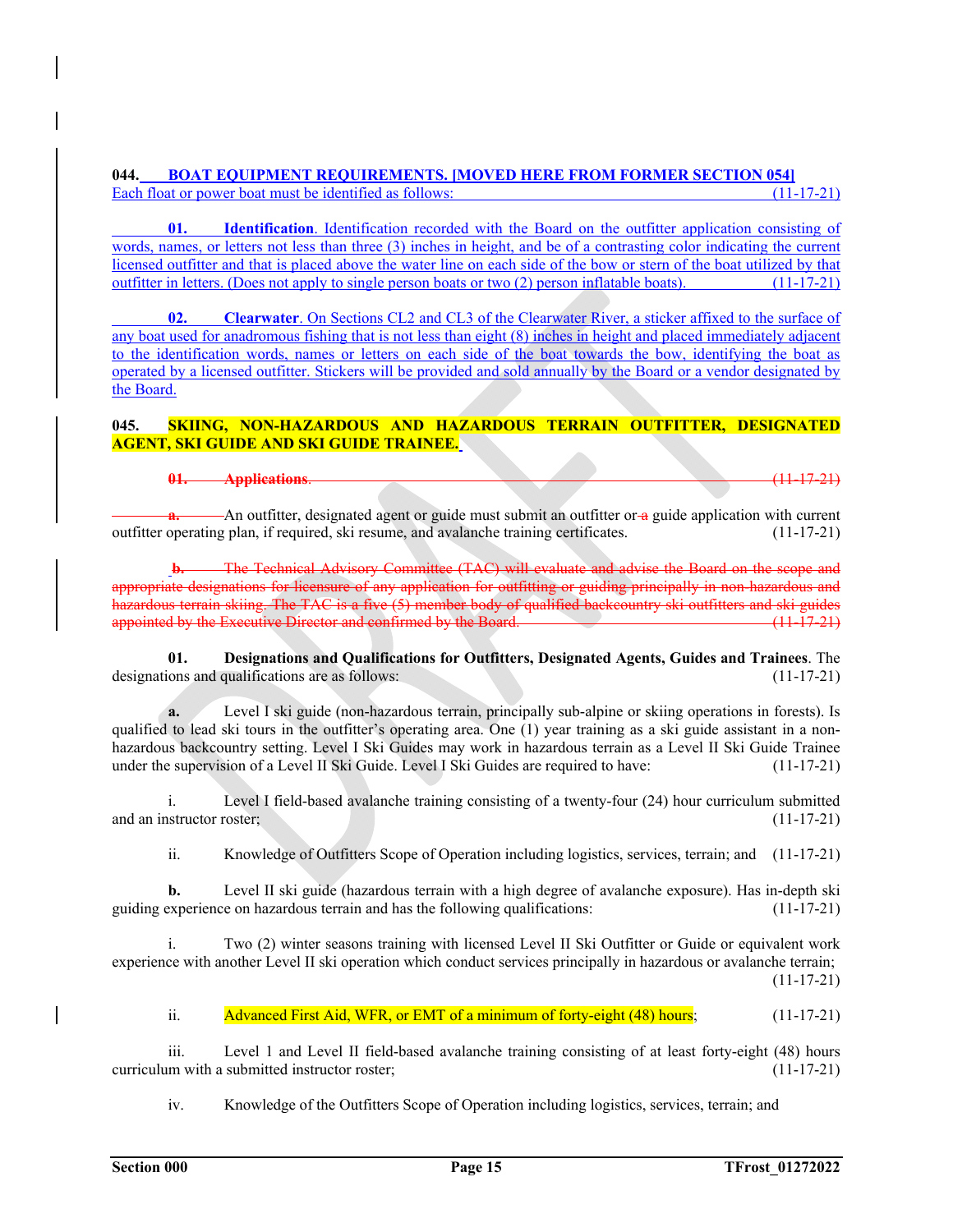$(11-17-21)$ 

**02. Outfitters**. Outfitters who conduct winter ski-based operations may be designated as: (11-17-21)

**a.** Level I: self-propelled, with snowcat, or with snowmobile assisted including day skiing, hut skiing in non-hazardous terrain; (11-17-21)

**b.** Level II: self-propelled including day skiing, hut skiing, multi-day expeditions, in hazardous terrain; or (11-17-21) terrain; or  $(11-17-21)$ 

**c.** Level II skiing operations with snowcats, helicopters, or ski from out of bounds from ski areas.

 $(11-17-21)$ 

**03. Outfitters Plan of Operation**. The outfitter's operating plan will include a plan for snowpack, terrain and avalanche safety assessment, additional transport utilized (i.e., snowmobiles, snowcats, helicopters) and instruction and training plans of guides working around related equipment, and any additional safety and training standards for guides. (11-17-21)

**04. Field Supervisor**. The Outfitter must employ at least one individual acting as a field supervisor who is a working Guide with the appropriate level of licensing for the operation and a minimum of five (5) years working at that level of guiding as to the scope of the operation, unless the outfitter or Designated Agent has this experience. (11-17-21)

**05. Ski Guide Trainee**. An outfitter may employ an unlicensed trainee, provided the trainee may only assist when under the direct supervision of a licensed guide and a trainee may not provide guided services to clients. A trainee who applies for licensure must have thirty (30) days experience with a licensed ski guide in the outfitter's operating area and meet all other qualifications of Section 044. (11-17-21)

# **046. TECHNICAL MOUNTAINEERING/ROCK CLIMBING GUIDE.**

Any applicant for a technical mountaineering/rock climbing guide license must submit to the Board a detailed explanation of the applicant's qualifications, experience, and training. Any outfitter applicant for technical mountaineering/rock climbing must provide evidence to the Board to demonstrate qualifications, experience, plans, and areas of operation demonstrating the necessary specialized training and skill. An applicant for technical mountaineering/rock climbing guide must; (11-17-21)

01. Have five years of personal rock-climbing experience.

02. Have experience leading traditional and sport routes up to 5.9.<br>03. Demonstrate knowledge of basic knots including figure 8.

- Demonstrate knowledge of basic knots including figure 8, bowline, clove hitch, munter hitch, mule hitch, prusik, flat overhand, double fisherman and klemheist.
- 04. Demonstrate knowledge of mechanical and non-mechanical belay devises.
- 05. Demonstrate knowledge of rappel devices.
- 06. Demonstrate knowledge of LNT practices.
- 07. Have led or shared lead on ten grade III traditional rock routes.<br>08. Have led or shared lead on fifty multi-pitch rock routes.
- Have led or shared lead on fifty multi-pitch rock routes.
- 09. Current CPR certification.
- 10. Current Wilderness First Responder certification.

# **047. SNOWMOBILING GUIDE.**

An applicant for a snowmobiling guide license must: (11-17-21)

**01. Snowmobiling Techniques**. Have working knowledge of snowmobiling techniques; (11-17-21)

**02. Avalanche**. Have good leadership qualities and be knowledgeable in regards to potential avalanche conditions and proper route selection; (11-17-21)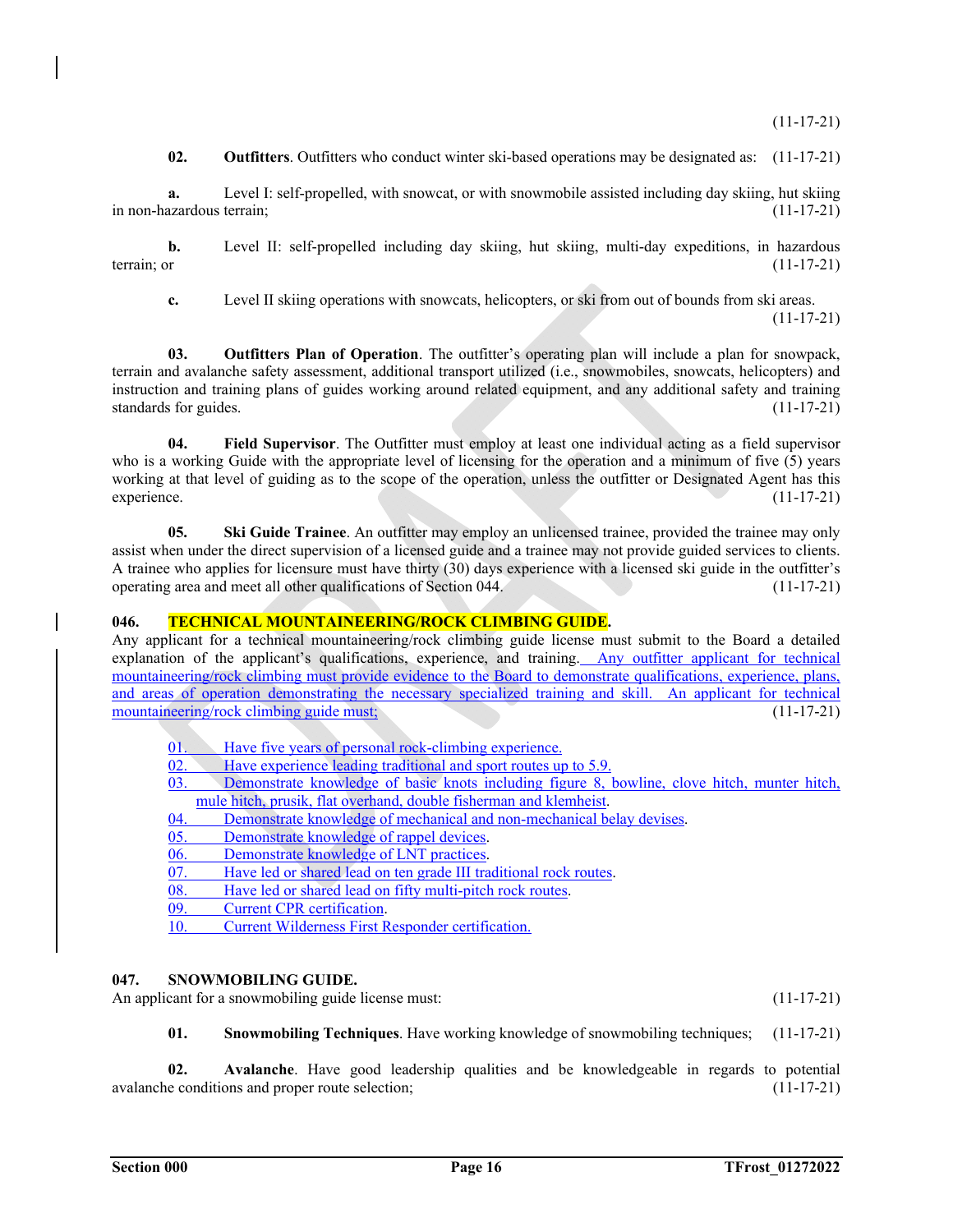**03. Hypothermia**. Be knowledgeable in the treatment of hypothermia and in winter survival techniques; and  $(11-17-21)$ 

**04. Mechanics**. Have knowledge of the mechanical characteristics of snowmobiles and other equipment being used. (11-17-21)

# **048. SNOWMOBILING. [MOVED HERE FROM FORMER SECTION 063]**

In addition to other requirements, outfitters and guides for snowmobiling must ensure the following: (11-17-21)

**01.** Non-Groomed Trails. All machines are accompanied by at least one (1) guide for one (1) through five (5) snowmachines, two (2) guides for six (6) through twelve (12) snowmachines, and one (1) additional guide for each additional ten (10) snowmachines. The maximum number of snowmachines allowed in one (1) group may not exceed thirty (30). One (1) guide leads and one (1) guide trails where more than five (5) snowmachines are involved.

### $(11-17-21)$

**02. Groomed Trails**. All machines are accompanied by at least one (1) guide for one (1) through fifteen (15) snowmachines, and two (2) guides for sixteen (16) through a total of thirty (30) snowmachines. One (1) guide leads and one (1) guide trails where more than fifteen (15) machines are involved. The maximum number of snowmachines allowed in one group may not exceed thirty (30). (11-17-21) snowmachines allowed in one group may not exceed thirty (30).

**03. Emergency Equipment**. All snowmobiling tours have with them necessary emergency equipment, tools, and spare parts for the machine(s) in use.  $(11-17-21)$ 

**Reduction in Guide Ratios**. An outfitter may apply to the Board to reduce the number of guides on non-groomed trails to one (1) guide for six (6) through twelve (12) snowmachines and the number of guides on groomed trails to one (1) guide for sixteen (16) through thirty (30) snowmachines, when the guide has electronic communication for summoning assistance at all times during the excursion. (11-17-21)

**048. POWER BOAT FISHING GUIDE -- (LAKES AND RESERVOIRS).** [MOVED TO SECTION 043]<br>All applicants for a power boat fishing guide license must possess the ability and knowledge to: \_\_\_\_\_\_\_\_\_\_(11-17-21) All applicants for a power boat fishing guide license must possess the ability and knowledge to:

**01. Maneuver or Pilot**. Maneuver or pilot a power boat upon Idaho lakes and reservoirs open to power boat fishing. (11-17-21)

**Operation**. Have operated a power boat for a minimum of ten (10) hours upon the lakes and<br>requested. (11-17-21) reservoirs being requested.

**03. Law**. Comply with the Idaho Safe Boating Act (Title 67, Chapter 70, Idaho Code). (11-17-21)

# **049.-051. (RESERVED)**

#### **051. PLACEMENT OF HUNTING CAMPS AND LEAVING OUTFITTER'S OPERATING AREA, BIG GAME HUNTING AND INCIDENTAL TRAPPING. [INCORPORATED INTO SECTION 026]**

 **01. Hot Pursuit of Bear and Cougar With Hounds and Hot Pursuit Agreements**. The Board may approve a minor amendment to allow an outfitter licensed for bear and cougar hunting to enter into an adjacent area with a client for hot pursuit of bear and cougar hunting when hunting with hounds, provided that the pursuit starts inside the outfitter's licensed area. The application for minor amendment must include: (11-17-21)

|                                                                                                                                                                           |  | Written permission from all outfitters whose licensed area(s) will be directly involved in the hunt<br><u>'n nien peninssion nom an oainteers whose neelised died(s) will be difectly liftofred in the hullt</u> |
|---------------------------------------------------------------------------------------------------------------------------------------------------------------------------|--|------------------------------------------------------------------------------------------------------------------------------------------------------------------------------------------------------------------|
| and which will be provided appually to the Roard.<br><u>ti sa taman ya sa tana sa matsa matsa matsa ya tana ya tana ya matsa ya sana ya matsa ya matsa ya matsa ya ta</u> |  |                                                                                                                                                                                                                  |

**Written permission from all applicable landowners or land managers; (11-17-21)** (11-17-21)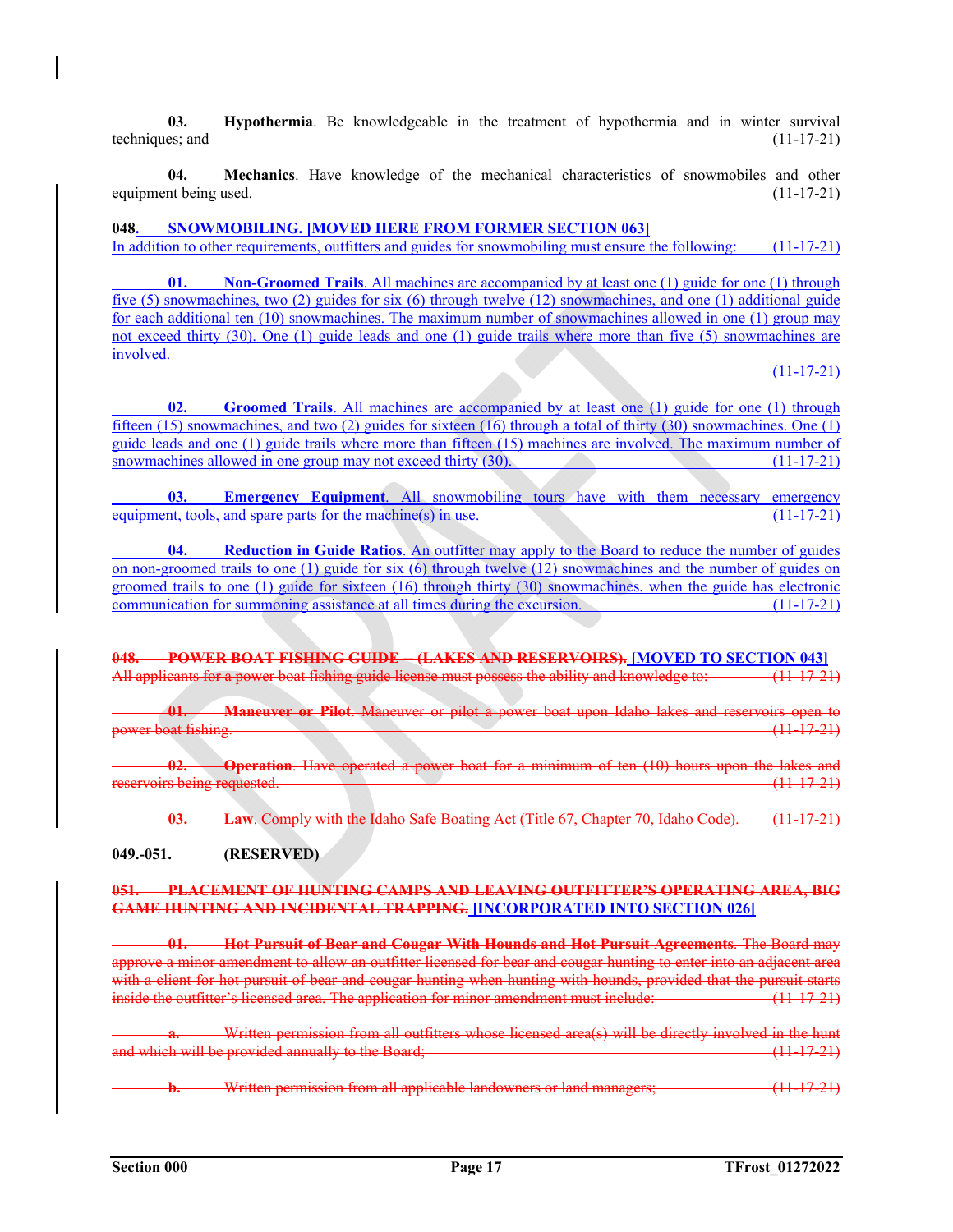**-** With prior Board approval, on a case by case basis and under special circumstances, the Board may waive the requirement for approval from the adjacent outfitter. (11-17-21)

 **02. Camps**. A hunting outfitter may not place a camp, nor cause one to be placed, in an area for which he is not licensed, except as identified in his approved operating plan. Whenever possible, camps used for big game hunting must be placed well within the operating area and not near the boundary line. (11-17-21)

 **03. Wolf Trapping Incidental to Big Game Hunts**.

 Outfitters licensed for big game hunting and for hunting wolves may qualify to provide wolf trapping as a hazardous excursion during the course of big game hunting as a minor (incidental) activity during open wolf trapping season as set forth below. (11-17-21)

 **a.** The Outfitter or Designated Agent and guide must have completed the mandatory wolf trapping education class prior to the activity taking place. The outfitter is responsible for maintaining the certificate(s) of completion on file and making it available for inspection. (11-17-21)

**b.** Wolf trapping may not be advertised, promoted, or booked as an outfitted or guided service. (11-17-21)

**c.** Outfitter or Designated Agent may not kill or allow domestic livestock or animals to be killed for use as bait while in their operating area or to use live animals as bait and will be otherwise expected to follow existing state laws regarding handling of domestic livestock. (11-17-21)

**d.** A trapped animal must be killed quickly and humanely. It cannot be released and then "hunted" or killed. (11-17-21)

**e.** Outfitters and guides may not directly engage a client in trapping activities handle or be involved with handling traps or trapped animals. Clients may be allowed to: (11-17-21)

Hunt and kill any free ranging animal for which they have an appropriate license and tag, except when the animal is in or within two hundred (200) yards of the Outfitter's or guide's trap line. (11-17-21)

Accompany a properly licensed guide who is checking the outfitter's traps provided the client is directly accompanied by that guide at all times.

Only observe the handling of trapped animals by properly licensed guides. (11-17-21)

 **f.** Guides who have completed the required education in Paragraph 051.01.a. are subject to the following: (11-17-21)

Guides may check their employing outfitter's or their own wolf traps as per state requirements as part of outfitted, big game hunts. (11-17-21)

May not provide services to the same client for two (2) different outfitters within a five (5) day period. (11-17-21)

# **052. BOAT TRANSPORT OF HUNTING CLIENTS.**

A boatman licensee (either power or float) must not transport big game hunters to any big game hunting area unless licensed to outfit for big game hunting in that area or is in the employ of the has entered into a stipulation with the licensed outfitter for that area.

 $(11-17-21)$ 

### **053. CONTROLLED HUNTS OUTSIDE OUTFITTER'S OPERATING AREA.**

The Board may authorize an outfitter who is licensed for a controlled hunt species to conduct a one-time hunt for a controlled hunt outside of the outfitter's licensed area when the outfitter submits a minor amendment fee and a written request with the following:  $(11-17-21)$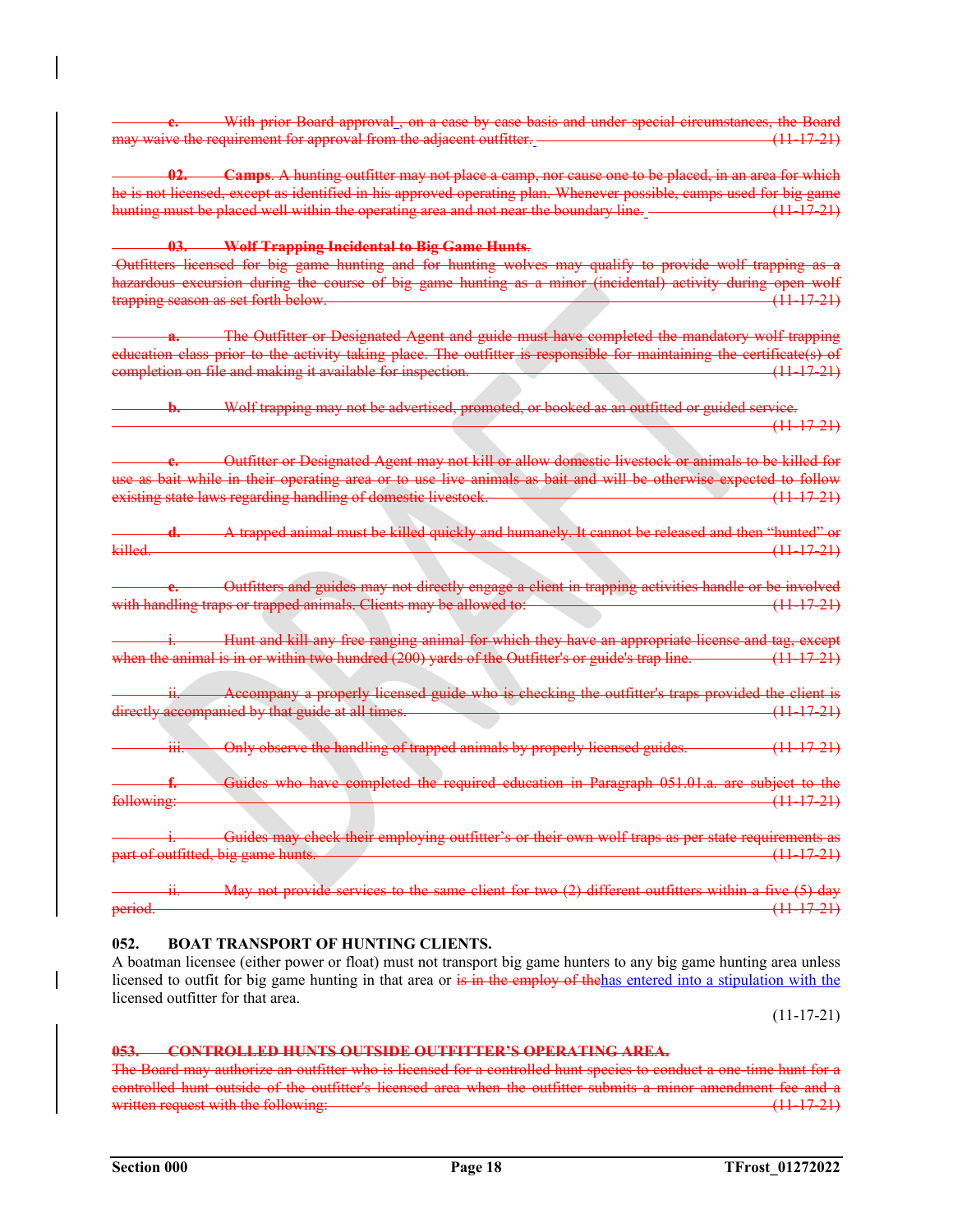**01. Written Permission**. Written permission from all outfitters whose licensed area(s) will be directly involved in the hunt and all applicable landowners or land managers; (11-17-21)

**12. Identification of Hunter**. The hunter name and address, hunting license, tag and permit numbers, controlled hunt number, and dates of hunt. (11-17-21)

**Compensation Between Outfitters**. No compensation is permitted between outfitters participating in the conduct of a controlled hunt in another outfitter's area, unless the outfitter supplies a service for that compensation.  $(11-17-21)$ 

**054. BOAT EQUIPMENT REQUIREMENTS. [MOVED TO SECTION 044]** Each float or power boat must be identified as follows: (11-17-21)

**01. Identification**. Identification recorded with the Board on the outfitter application consisting of words, names, or letters not less than three (3) inches in height, and be of a contrasting color indicating the current licensed outfitter and that is placed above the water line on each side of the bow or stern of the boat utilized by that outfitter in letters. (Does not apply to single person boats or two (2) person inflatable boats). (11-17-21)

 **02. Clearwater**. On Sections CL2 and CL3 of the Clearwater River, a sticker affixed to the surface of any boat used for anadromous fishing that is not less than eight (8) inches in height and placed immediately adjacent to the identification words, names or letters on each side of the boat towards the bow, identifying the boat as operated by a licensed outfitter. Stickers will be provided and sold annually by the Board or a vendor designated by the Board. (11-17-21)

### **055. BOATING CLIENT/GUIDE RATIO.**

All float boats, occupied by three (3) or more clients, must be under the control of a licensed guide; except a boat guide trainee may operate a boat under the direct supervision of a licensed boatman, or may train as indicated in Section 040. Kayaks and canoes and clients rowing rafts that they provide are exempt from this rule. (11-17-21)

# **053-056. (RESERVED)**

# **057. DESIGNATION OF ALLOCATED DEER AND ELK TAGS.**

For the purposes of this section, an outfitting operation is an outfitter licensee whose licensed activities include hunting for the species in the area of the allocated tag being designated. When IFGC allocates tags, sets big game seasons all the allocated tags will be designated pursuant to Section 36-2120, Idaho Code, and IDAPA 24.35.01.057this rule. The designation applies for the next season – until the next big game season setting by IFGCunless IFGC adjusts the number of allocated tags for the hunt.  $(11-17-21)$ 

 **01. Base Allocation**. The base allocation number is computed pursuant to Section 36-2120(b), Idaho Code. **Notification.** All notices, orders, or other documents may be made to the email address on file with the  $Board. \longrightarrow$ 

 **02. Outfitted Hunter Tag Use History**. Each outfitter's hunter tag use history will be determined from the use recorded by Until the IFGC is able to collect and verify outfitted tag use pursuant to Section 36-408(4), Idaho Code, and as may be adjusted as a result of a tag transfer or hardship request that is approved by the board-the use history will be based on each outfitter's use reports, or the best data available, and subject to verification by documentation or other reliable information acceptable to the Board showing that the outfitter provided outfitting services to the hunter using the tag. (a) and the tag in the tag in the tag in the tag in the tag in the tag i

The use history for a capped hunt is the number of tags used by clients of each outfitter for the hunt with the most similar framework to the hunt for which the allocated tag is being designated. (11-17-21)

The use history for a controlled hunt is the number of tags used by clients of each outfitter in the hunt or hunts that have the most similar framework to the hunt for which the allocated tag is being designated. Both the hunt with allocated tags and the matching hunt with non-allocated tags will be used. (11-17-21)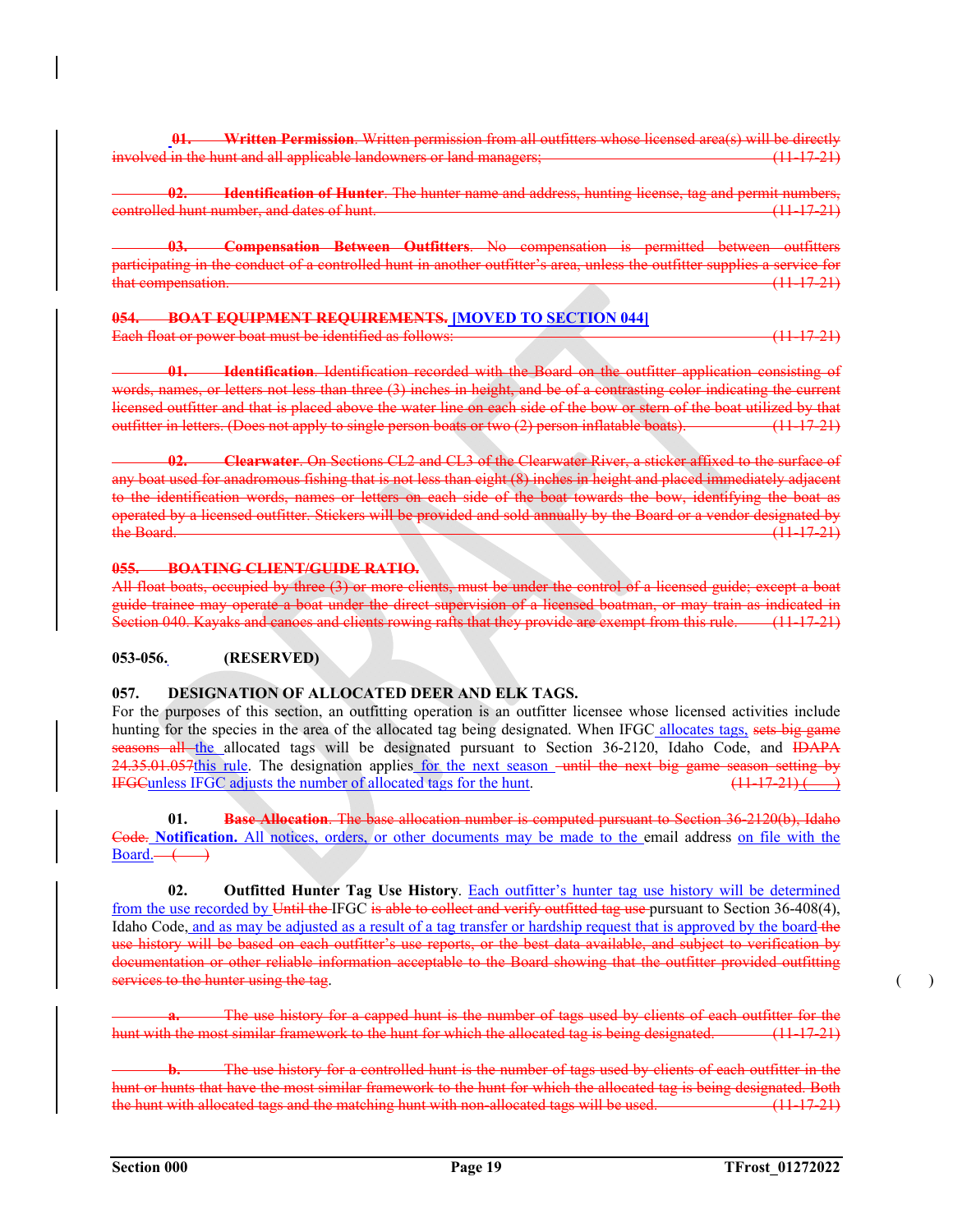**ea.** Transfers – The An original outfitting operation is credited for use of an allocated tag that it may transfers a designated allocated tag(s) to another outfitting operation for use that year in the same hunt and still retain credit for the tag. The receiving outfitting operation is not credited for using the transferred tag. $(11-17-21)$ ()

**db.** Surrenders - An outfitter-outfitting operation may surrender a designated allocated tag(s) to the undesignated tag pool any time after notification of its tag designation for use by any outfitting operation in the same hunt. The surrendering outfitter outfitting operation does not retain credit for is not credited for use of the surrendered tag unless it later uses the tag from the pool. The surrendered tag will be available to any outfitter in the same hunt pursuant to IDAPA 24.35.01.057.09. (11-17-21)

**03.** New Hunt Allocated Tag Designation. When the IFGC initially allocates tags for a newly capped or controlled hunt, the allocated tags will be designated for that hunt proportionately as follows:  $(11-17-21)$ 

**a.** Divide each outfitting operation's base allocation by the total of all base allocations in the hunt, resulting in a percentage of total use. Truncate the decimal at the hundredths place. (11-17-21)

**b.** Multiply the percentage of total use from IDAPA 24.35.01.057.03.a. by the total number of allocated tags for the hunt, which determines the number of allocated tags designated to the outfitting operation.

 $(11-17-21)$ 

 **04. Use of Previously Designated Allocated Tags**. For established capped or controlled hunts, allocated tags will first be designated to each outfitting operation in an amount equal to the outfitting operation's use of the allocated tags previously designated to it for the same hunt. (11-17-21)

 **a.** In a capped hunt, the use of previously designated allocated tags is the average use of allocated tags in the same hunt in the preceding two (2) years; in the event that IFGC adjusts the number of allocated tags in a hunt after the first year that the hunt was allocated tags, the board will not average the use.  $\frac{(11-17-21)}{(11-17-21)}$ 

**b.** In a controlled hunt, the use of previously designated allocated tags is the highest year of use of allocated tags in the preceding two (2) years.  $\left(11-17-21\right)$  (1)

 **05. Remaining or Additional Allocated Tags**. Allocated tags not designated above that were not ded pursuant to IDAPA 24.35.01.057.04 will be designated proportionately as follows:  $(11-17-21)$ 

**a.** Subtract each outfitting operation's use of previously designated allocated tags from subsection 04 from its base allocation number to determine the number of non-allocated tags it used for a capped hunt or the matching hunt with non-allocated tags for a controlled hunt, when necessary to determine non-allocated tag use; then  $(11-17-21)$  ( )

**b.** Divide the result by the total number of non-allocated tags used by all outfitting operations, resulting in a percentage of the total non-allocated tags used by alloutfitting operations in that hunt. Truncate the decimal at the hundredths place; and finally  $\left(11-17-21\right)$  (11-17-21)

**c.** Multiply the percentage of total use from subsection 05.b. by the number of allocated tags yet to be designated, which determines the number of allocated tags designated to the outfitting operation.

 $(11-17-21)$  ( )

 **06. Rounding**. If allocated tag designation results in a partial tag, the calculation will be rounded up when a decimal equals or exceeds six tenths (.6) and rounded down when a decimal is less than six tenths (.6). When calculating the after a reduction to the designation of allocated tags pursuant to Section  $36-2120(4)$ , Idaho Code, the calculation will be rounded up when a decimal equals or exceeds five tenths (.5) and rounded down when a decimal is less than five tenths  $(.5)$ . (11-17-21)

**07.** Tie-breaker. If, after applying subsections 03-06, there is a surplus or deficit of allocated tags to be designated, the unrounded proportion from subsection 05, with as many decimal places as necessary, will be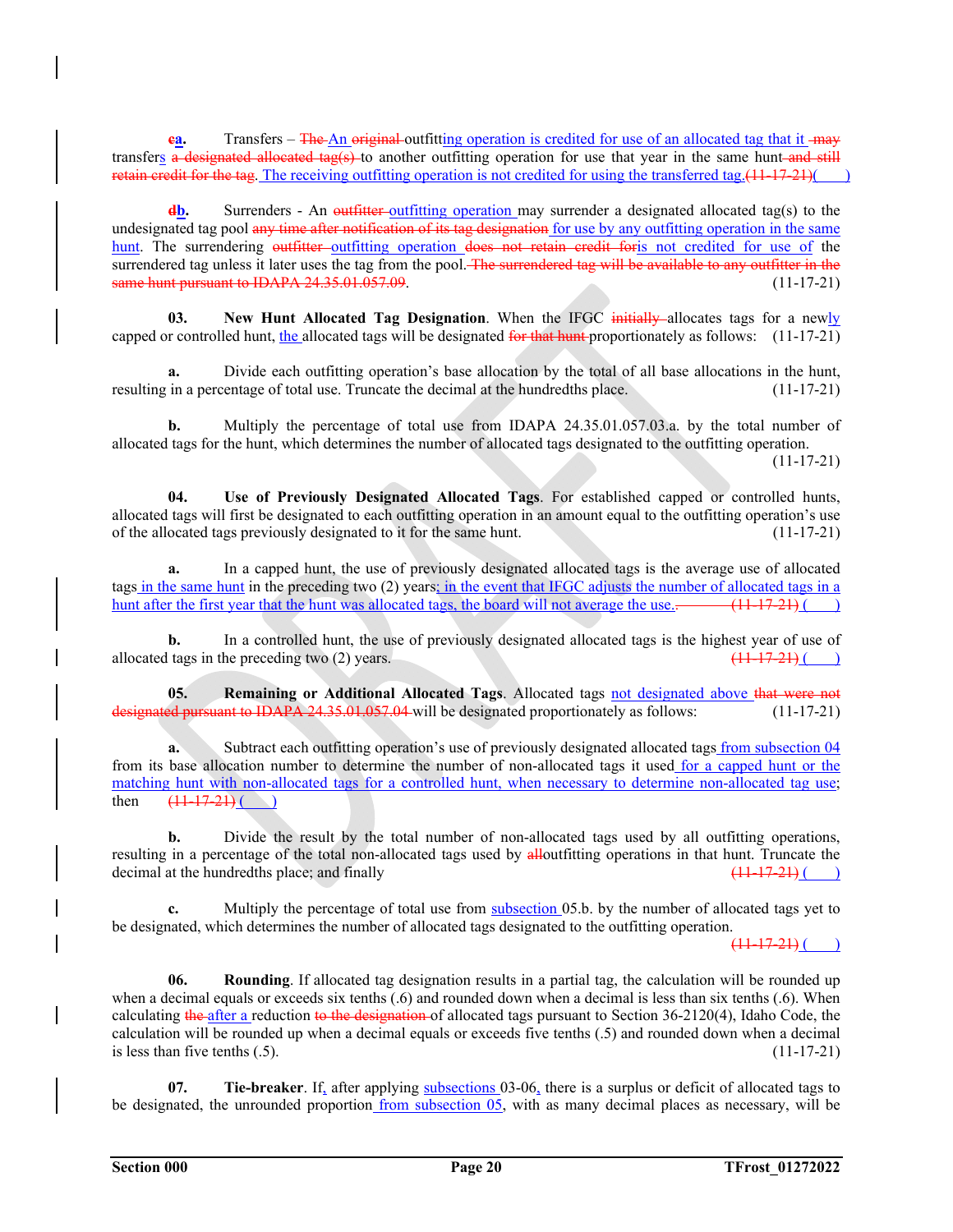used, and then as follows:

 $(11-17-21)$  ( )

**a.** After a reduction in allocated tags pursuant to Section 36-2120(4), Idaho Code, surplus tags will first be designated in amounts to restore outfitter operations to the number of tags that would have otherwise been designated pursuant to subsection 04 or as close thereto as practicable.

**b.** In the event of a surplus, A surplus allocated tag will be designated the outfitting operation whose unrounded proportion is the greatest will be designated one tag, and if there are additional surplus tags, the outfitter with the next greatest unrounded proportion will be designated one allocated tag, and repeated in descending unrounded proportions until all surplus tags are designated. In the event there is more than one outfitting operation with the same unrounded proportion and there are insufficient undesignated tags to designate to each outfitter, the undesignated tag will be designated based on a random drawing between those outfitting operations.  $(11-17-21)$  ()

**bc.** In the event of a deficit, Aa deficit will be resolved from the outfitting operation(s) whose unrounded proportion is closest to six tenths  $(.6)$ , and then next closest to six tenths  $(0.6)$  when there is. a deficit of more than one allocated tag. If there is more than one (1) outfitting operation with the same unrounded proportion, a random drawing will be held between those outfitters.  $\frac{(11 \cdot 17 \cdot 21)}{(11 \cdot 17 \cdot 21)}$ random drawing will be held between those outfitters.

**08.** Stipulation by Outfitters. Outfitting operations in a hunt may submit to the Board a written stipulation determining the number of allocated tags designated for to each outfitting operation within that hunt. The stipulation must be signed by all eligible outfitting operations for the hunt; however, under special circumstances, the board may waive the requirement of approval from all other outfitting operations. If the Board approves the stipulation, the stipulation will be effective until the IFGC sets the next big game seasonnext designation of allocated tags for the hunt. On or before November 1 preceding the hunt, any outfitting operation may petition the Board to vacate the stipulation for good cause that would make it unconscionable or unjust to enforce the stipulation. If the Board vacates the stipulation, the allocated tags in that hunt will be designated pursuant to Section 36-2120, Idaho Code. and this rule.  $\frac{(11-17-21)}{(11-17-21)}$ Idaho Code, and this rule.

 **09. Undesignated Tag Pool**. Any designated allocated tags that are surrendered or have not been utilized by an outfitting operation on or before the tenth (10) business day prior to July 31-16 or the next business day for a capped hunt, or on or before September 10 or the next business day for a controlled hunt, will be available in an undesignated pool for any outfitting operation, as follows:  $\left(11-17-21\right)$  (

**a.** Beginning April 10 preceding the hunt, an outfitting operation without any designated allocated ich has utilized all of its designated allocated tags may submit a request for an allocated tag from the pool. The request must be  $\frac{1}{2}$  in such a board-approved form as designated by the Board. (11-17-21) ()

**b.** Beginning April 20 preceding the hunt or next business day, an allocated tag will be designated from the pool on a first-come, first-served basis to an outfitting operation without any designated allocated tags or which has utilized all of its designated allocated tags, using a waiting list when as necessary. with aA maximum of two (2) allocated tags will be designated to each requesting outfitting operation until all other requesting outfitting operations have been served, then a requesting outfitting operation is eligible to receive a maximum of two (2) additional allocated tags from the pool, repeated until all requesting outfitting operations are served or until no tags remain. (11-17-21)

**10. Objection to Calculation**. If an outfitting operation believes the calculation is incorrect, it may object by filing a petition with the Board within fourteen (14) days from the date the notification was sent and in accordance with the Idaho administrative procedures act. The petition will include any supporting information or  $d$  documentation.  $\left(11-17-21\right)$  (and  $\left(11-17-21\right)$  (b)

- **a.** All outfitting operations in the hunt in question will be notified of the petition. (11-17-21)
- **b.** The outfitting operation bears the burden of establishing that the calculation was incorrect.

 $(11-17-21)$  ( )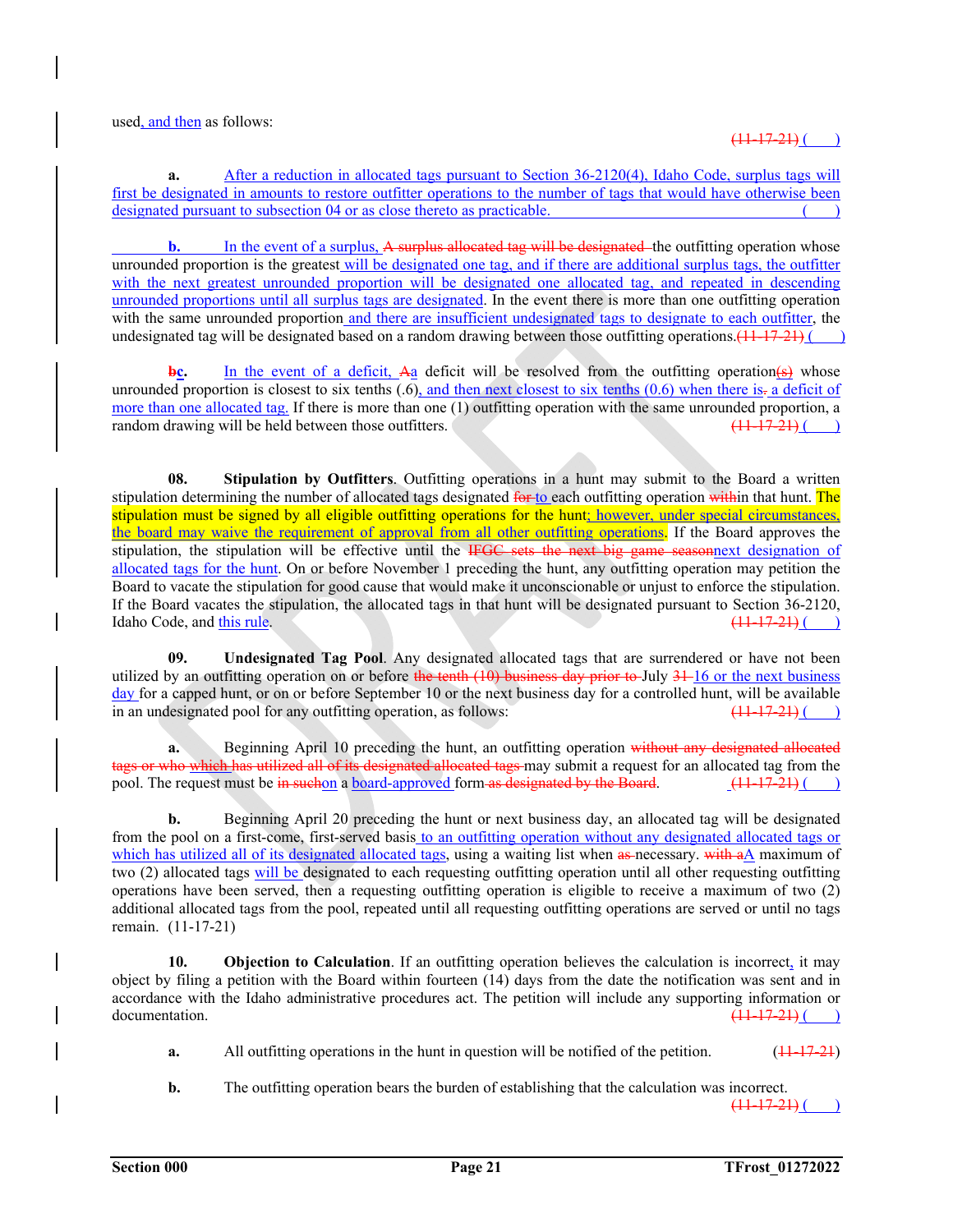**11. Hardship Request.** An outfitting operation may submit a**A** written hardship request to maintain all or a portion of previous outfitted hunter tag use history when the outfitting operation shows good cause that its use of allocated designated tags was impacted by circumstances beyond the outfitting operation's control. The request must may be submitted on or before a deadline set byto the Board on or before the November 1 preceding the biennial IFGC big game season setting. If a hardship occurs after October 21 but prior to the hunt being completed the request may be submitted within ten (10) days of the occurrence. A hardship may include health, act of nature, state or federal restrictions on hunting or access, or other good cause that prevented or limited the outfitting operationoutfitter's ability to seek and accommodate clients and impacted its use of designated allocated tags. The outfitting operation must provide any information or documentation as requested by the Board and as may be requested by the Board to substantiate the request. (11-17-21) (a)

**12. Change in Operating Area or Owner of Business**. When an outfitting operation is sold or when an operating area is adjusted and designated allocated tags are associated with the affected operating area, the associated designated allocated tags and tag use history will transfer to the new owner.  $\frac{(11-17-21)}{(11-17-21)}$ 

# **058. NUMBER OF OUTFITTERS AND GUIDES LIMITED.**

Big Lost and Little Lost Rivers and the Big Wood and the Little Wood Rivers -- All reaches from headwaters to the termination of the flow of the Big Lost and the Little Lost Rivers and all reaches of the Big Wood and Little Wood Rivers are limited to a maximum of five (5) outfitters on both rivers combined. (11-17-21)

# **059. RIVER, LAKE AND RESERVOIR POWER AND FLOAT OUTFITTER LIMITS.**

The following rivers and streams or sections that lie totally or partially within the state of Idaho are open to commercial boating operations by outfitters and guides. The Board may open other rivers and streams or sections upon a petition to adopt rules under Section 67-5230, Idaho Code. (11-17-21)

# **01.** Licensable Waters -- River Sections (BL1) Blackfoot River through (PR1) Priest River --

# **Table**.

| <b>River/Section</b>                                                                                                                                                                                                                                                     | <b>Maximum</b><br>No. Power | <b>Maximum</b><br>No. Float |
|--------------------------------------------------------------------------------------------------------------------------------------------------------------------------------------------------------------------------------------------------------------------------|-----------------------------|-----------------------------|
| (BL1) Blackfoot River - Morgan Bridge to Trail Creek Bridge                                                                                                                                                                                                              | none                        | 2                           |
|                                                                                                                                                                                                                                                                          |                             |                             |
| <b>(BO1) Boise River, South Fork -</b> Danskin Bridge to the Neal Bridge EXCEPT<br>on weekends or holidays. Each outfitter may use only one (1) boat for fishing<br>only with a maximum of two (2) fisherman. No overnight camping or walk-and-<br>wade fishing allowed. | none                        | 2                           |
|                                                                                                                                                                                                                                                                          |                             |                             |
| <b>(BO1A) Boise River</b> - Eckert Road Bridge to Main Street Bridge.                                                                                                                                                                                                    | none                        |                             |
|                                                                                                                                                                                                                                                                          |                             |                             |
| <b>(BO1B) Boise River</b> - Main Street Bridge to West side of Garden City limits.                                                                                                                                                                                       | none                        |                             |
|                                                                                                                                                                                                                                                                          |                             |                             |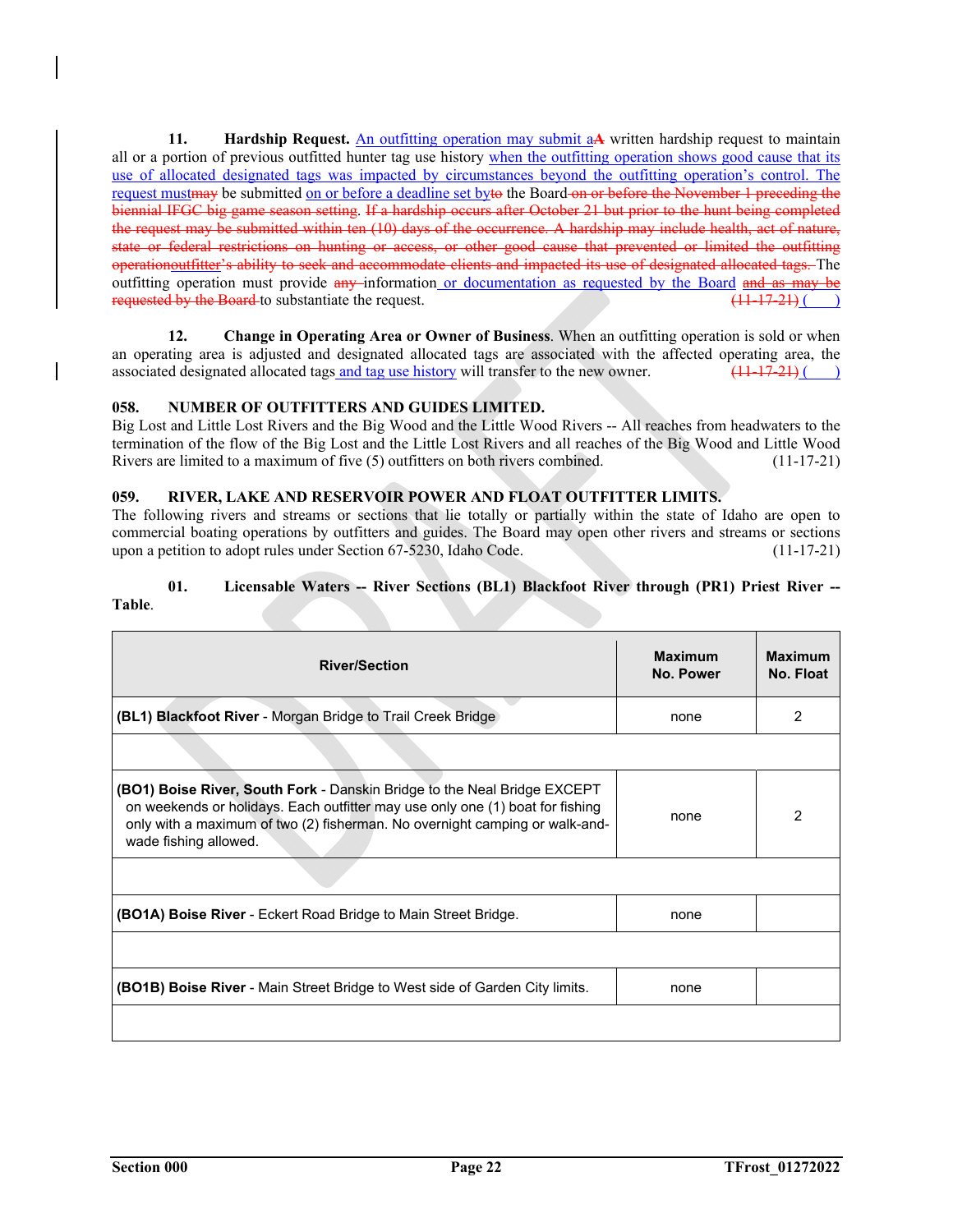| (BO2) Boise River - Downstream from the west side of the Garden City<br>municipal limits to the east side of the Caldwell municipal limits. Each outfitter<br>may use at any time a maximum of four (4) boats for boating activities. The<br>Board may approve adjustments of these boat limitations to accommodate<br>canoeing or kayaking activities that are part of an outfitters operating plan.                                                                           | none                                                                | 2    |
|---------------------------------------------------------------------------------------------------------------------------------------------------------------------------------------------------------------------------------------------------------------------------------------------------------------------------------------------------------------------------------------------------------------------------------------------------------------------------------|---------------------------------------------------------------------|------|
|                                                                                                                                                                                                                                                                                                                                                                                                                                                                                 |                                                                     |      |
| (CF1) Clark Fork River - Montana stateline to Lake Pend Oreille<br>(boating closing date September 30)                                                                                                                                                                                                                                                                                                                                                                          | 4 outfitters for either<br>power or float or<br>combination thereof |      |
|                                                                                                                                                                                                                                                                                                                                                                                                                                                                                 |                                                                     |      |
| (CL1) Clearwater River - Lowell to the Lower Bridge at Kooskia. Each outfitter<br>may use at any one time a maximum of (a) three (3) boats for fishing, and (b)<br>five (5) boats for other boating activities. Fishing may not be conducted<br>downstream from the Upper Bridge at Kooskia by CL1 outfitters. The Board<br>may approve adjustments of these boat limitations to accommodate canoeing<br>or kayaking activities that are part of an outfitter's operating plan. | none                                                                | 5    |
|                                                                                                                                                                                                                                                                                                                                                                                                                                                                                 |                                                                     |      |
| (CL2) Clearwater River - The Upper Bridge at Kooskia to the Orofino Bridge.<br>Each outfitter may use at any one time a maximum of (a) three (3) boats for<br>fishing, and (b) five (5) boats for other boating activities. The Board may<br>approve adjustments of these boat limitations to accommodate canoeing or<br>kayaking activities that are part of an outfitter's operating plan.                                                                                    | 6                                                                   | 10   |
|                                                                                                                                                                                                                                                                                                                                                                                                                                                                                 |                                                                     |      |
| (CL3) Clearwater River - The Orofino Bridge to the mouth of the Clearwater<br>River with the Snake River at Lewiston. Each outfitter may use at any one<br>time a maximum of (a) three (3) boats for fishing, and (b) five (5) boats for<br>other boating activities. The Board may approve adjustments of these boat<br>limitations to accommodate canoeing or kayaking activities that are part of an<br>outfitters operating plan.                                           | 10                                                                  | 10   |
|                                                                                                                                                                                                                                                                                                                                                                                                                                                                                 |                                                                     |      |
| * (NFCL) North Fork Clearwater River - Kelly Forks Bridge downstream<br>to backwaters of Dworshak Reservoir                                                                                                                                                                                                                                                                                                                                                                     | none                                                                | 4    |
|                                                                                                                                                                                                                                                                                                                                                                                                                                                                                 |                                                                     |      |
| (CDNF) Headwaters of North Fork Coeur d'Alene - Including tributaries<br>(Independence and Tee Pee Creeks) upstream from Devils Elbow<br>Campground. Three (3) walk and wade only licenses. Up to four (4) clients on<br>the river at one time per license.                                                                                                                                                                                                                     | none                                                                | none |
|                                                                                                                                                                                                                                                                                                                                                                                                                                                                                 |                                                                     |      |

 $\overline{1}$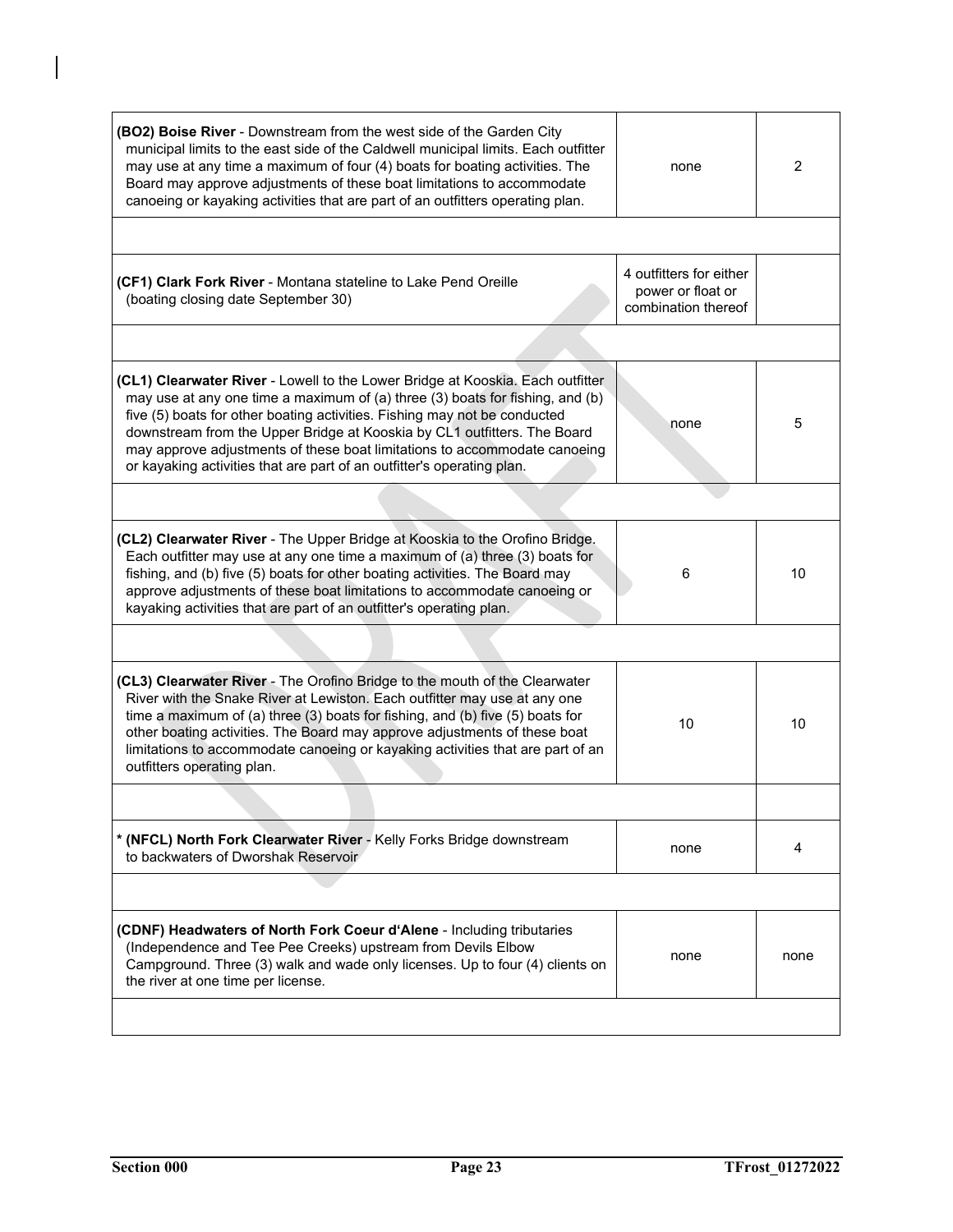| (CD1) Coeur d'Alene River - Devil's Elbow to South Fork confluence.<br>Fishing limit is two (2) float boats per license with a maximum of two (2)<br>clients at a time per boat. Two (2) additional walk and wade licenses can be<br>issued. Walk and wade limited to a maximum of two (2) clients at a time per<br>license.                                                                                                     | none | 1              |
|----------------------------------------------------------------------------------------------------------------------------------------------------------------------------------------------------------------------------------------------------------------------------------------------------------------------------------------------------------------------------------------------------------------------------------|------|----------------|
|                                                                                                                                                                                                                                                                                                                                                                                                                                  |      |                |
| (CD2) Coeur d'Alene River - South Fork confluence downstream to Cataldo<br>Mission Boat Ramp. Fishing limit is one (1) float boat per license with a<br>maximum of two (2) clients or two walk and wade clients per license at a time.<br>Walk and wade activities do not have to be initiated from a float boat.                                                                                                                | none | 1              |
|                                                                                                                                                                                                                                                                                                                                                                                                                                  |      |                |
| (CD3) Lateral (Coeur d'Alene chain) Lakes - Connected by the Coeur d'<br>Alene river. Cataldo Mission Boat Ramp to Highway 97 Bridge. A limit of one<br>(1) power boat per license with a maximum of two (2) clients at a time or a<br>limit of one (1) guide per license and two (2) float tubes at a time or two (2)<br>clients walking and wading. The walk and wade activities must be associated<br>with the power boating. | 3    | none           |
|                                                                                                                                                                                                                                                                                                                                                                                                                                  |      |                |
| * (JB1) Jarbidge/Bruneau Rivers                                                                                                                                                                                                                                                                                                                                                                                                  | none | 4              |
|                                                                                                                                                                                                                                                                                                                                                                                                                                  |      |                |
| (KO1) Kootenai River - Montana stateline to Canada boundary                                                                                                                                                                                                                                                                                                                                                                      | 5    | 5              |
|                                                                                                                                                                                                                                                                                                                                                                                                                                  |      |                |
| (LCL1) Little North Fork Clearwater River - Mouth of Canyon Creek to first<br>bridge on the Little North Fork Clearwater River. Fishing only. Each outfitter<br>may use only two (2) boats per day with a maximum of two (2) fishermen per<br>boat.                                                                                                                                                                              | none | $\overline{2}$ |
|                                                                                                                                                                                                                                                                                                                                                                                                                                  |      |                |
| * (LO1) Lochsa River                                                                                                                                                                                                                                                                                                                                                                                                             | none | 5              |
|                                                                                                                                                                                                                                                                                                                                                                                                                                  |      |                |
| (MO1) Moyie River - Canada boundary to Bonners Ferry Municipal Dam<br>(boating closing date July 20)                                                                                                                                                                                                                                                                                                                             | none | 5              |
|                                                                                                                                                                                                                                                                                                                                                                                                                                  |      |                |
| * (OW1) Owyhee River - Nevada stateline to Oregon stateline or South Fork<br>to confluence with Owyhee River and continuing on to a take-out point.                                                                                                                                                                                                                                                                              | none | 6              |
|                                                                                                                                                                                                                                                                                                                                                                                                                                  |      |                |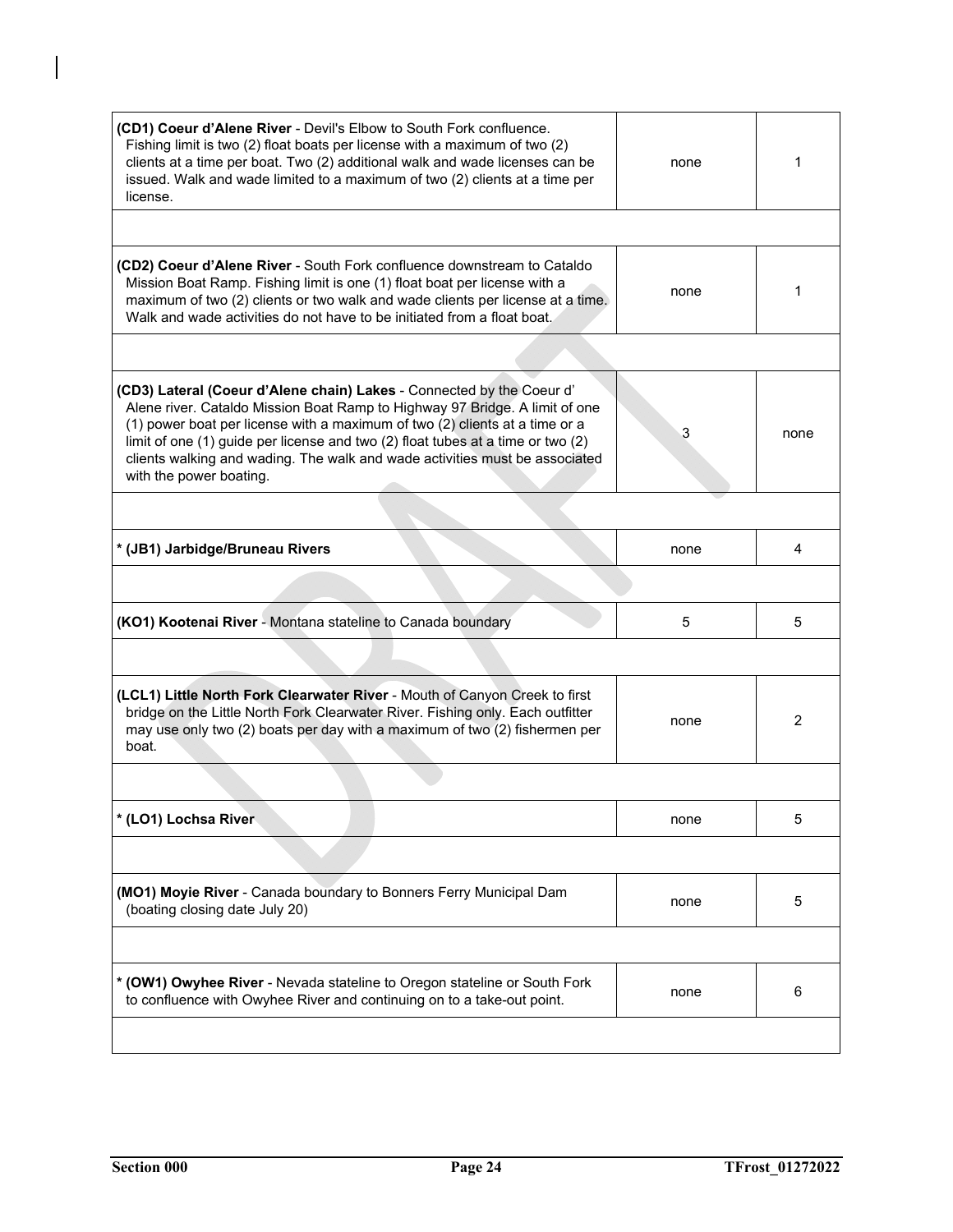| (PN1) Payette River, North Fork - Payette Lakes Outlet to Hartsell Bridge.<br>Restrictions: NO FISHING ALLOWED. Four (4) boat or ten (10) canoe limit<br>per trip, and only two (2) trips per day per outfitter.                                                                                                                                                                                  | none | $\overline{2}$ |
|---------------------------------------------------------------------------------------------------------------------------------------------------------------------------------------------------------------------------------------------------------------------------------------------------------------------------------------------------------------------------------------------------|------|----------------|
|                                                                                                                                                                                                                                                                                                                                                                                                   |      |                |
| (PN1A) Payette River, North Fork - Cascade City Park, 1/4 mile south of<br>Cascade on Highway 55 to Cabarton. Restrictions: Catch and release for<br>TROUT ONLY, other species F & G rules apply. No stopping by commercial<br>groups from 1/4 mile above to 1/4 mile below heron nesting trees. Four (4)<br>boat or ten (10) canoe limit per trip, and only two (2) trips per day per outfitter. | none | 2              |
|                                                                                                                                                                                                                                                                                                                                                                                                   |      |                |
| (PN2) Payette River, North Fork - Cabarton to Smiths Ferry Bridge                                                                                                                                                                                                                                                                                                                                 | none | 5              |
|                                                                                                                                                                                                                                                                                                                                                                                                   |      |                |
| (PS1) Payette River, South Fork - Grandjean to Deadwood River                                                                                                                                                                                                                                                                                                                                     | none | 5              |
|                                                                                                                                                                                                                                                                                                                                                                                                   |      |                |
| * (PS2) Payette River, South Fork - Deadwood River to Banks                                                                                                                                                                                                                                                                                                                                       | none | 5              |
|                                                                                                                                                                                                                                                                                                                                                                                                   |      |                |
| (PA1) Payette River - Banks to Black Canyon Dam                                                                                                                                                                                                                                                                                                                                                   | none | 5              |
|                                                                                                                                                                                                                                                                                                                                                                                                   |      |                |
| (PO1) Pend Oreille River                                                                                                                                                                                                                                                                                                                                                                          | 5    | 5              |
|                                                                                                                                                                                                                                                                                                                                                                                                   |      |                |
| (PR1) Priest River - Dickensheet Campground to Priest River City                                                                                                                                                                                                                                                                                                                                  | none | 5              |
|                                                                                                                                                                                                                                                                                                                                                                                                   |      | $(11-17-21)$   |

 **02. Licensable Waters -- River Sections (MF1) Middle Fork Salmon River Through (SE2) Selway River -- Table.** 

| <b>River/Section</b>                                                                              | <b>Maximum</b><br>No. Power | <b>Maximum</b><br>No. Float |
|---------------------------------------------------------------------------------------------------|-----------------------------|-----------------------------|
| *##(MF1) Salmon River, Middle Fork - Boundary Creek to Cache Bar on the<br><b>Salmon River</b>    | none                        | 27                          |
|                                                                                                   |                             |                             |
| (SA1) Salmon River - First bridge across Salmon River above Redfish Lake<br>Creek to Torrey's Bar | none                        | 6                           |
|                                                                                                   |                             |                             |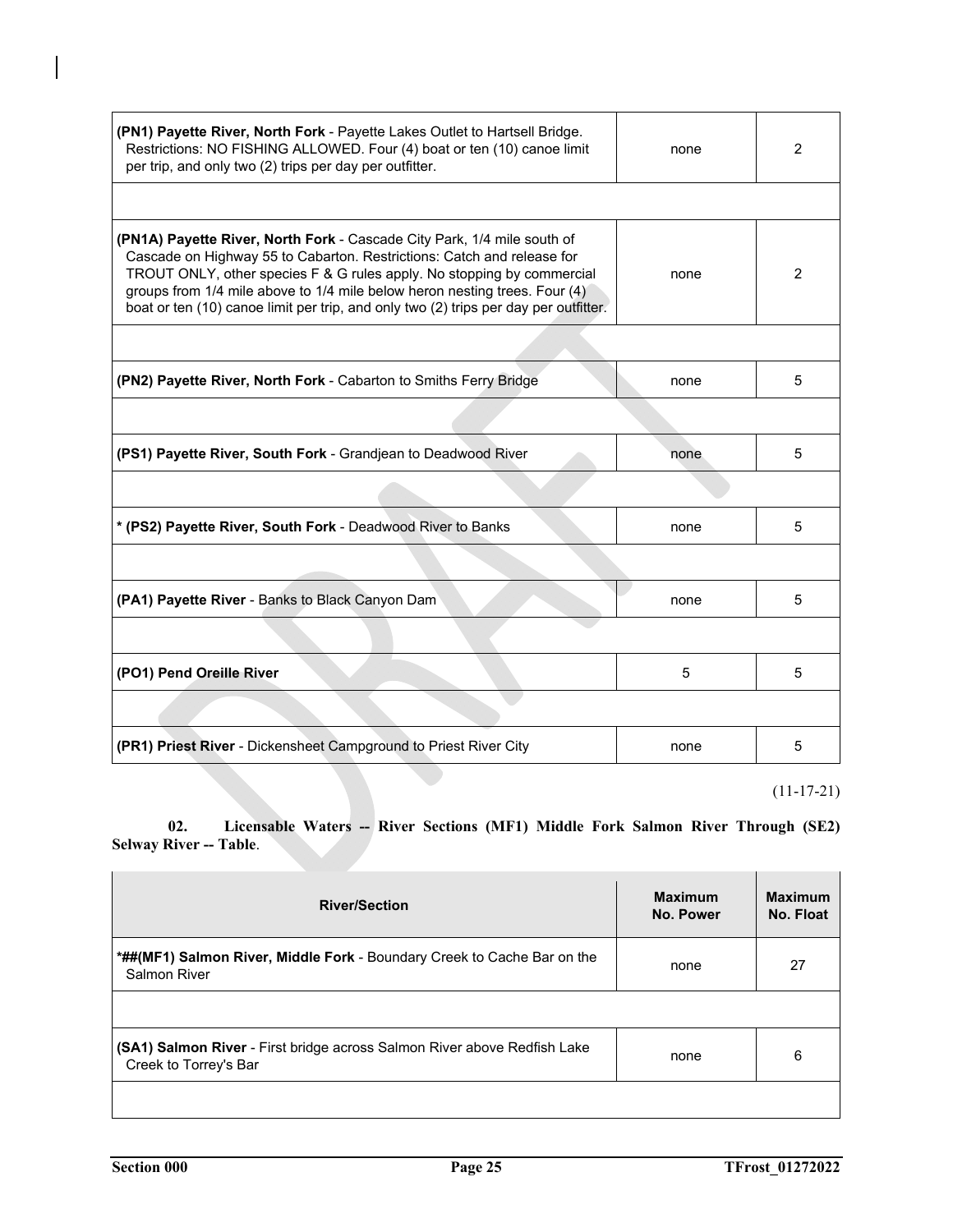| (SA2) Salmon River - Torrey's Bar to first Highway 93 bridge above Challis.<br>Each outfitter may use at any one time a maximum of (a) three (3) boats<br>for fishing, and (b) five (5) boats for other boating activities. The Board may<br>approve adjustments of these boat limitations to accommodate canoeing or<br>kayaking activities that are a part of an outfitter's operating plan.                              | none           | 5  |
|-----------------------------------------------------------------------------------------------------------------------------------------------------------------------------------------------------------------------------------------------------------------------------------------------------------------------------------------------------------------------------------------------------------------------------|----------------|----|
|                                                                                                                                                                                                                                                                                                                                                                                                                             |                |    |
| (SA3) Salmon River - First Highway 93 bridge above Challis to Kilpatrick River<br>access. Each outfitter may use at any one time a maximum of (a) three (3)<br>boats for fishing, and (b) five (5) boats for other boating activities. The Board<br>may approve adjustments of these boat limitations to accommodate canoeing<br>or kayaking activities that are a part of an outfitter's operating plan.                   | none           | 6  |
|                                                                                                                                                                                                                                                                                                                                                                                                                             |                |    |
| (SA4A) Salmon River - Kilpatrick River access to North Fork - License period<br>from May 1 to September 30. Each outfitter may use at any one time a<br>maximum of (a) three (3) boats for fishing and (b) five (5) boats for other<br>boating activities. The Board may approve adjustments of these boat<br>limitations to accommodate canoeing or kayaking activities that are part of an<br>outfitter's operating plan. |                | 11 |
|                                                                                                                                                                                                                                                                                                                                                                                                                             |                |    |
| (SA4B) Salmon River - Kilpatrick River access to North Fork - License period<br>from October 1 to April 30. Each power boat outfitter may use at any one time<br>a maximum of one (1) boat and each float boat outfitter may use at any one<br>time a maximum of three (3) boats.                                                                                                                                           | $\overline{2}$ | 8  |
|                                                                                                                                                                                                                                                                                                                                                                                                                             |                |    |
| (SA5) Salmon River - North Fork to Corn Creek                                                                                                                                                                                                                                                                                                                                                                               | 3              | 9  |
|                                                                                                                                                                                                                                                                                                                                                                                                                             |                |    |
| *##(SA6) Salmon River - Corn Creek to Spring Bar Boat Ramp with no outfitter<br>fishing below Vinegar Creek from September 15 through March 31 except that<br>on a case-by-case basis, outfitter fishing may occur when permitted by the<br>BLM and with the notification to and concurrence of the Board Executive<br>Director.                                                                                            | 14             | 31 |
|                                                                                                                                                                                                                                                                                                                                                                                                                             |                |    |
| * (SA7A) Salmon River - Vinegar Creek to Hammer Creek - License period<br>from March 15 to October 15. No power boating is allowed from the Saturday<br>before Memorial Day through Labor Day from 10:30 a.m./Mountain Time to<br>5:00 p.m./Mountain Time daily between the Riggins City Boat Dock and<br>Lucile.                                                                                                           | 10             | 26 |
|                                                                                                                                                                                                                                                                                                                                                                                                                             |                |    |

 $\overline{1}$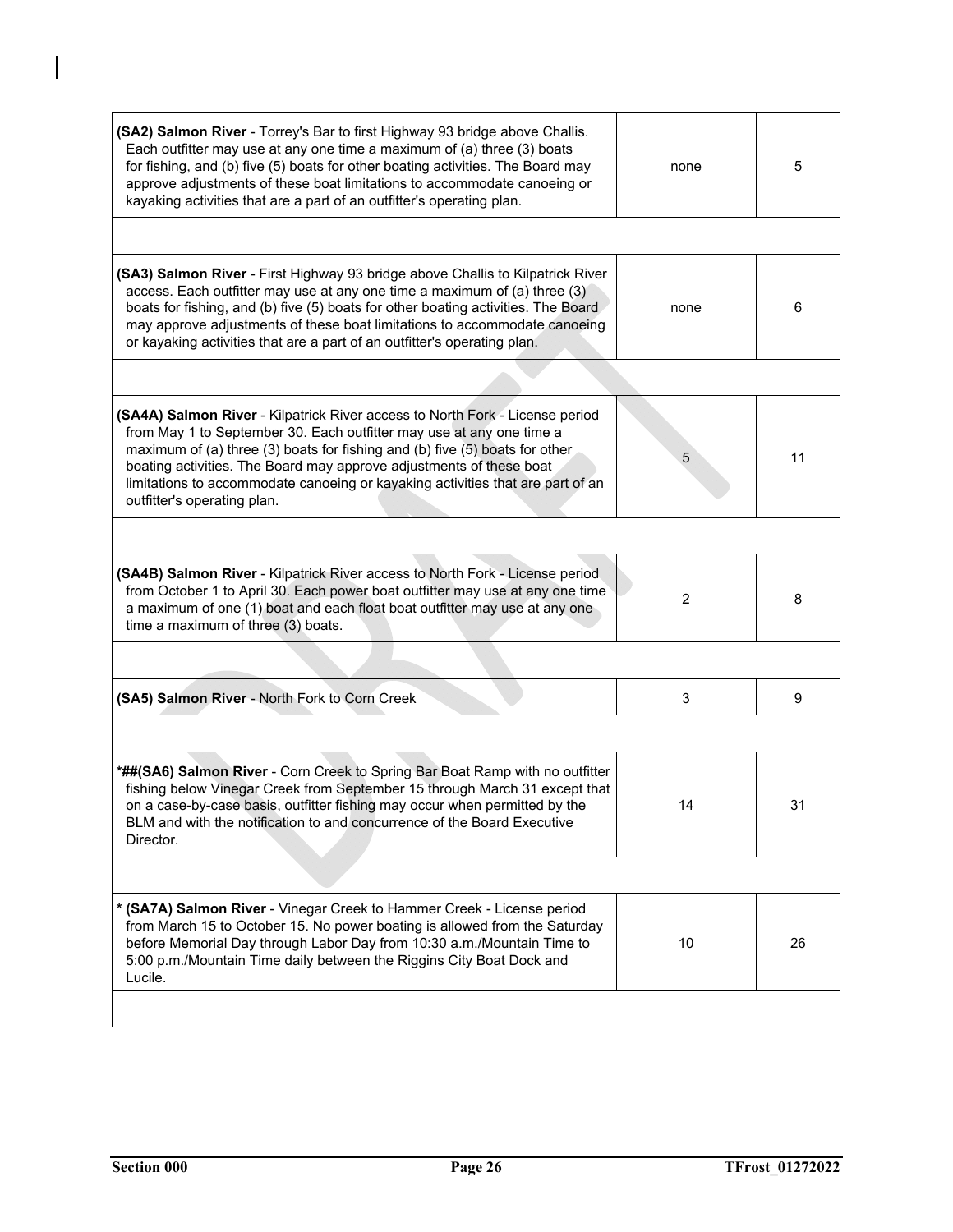| * (SA7B) Salmon River - Power boats from Vinegar Creek to Spring Bar Boat<br>Ramp and float boats from Vinegar Creek to Island Bar Boat Ramp, open<br>from September 15 to March 31 only. Each float boat outfitter may use at any<br>one time a maximum of three (3) boats for fishing, or two (2) additional boats<br>for fishing when permitted by the BLM and with the notification to and<br>concurrence of the Board Executive Director; and each power boat outfitter<br>may use at any one time a maximum of two (2) boats for fishing, or one (1)<br>additional boat for fishing when permitted by the BLM and with the notification<br>to and concurrence of the Board Executive Director. | 6    | 12 |
|------------------------------------------------------------------------------------------------------------------------------------------------------------------------------------------------------------------------------------------------------------------------------------------------------------------------------------------------------------------------------------------------------------------------------------------------------------------------------------------------------------------------------------------------------------------------------------------------------------------------------------------------------------------------------------------------------|------|----|
|                                                                                                                                                                                                                                                                                                                                                                                                                                                                                                                                                                                                                                                                                                      |      |    |
| * (SA7C) Salmon River - Riggins City Park Boat Ramp to Hammer Creek.<br>Three (3) designated outfitters may utilize float boats to fish from the Riggins<br>City Boat Dock to Hammer Creek during the period from September 15 to<br>March 31.                                                                                                                                                                                                                                                                                                                                                                                                                                                       | none | 3  |
|                                                                                                                                                                                                                                                                                                                                                                                                                                                                                                                                                                                                                                                                                                      |      |    |
| *##(SA8) Salmon River - Hammer Creek to Heller Bar<br>or Lewiston on the Snake River                                                                                                                                                                                                                                                                                                                                                                                                                                                                                                                                                                                                                 | 15   | 35 |
|                                                                                                                                                                                                                                                                                                                                                                                                                                                                                                                                                                                                                                                                                                      |      |    |
| * (SE1) Selway River - Paradise Campground to Selway Falls                                                                                                                                                                                                                                                                                                                                                                                                                                                                                                                                                                                                                                           | none | 4  |
|                                                                                                                                                                                                                                                                                                                                                                                                                                                                                                                                                                                                                                                                                                      |      |    |
| <b>(SE2) Selway River</b> - Selway Falls to the mouth of the Selway River at Lowell.<br>Each outfitter may use at any one time a maximum of (a) three (3) boats for<br>fishing, and (b) five (5) boats for other boating activities. The Board may<br>approve adjustments to these boat limitations to accommodate canoeing or<br>kayaking activities that are part of an outfitter's operating plan.                                                                                                                                                                                                                                                                                                | none | 5  |

(11-17-21)

# **03. Licensable Waters -- River Sections (SH1) Henry's Fork Snake River Through (TE3) Teton River -- Table**.

| <b>River/Section</b>                                                                                                                                                                                                                                                                                                                                                                                                                                                                                                                                                                                                                                            | <b>Maximum</b><br>No. Power | <b>Maximum</b><br>No. Float |
|-----------------------------------------------------------------------------------------------------------------------------------------------------------------------------------------------------------------------------------------------------------------------------------------------------------------------------------------------------------------------------------------------------------------------------------------------------------------------------------------------------------------------------------------------------------------------------------------------------------------------------------------------------------------|-----------------------------|-----------------------------|
| <b>(SH1) Snake River, Henry's Fork</b> - Henry's Lake Outlet to Hatchery Ford.<br>(Each outfitter may use at any one time a maximum of (a) eight (8) boats for<br>fishing No more than three (3) of these boats may be used at any one time on<br>any of the following river reaches: Henry's Lake Outlet to Island Park Dam,<br>Island Park Dam to Last Chance, Last Chance to Osborn Bridge, and Osborn<br>Bridge to Hatchery Ford), and (b) five (5) boats for other boating activities.<br>The Board may approve adjustments to these boat limitations to<br>accommodate canoeing or kayaking activities that are part of an outfitter's<br>operating plan. | none                        |                             |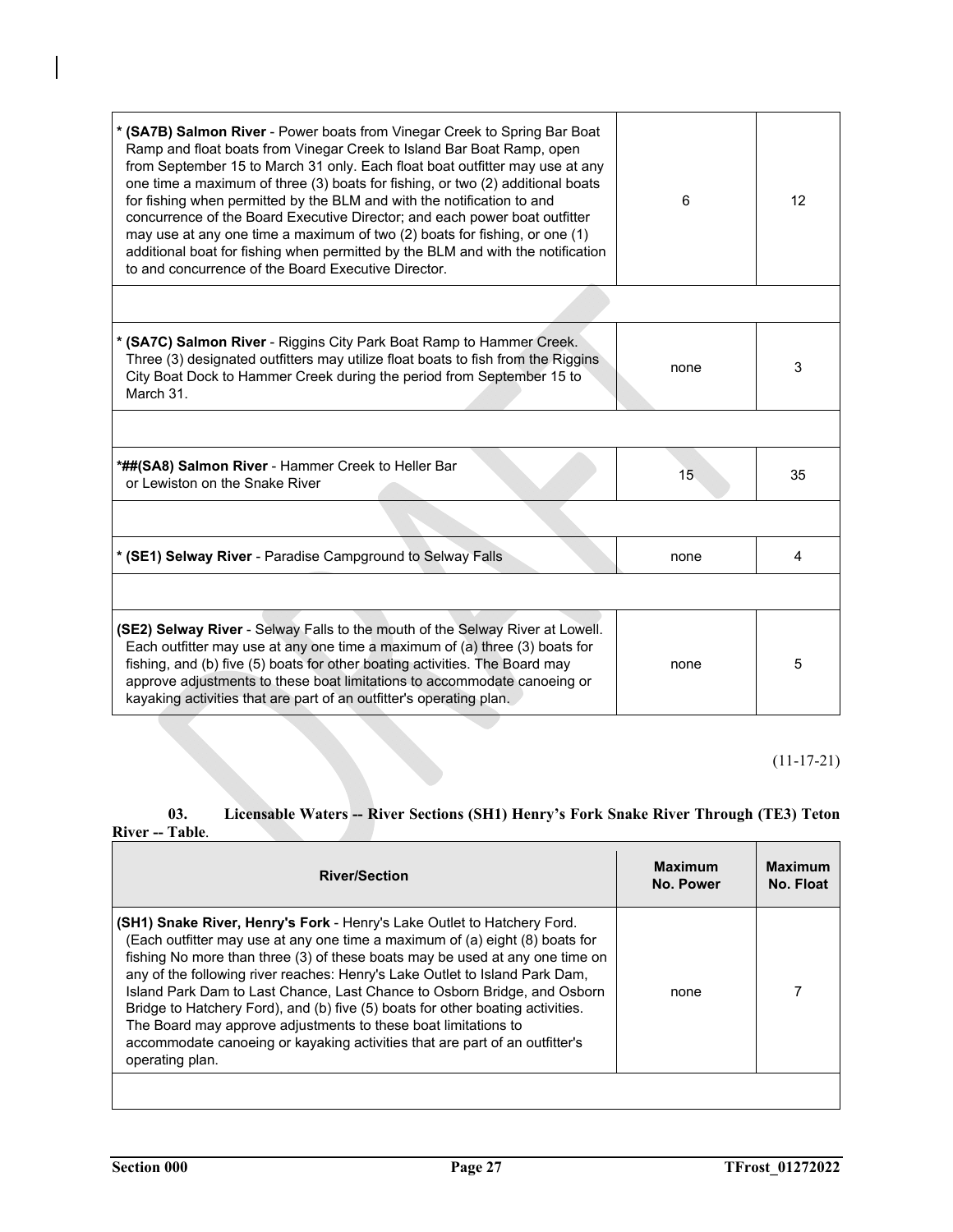| (SH2) Snake River, Henry's Fork - Mesa Falls to St. Anthony. Each outfitter<br>may use at any one time a maximum of (a) eight (8) boats for fishing, no more<br>than three (3) of these boats may be used at any one time on any one of the<br>following river reaches: Mesa Falls to Warm RiverStone Bridge, Warm-<br>RiverStone Bridge to Ashton Dam, Ashton Dam to Chester Dam, and Ashton-<br>Chester Dam to St. Anthony, and (b) five (5) boats for other boating activities.<br>The Board may approve adjustments of these boat limitations to<br>accommodate canoeing or kayaking activities that are part of an outfitter's<br>operating plan.                                                                                                                                                                                                                                                                                                                                                                                                                                  | none | 8 |
|-----------------------------------------------------------------------------------------------------------------------------------------------------------------------------------------------------------------------------------------------------------------------------------------------------------------------------------------------------------------------------------------------------------------------------------------------------------------------------------------------------------------------------------------------------------------------------------------------------------------------------------------------------------------------------------------------------------------------------------------------------------------------------------------------------------------------------------------------------------------------------------------------------------------------------------------------------------------------------------------------------------------------------------------------------------------------------------------|------|---|
|                                                                                                                                                                                                                                                                                                                                                                                                                                                                                                                                                                                                                                                                                                                                                                                                                                                                                                                                                                                                                                                                                         |      |   |
| (SH3) Snake River, Henry's Fork - No more than three (3) boats for fishing<br>may be used by an outfitter at any one (1) time in each of the following river<br>sections:<br>St. Anthony to Red Road Bridge Boat Access (i.e., Parker/Salem or<br>a)<br>Fort Henry)<br>Red Road Bridge Boat Access to Warm Slough Boat Access<br>b)<br>Warm Slough Boat Access to Menan Boat Access<br>c)<br>No outfitter may have more than $six(6)$ boats on the SH3 in any one (1) day.<br>When permitted by the BLM and with the notification to and concurrence of the<br>IOGLB Executive Director, each outfitter may be allowed adjustments to the<br>maximum boat limits in order to accommodate non-fishing boating activities<br>(e.g., canoeing, paddle boards, and kayaks) and hazardous excursions that<br>are part of an outfitter's operating plan. These adjustments must be reviewed<br>and approved annually.<br>IOGLB licenses are for the entire SH3 segment; a section of SH3 cannot be<br>separated from SH3 for the purposes of selling a portion of an outfitter's<br>business. | none | 4 |
|                                                                                                                                                                                                                                                                                                                                                                                                                                                                                                                                                                                                                                                                                                                                                                                                                                                                                                                                                                                                                                                                                         |      |   |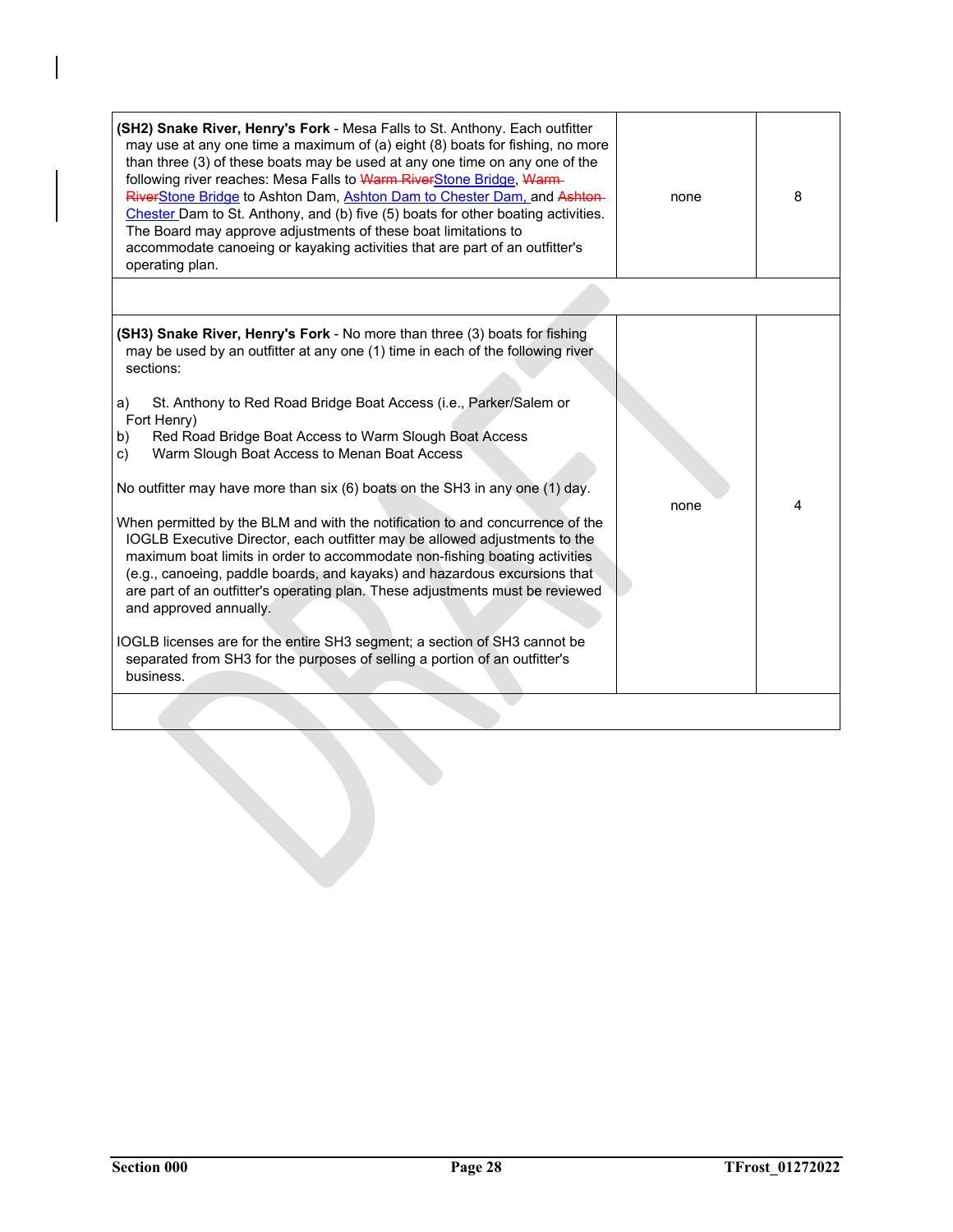| (SS1) Snake River - South Fork - No more than four (4) boats per section/per<br>day may be used by an outfitter at any one (1) time in each of the following<br>river sections:                                                                                                                                                                                                                                                                                                                                                                                                                                                                                                                                                                                                                                              |       |       |
|------------------------------------------------------------------------------------------------------------------------------------------------------------------------------------------------------------------------------------------------------------------------------------------------------------------------------------------------------------------------------------------------------------------------------------------------------------------------------------------------------------------------------------------------------------------------------------------------------------------------------------------------------------------------------------------------------------------------------------------------------------------------------------------------------------------------------|-------|-------|
| Palisades Dam to the Conant Boat Access.<br>a)<br>Conant Boat Access to Fullmer Boat Access. Exception: Not more than<br>b)<br>eight (8) boats would be permitted in Section (b) on the same day, provided<br>that no more than four (4) of said boats are in this Section after 11:00 a.m.<br>due to overnight use at designated outfitter camps.<br>Fullmer Boat Access to Byington Boat Access.<br>c)<br>Byington Boat Access to Lorenzo Boat Access.<br>d)<br>Lorenzo Boat Access to Menan Boat Access.<br>e)                                                                                                                                                                                                                                                                                                            |       |       |
| Additionally, no outfitter may have more than twelve (12) boats on the SS1 in<br>any one day.                                                                                                                                                                                                                                                                                                                                                                                                                                                                                                                                                                                                                                                                                                                                |       |       |
| A one-time per year exception after July 15 may be granted from Conant Boat<br>Access to Byington Boat Access that would allow two (2) additional boats per<br>section to accommodate large client groups. During this one-time exception, if<br>the two (2) additional boats do not accommodate the large client group,<br>additional boats must come from slots allocated to other outfitters. The<br>maximum daily boat limit for SS1 may not be exceeded. This would require<br>written concurrence from the BLM/USFS and the IOGLB Executive Director.                                                                                                                                                                                                                                                                  | None* | $8**$ |
| Float boats may use motors (5HP or less) for downstream steerage only within<br>the entire SS1 reach. Downstream steerage would not include holding or<br>upstream travel of watercraft with a motor.                                                                                                                                                                                                                                                                                                                                                                                                                                                                                                                                                                                                                        |       |       |
| IOGLB licenses are for the entire SS1 segment; a section of SS1 cannot be<br>separated from SS1 for the purposes of selling a portion of an outfitter's<br>business.                                                                                                                                                                                                                                                                                                                                                                                                                                                                                                                                                                                                                                                         |       |       |
| * Each licensed float boat outfitter may use one (1) supply boat (float or power)<br>that does not carry clients. During periods of preparing overnight camps (i.e.,<br>setting up tents and portable toilet facilities, boating in grills and other cooking<br>supplies) for the season, usually May or June of each year; and removing the<br>same items listed above from overnight camps at the end of the season,<br>usually October or November; multiple supply boats may be used.                                                                                                                                                                                                                                                                                                                                    |       |       |
| ** One (1) license additional for waterfowl hunting covering both BLM and<br>USFS managed lands and waters for the South Fork (Palisades Dam to Wolf<br>Flats Boat Access may be issued. This license opportunity is in addition to the<br>eight (8) float licenses and is limited to providing waterfowl hunting during<br>waterfowl hunting season as defined by Idaho Fish and Game Rules and<br>where no more than two (2) float or power boat boats per day per section a<br>and b only can be used by the outfitter at any one time for that purpose.<br>Fishing may not be provided or conducted unless the outfitter is also licensed<br>and permitted as one (1) of the eight (8) outfitters addressed in this rule who<br>may not provide hunting activities. This business opportunity may be sold<br>separately. |       |       |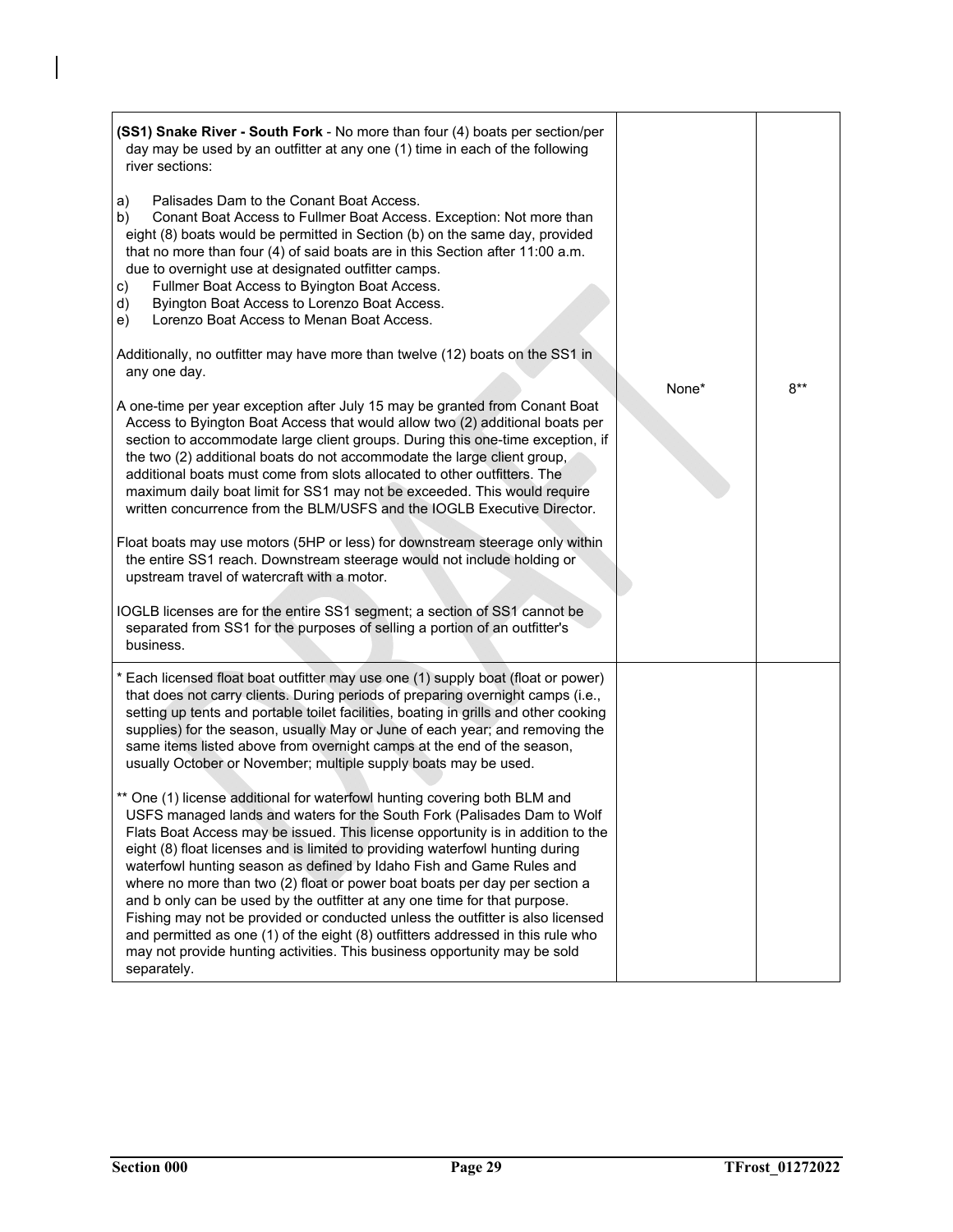| (SN1) Snake River - For each license/permit issued, no more than four (4)<br>boats per section/per day may be used by an outfitter at any one time in each<br>of the following river sections:<br>Menan Boat Access to Mike Walker Boat Access (includes Federally<br>a)<br>managed lands).<br>Mike Walker Boat Access to Gem State Power Plant (includes non-<br>b)<br>Federal lands).<br>Float boats may use motors (5HP or less) for downstream steerage only within<br>the entire SS1 reach. Downstream steerage would not include holding or<br>upstream travel of watercraft with a motor.<br>OGLB licenses are for the entire SN1 segment; a section of SN1 cannot be<br>separated from SN1 for the purposes of selling a portion of an outfitter's<br>business. | 3 outfitters either<br>float or power or<br>combination thereof     |   |
|-------------------------------------------------------------------------------------------------------------------------------------------------------------------------------------------------------------------------------------------------------------------------------------------------------------------------------------------------------------------------------------------------------------------------------------------------------------------------------------------------------------------------------------------------------------------------------------------------------------------------------------------------------------------------------------------------------------------------------------------------------------------------|---------------------------------------------------------------------|---|
|                                                                                                                                                                                                                                                                                                                                                                                                                                                                                                                                                                                                                                                                                                                                                                         |                                                                     |   |
| (SN2) Snake River - Gem State Power Plant downstream to headwaters of<br>American Falls Reservoir                                                                                                                                                                                                                                                                                                                                                                                                                                                                                                                                                                                                                                                                       | 3                                                                   | 3 |
|                                                                                                                                                                                                                                                                                                                                                                                                                                                                                                                                                                                                                                                                                                                                                                         |                                                                     |   |
| (SN3) Snake River - American Falls Dam to Massacre Rocks State Park                                                                                                                                                                                                                                                                                                                                                                                                                                                                                                                                                                                                                                                                                                     | 3                                                                   | 3 |
|                                                                                                                                                                                                                                                                                                                                                                                                                                                                                                                                                                                                                                                                                                                                                                         |                                                                     |   |
| (SN4) Snake River - Massacre Rocks State Park to Milner Dam                                                                                                                                                                                                                                                                                                                                                                                                                                                                                                                                                                                                                                                                                                             | 3                                                                   | 3 |
|                                                                                                                                                                                                                                                                                                                                                                                                                                                                                                                                                                                                                                                                                                                                                                         |                                                                     |   |
| * (SN5) Snake River - Milner Dam to Star Falls                                                                                                                                                                                                                                                                                                                                                                                                                                                                                                                                                                                                                                                                                                                          | none                                                                | 3 |
|                                                                                                                                                                                                                                                                                                                                                                                                                                                                                                                                                                                                                                                                                                                                                                         |                                                                     |   |
| * (SN6) Snake River - Star Falls to Twin Falls                                                                                                                                                                                                                                                                                                                                                                                                                                                                                                                                                                                                                                                                                                                          | none                                                                | 5 |
|                                                                                                                                                                                                                                                                                                                                                                                                                                                                                                                                                                                                                                                                                                                                                                         |                                                                     |   |
| (SN7) Snake River - Twin Falls to Lower Salmon Falls Dam                                                                                                                                                                                                                                                                                                                                                                                                                                                                                                                                                                                                                                                                                                                | 3                                                                   | 3 |
|                                                                                                                                                                                                                                                                                                                                                                                                                                                                                                                                                                                                                                                                                                                                                                         |                                                                     |   |
| (SN8) Snake River - Lower Salmon Falls Dam to Bliss Dam                                                                                                                                                                                                                                                                                                                                                                                                                                                                                                                                                                                                                                                                                                                 | 3                                                                   | 5 |
|                                                                                                                                                                                                                                                                                                                                                                                                                                                                                                                                                                                                                                                                                                                                                                         |                                                                     |   |
| (SN9) Snake River - Bliss Dam to headwaters of C.J. Strike Reservoir                                                                                                                                                                                                                                                                                                                                                                                                                                                                                                                                                                                                                                                                                                    | 5                                                                   | 5 |
|                                                                                                                                                                                                                                                                                                                                                                                                                                                                                                                                                                                                                                                                                                                                                                         |                                                                     |   |
| (SN10) Snake River - C.J. Strike Dam to Walter's Ferry                                                                                                                                                                                                                                                                                                                                                                                                                                                                                                                                                                                                                                                                                                                  | 5 outfitters for either<br>power or float or<br>combination thereof |   |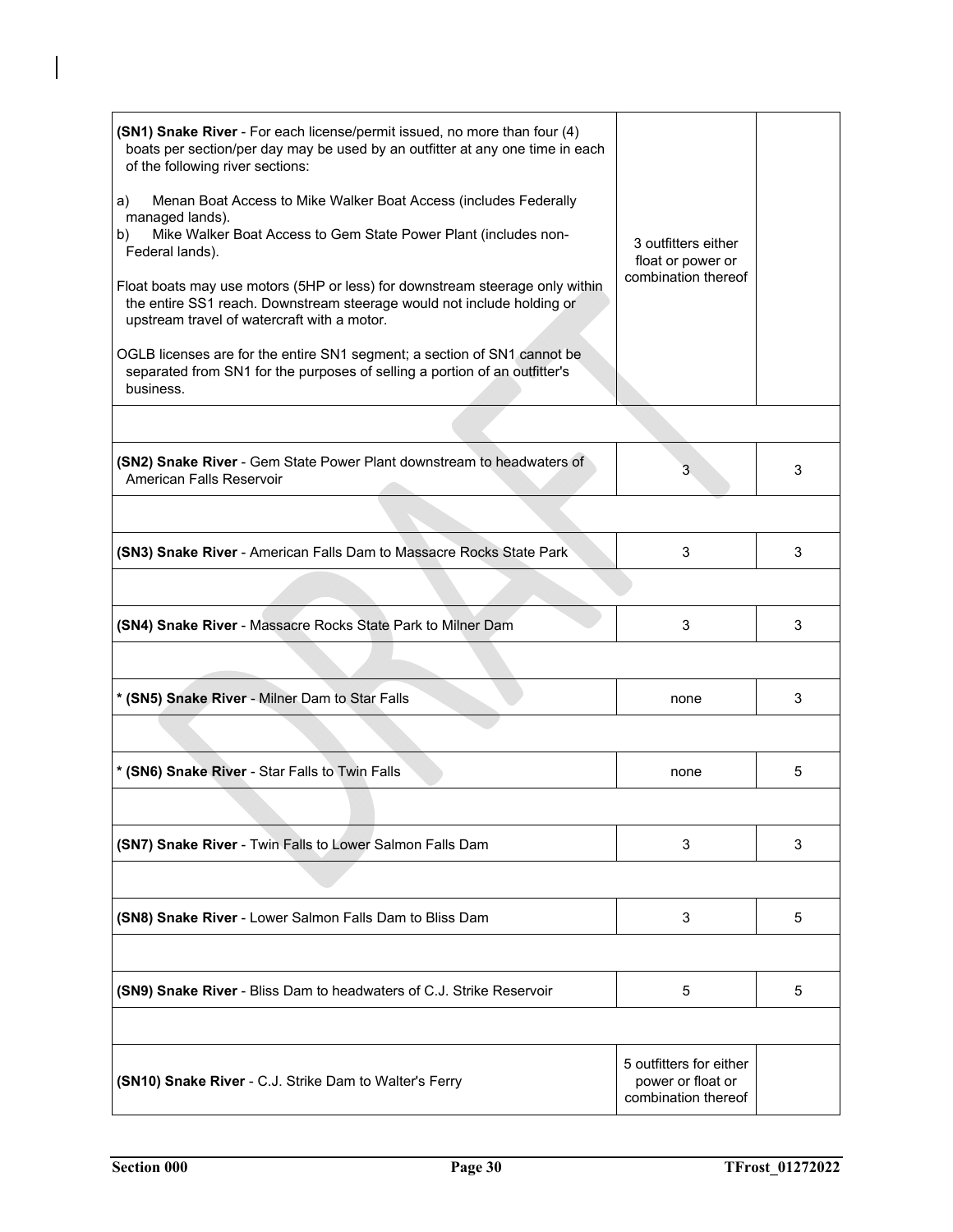| (SN11) Snake River - Walter's Ferry to headwaters of Brownlee Reservoir                                                                                                                                  | 5                                                                                                         | none           |
|----------------------------------------------------------------------------------------------------------------------------------------------------------------------------------------------------------|-----------------------------------------------------------------------------------------------------------|----------------|
| * (SN12) Snake River - Hells Canyon Dam to Pittsburg Landing                                                                                                                                             | 18                                                                                                        | 15             |
|                                                                                                                                                                                                          |                                                                                                           |                |
| * (SN13) Snake River - Hells Canyon Dam to Pittsburg Landing,<br>two (2) one-day float trips only                                                                                                        | none                                                                                                      | $\overline{2}$ |
|                                                                                                                                                                                                          |                                                                                                           |                |
| (SN14) Snake River - Pittsburg Landing to Heller Bar or Lewiston                                                                                                                                         | 19                                                                                                        | 15             |
|                                                                                                                                                                                                          |                                                                                                           |                |
| (SN15) Snake River - Washington/Oregon stateline to Lewiston                                                                                                                                             | Limitations pending.<br>(This section is set<br>aside for future<br>rules of fishing<br>only outfitters.) |                |
|                                                                                                                                                                                                          |                                                                                                           |                |
| (SJ1) St. Joe River - St. Joe River Headwaters to Red Ives. No outfitted<br>boating. One (1) walk and wade only fishing outfitter.                                                                       | none<br>2                                                                                                 | none           |
|                                                                                                                                                                                                          |                                                                                                           |                |
| (SJ2) St. Joe River - Red Ives to Avery. In addition to one (1) float boat<br>license, three (3) walk and wade only outfitters. No fishing from float boats,<br>boat clients may fish via walk and wade. | none                                                                                                      | 1              |
|                                                                                                                                                                                                          |                                                                                                           |                |
| (SJ3) St. Joe River - Avery to St. Joe City Bridge                                                                                                                                                       | none                                                                                                      | $\overline{c}$ |
|                                                                                                                                                                                                          |                                                                                                           |                |
| (SJ4) St. Joe River - St. Joe City Bridge to Lake Coeur d'Alene                                                                                                                                          | $\overline{2}$                                                                                            | none           |
|                                                                                                                                                                                                          |                                                                                                           |                |
| (SM1) St. Maries River                                                                                                                                                                                   | 5                                                                                                         | 5              |
| (TE1) Teton River - Upper put-in to Cache Bridge,<br>motors not to exceed 10 hp                                                                                                                          | 5 outfitters for either<br>power or float or<br>combination thereof                                       |                |

 $\overline{1}$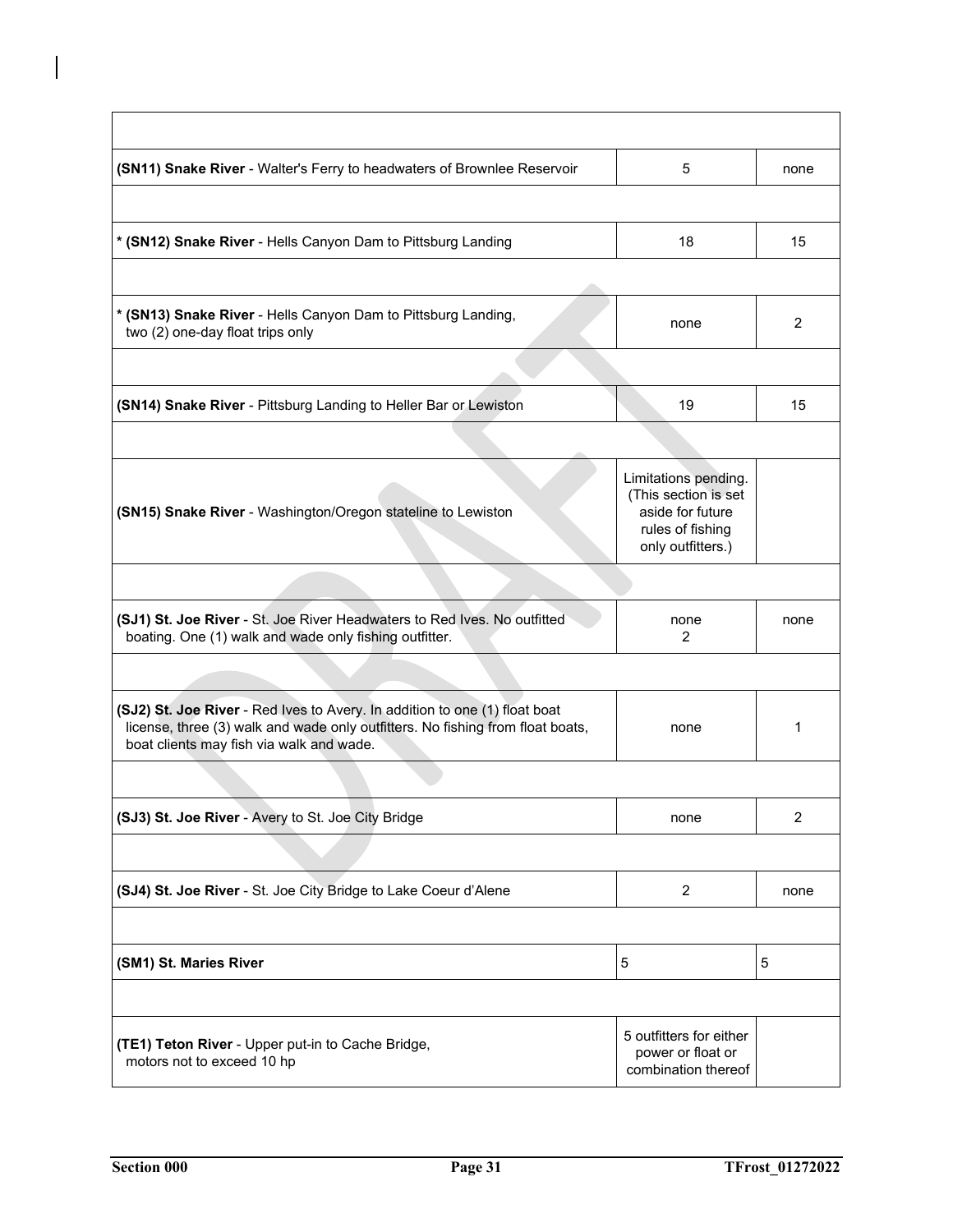| <b>(TE2) Teton River</b> - Cache Bridge to Harrop Bridge,<br>motors not to exceed 10 hp                                                                                                                                                                                                                                                                                                                                                                                                                                                                                                                                                                                                                                                                                                                                                                                                                                                                                                                                                                                                                                                                                                                                                                                                                                                                                                                                                                                                                                                                                                                           | 6 outfitters for either<br>power or float or<br>combination thereof |   |
|-------------------------------------------------------------------------------------------------------------------------------------------------------------------------------------------------------------------------------------------------------------------------------------------------------------------------------------------------------------------------------------------------------------------------------------------------------------------------------------------------------------------------------------------------------------------------------------------------------------------------------------------------------------------------------------------------------------------------------------------------------------------------------------------------------------------------------------------------------------------------------------------------------------------------------------------------------------------------------------------------------------------------------------------------------------------------------------------------------------------------------------------------------------------------------------------------------------------------------------------------------------------------------------------------------------------------------------------------------------------------------------------------------------------------------------------------------------------------------------------------------------------------------------------------------------------------------------------------------------------|---------------------------------------------------------------------|---|
| (TE3) Teton River - No more than two (2) boats per section/per day may be<br>used by an outfitter at any one time in each of the following river sections: a),<br>b), d), e) and f). No more than four (4) boats per section/per day may be used<br>by an outfitter at any one time on river section c) and where two (2) boats from<br>same outfitter must be spaced at three-hour (3) intervals:<br>a)<br>Harrop Bridge Boat Access to Felt Dam Boat Access.<br>Felt Dam Boat Access to Spring Hollow Boat Access.<br>b)<br>Spring Hollow Boat Access to Teton Dam Site Boat Access.<br>C)<br>Teton Dam Site Boat Access to Hog Hollow Bridge Boat Access.<br>d)<br>Hog Hollow Bridge Boat Access to Teton Highway.<br>e)<br>f) Teton Highway to confluence with the Henrys Fork of the Snake River. Note:<br>No boat access exists at the confluence with the Henrys Fork of the Snake<br>River. Outfitters would utilize Hibbard Bridge or Warm Slough Access on SH3.<br>No fishing on SH3.<br>No outfitter may have more than eight (8) boats on the TE3 in any one day.<br>Float boats may use motors not to exceed 10 hp in section a) (Harrop Bridge to<br>Felt Dam Access) only. Float boats may use motors (5HP or less) for<br>downstream steerage only in sections d), e) and f). Motors are not allowed in<br>other sections. Downstream steerage does not include holding or upstream<br>travel of watercraft with a motor.<br>IOGLB licenses are for the entire TE3 segment; a section of TE3 cannot be<br>separated from TE3 for the purposes of selling a portion of an outfitter's<br>business. | none                                                                | 5 |

\* Classified rivers

## Floatboat and powerboat outfitters on these sections are considered within their area of operations when hiking from the river or fishing in tributaries away from the river but does not include overnight activities. Conflicts with land-based outfitters will be handled on a case-by-case basis. (11-17-21)

**04. Other -- Table**. The following lakes and reservoirs or portions thereof that lie totally or partially within the state of Idaho are open to fishing by outfitters with the following limitations:

| Lake or Reservoir     | <b>Maximum No. of Operators</b> | Maximum No. Boats per<br>Operator per Lake or<br><b>Reservoir</b> |
|-----------------------|---------------------------------|-------------------------------------------------------------------|
| Lake Coeur d'Alene    | 8                               |                                                                   |
| Dworshak Reservoir    |                                 | 2                                                                 |
| Hayden Lake           |                                 | 2                                                                 |
| Henry's Lake          | 8                               | 2                                                                 |
| Island Park Reservoir |                                 | 2                                                                 |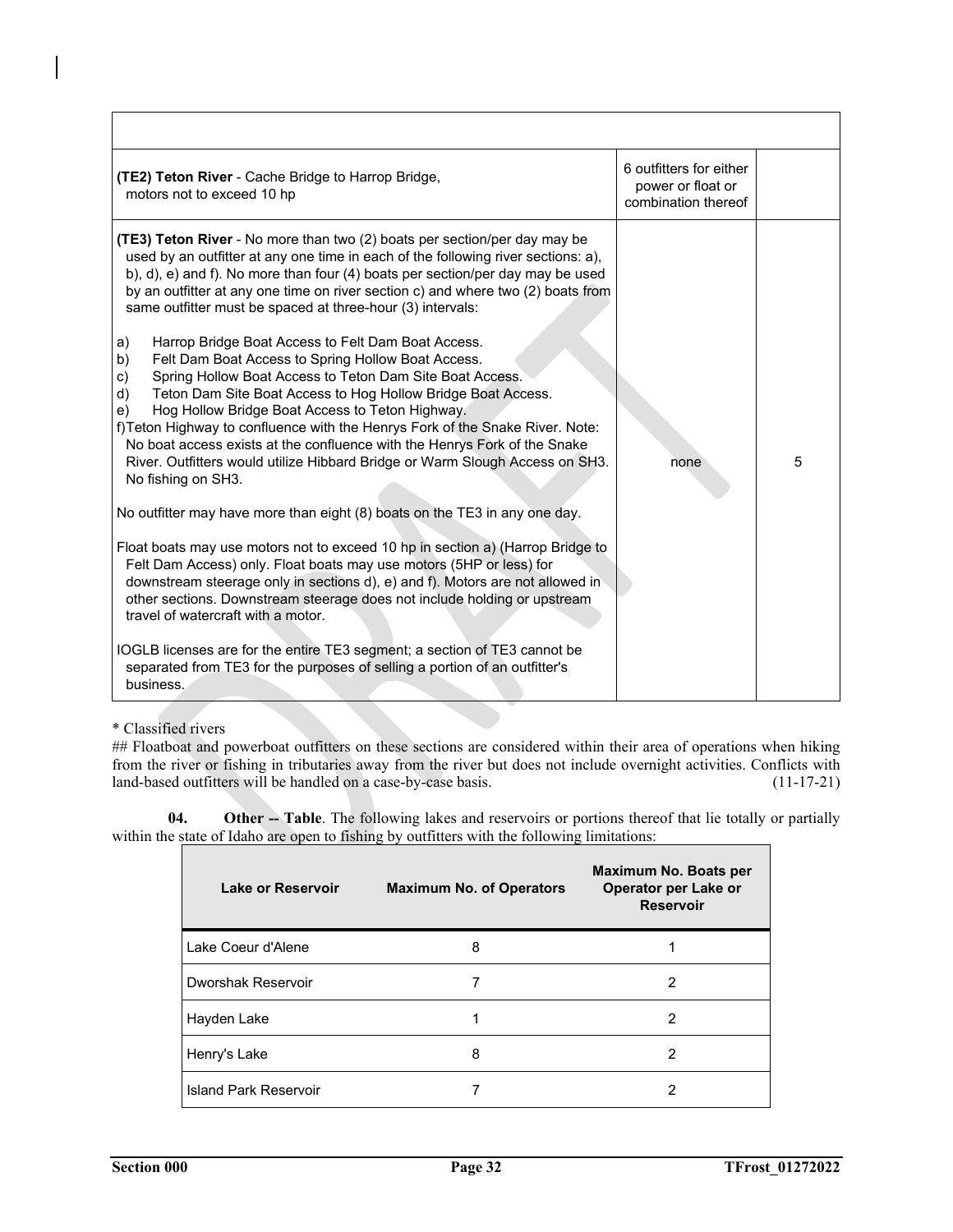| Magic Reservoir           | 3  | 2             |
|---------------------------|----|---------------|
| Palisades Reservoir       | 10 | $\mathcal{P}$ |
| Lake Pend Oreille         | 11 |               |
| <b>Priest Lake</b>        | 5  |               |
| American Falls Reservoir  | 3  | 2             |
| C.J. Strike Reservoir     | 4  | 2             |
| <b>Brownlee Reservoir</b> | 5  | 2             |
| <b>Oxbow Reservoir</b>    | 3  | $\mathcal{P}$ |
| Hells Canyon Reservoir    | 3  | 2             |

# $(11-17-21)$

**05. Other Lakes and Reservoirs**. All other Idaho lakes and reservoirs are limited to two (2) outfitters with a maximum of two (2) boats (float or power) per outfitter. (11-17-21)

### **060. (RESERVED)**

# **061. TECHNICAL MOUNTAINEERING/ROCK CLIMBING. [INCORPORATED INTO SECTION 046]**

Any outfitter applicant for technical mountaineering/rock climbing must appear before the Board to explain in full detail his qualifications, experience, plans, and areas of operation demonstrating the necessary specialized training and skill. (11-17-21)

#### **062. (RESERVED)**

# **063. SNOWMOBILING.[MOVED TO SECTION 048]**

In addition to other requirements, outfitters and guides for snowmobiling must ensure the following: (11-17-21)

**01. Non-Groomed Trails**. All machines are accompanied by at least one (1) guide for one (1) through five (5) snowmachines, two (2) guides for six (6) through twelve (12) snowmachines, and one (1) additional guide for each additional ten (10) snowmachines. The maximum number of snowmachines allowed in one (1) group may not exceed thirty (30). One (1) guide leads and one (1) trails where more than five (5) snowmachines are involved.

(11-17-21)

**02. Groomed Trails**. All machines are accompanied by at least one (1) guide for one (1) through fifteen (15) snowmachines, and two (2) guides for sixteen (16) through a total of thirty (30) snowmachines. One (1) guide leads and one (1) trails where more than fifteen (15) machines are involved. The maximum number of snowmachines allowed in one group may not exceed thirty (30). (11-17-21)

**03. Emergency Equipment**. All snowmobiling tours have with them necessary emergency equipment, tools, and spare parts for the machine(s) in use.  $(11-17-21)$ 

 **04. Reduction in Guide Ratios**. An outfitter may apply to the Board to reduce the number of guides on non-groomed trails to one (1) guide for six (6) through twelve (12) snowmachines and the number of guides on groomed trails to one (1) guide for sixteen (16) through thirty (30) snowmachines, when the guide has electronic communication for summoning assistance at all times during the excursion. (11-17-21)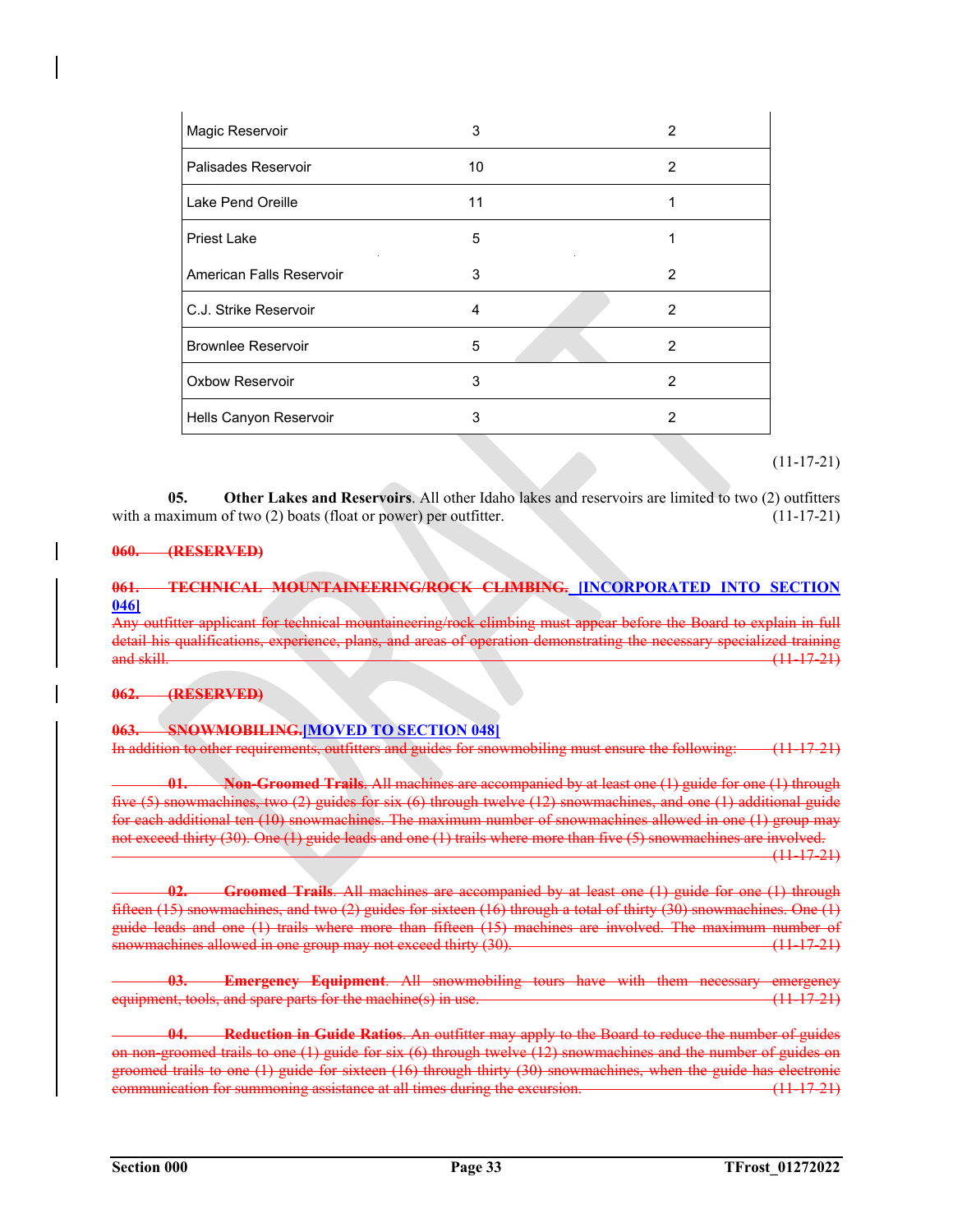#### **064. AUTHORIZATION FOR GRANTING, DENIAL AND REVOCATION OF LICENSES.**

**01. Executive Director Authorizations**. The Executive Director is authorized to grant, issue or deny, temporary authorizations, licenses and license amendments, hot pursuit agreements and designations of allocated tags with the concurrence of the Board, under the following conditions: (11-17-21)

**a.** The Executive Director may grant and issue all routine temporary authorizations, license applications, amendments and related matters when the applicant does not have any convictions for fish and game violations or other violations of the grounds enumerated in Section 36-2113(a), Idaho Code, has not falsified or provided any misleading information to the Board, and otherwise qualifies for licensure. (11-17-21)

**b.** The Executive Director may grant all license applications which otherwise qualify for licensure, but which have violations of the grounds enumerated in Section 36-2113(a), Idaho Code, which occurred five (5) years prior to the date of application, except that a license will not be granted by the Executive Director to an applicant who has a felony conviction of any nature, or conviction of a flagrant violation pursuant to Section 36- 1402(f), Idaho Code. (11-17-21)

**c.** The Executive Director may grant a license with probationary status for conviction of minor fish and game violations or violations enumerated in Section 36-2113(a), Idaho Code, that occurred at least five (5) years prior to the date of application, excluding felony convictions. (11-17-21)

**d.** The Executive Director may defer granting or denying any license or related matter to the Board for action by the Board. (11-17-21)

**e.** The Executive Director may not waive fees. (11-17-21)

**02. Board Conditions**. The Board may grant or deny a license pursuant to the provisions of Sections 36-2109 and 36-2113, Idaho Code, under the following conditions: (11-17-21)

**a.** The Board may grant a license to an applicant with convictions of violations enumerated in Section 36-2113(a), Idaho Code, which are over five (5) years old and may place the licensee on probation.(11-17-21)

The Board may grant a license to an applicant with convictions of violations enumerated in Section 36-2113(a), Idaho Code, which are less than five (5) years old and may place the licensee on probation.(11-17-21)

**c.** The Board will proceed with the denial of an applicant for a hunting or fishing outfitter or guide license or proceed with the revocation process on a licensee upon conviction of a flagrant violation pursuant to<br>Section 36-1402(f), Idaho Code, unless unusual mitigating circumstances exist. Section 36-1402(f), Idaho Code, unless unusual mitigating circumstances exist.

#### **060. -- 066. (RESERVED)**

#### **067. INSPECTIONS.**

Outfitter camps and equipment may be inspected at any time by an authorized person or any member of the Board with a written report submitted to the Board to ensure adequate equipment and gear is utilized and maintained in a manner which meets minimum standards of public acceptability and which meets the requirements of applicable local, state, or federal laws and rules.The Board has the authority to inspect outfitter facilities and equipment.(11-17-21)

#### **068. ADMINISTRATIVE FINES/PROBATION/RESTRICTIONS.**

**Penalties -- Table**. In addition to suspension, probation, restriction or revocation of a license, the following penalties may be applied to that licensee or those licensees found to have violated the provisions of the Act, these rules, or both.

| $IC$ Soction<br><del>ho. occupit</del><br>$36 - 2113(n)$<br>$\frac{1}{2}$ | <b>Eiret Offonen</b><br><del>mot Ununou</del> | Second Offonso<br><del>occond onchec</del> | <b>Third Offonen</b><br><del>mmu oncnoc</del> |
|---------------------------------------------------------------------------|-----------------------------------------------|--------------------------------------------|-----------------------------------------------|
|---------------------------------------------------------------------------|-----------------------------------------------|--------------------------------------------|-----------------------------------------------|